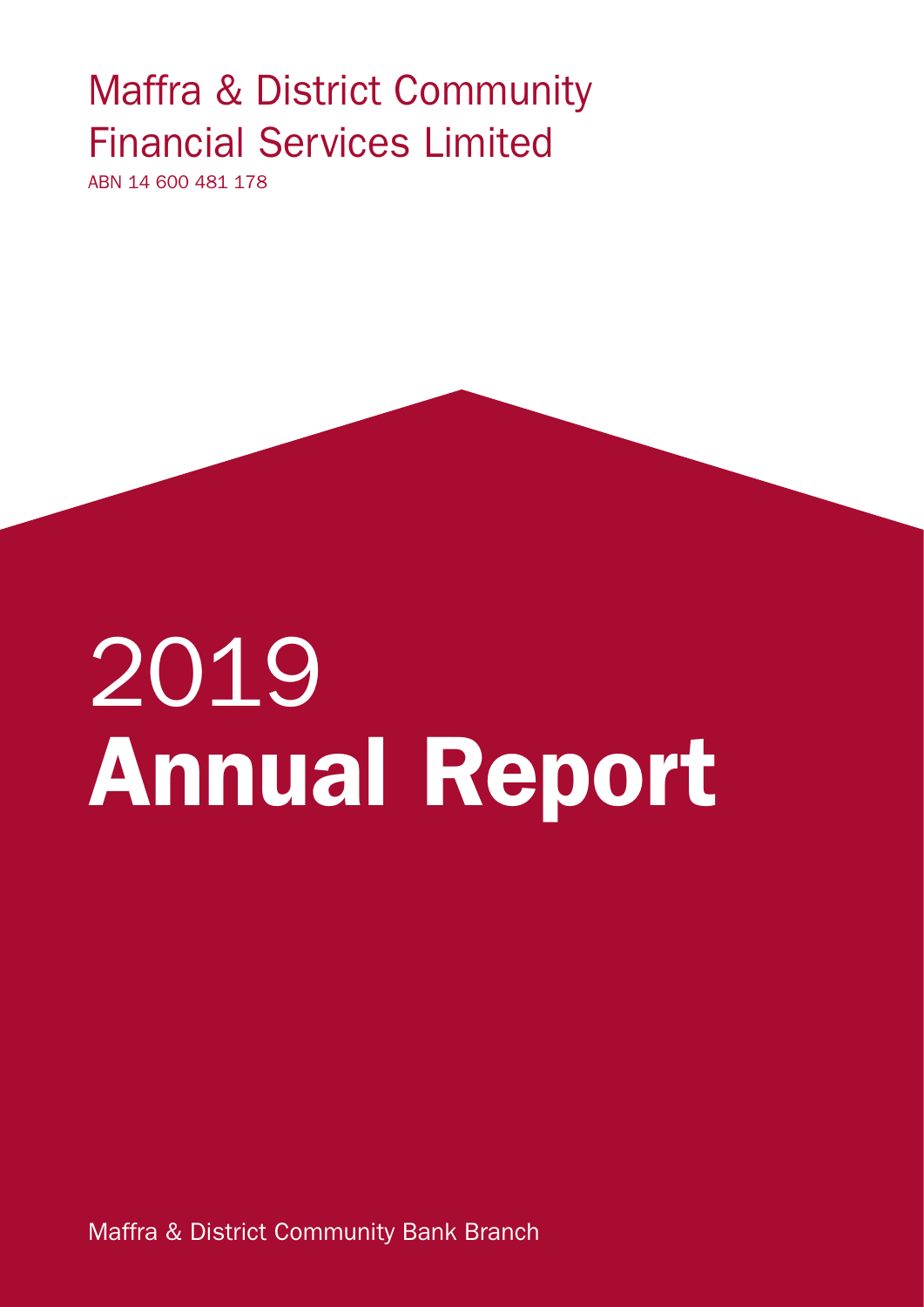# **Contents**

| <b>Chairman's report</b>           | $\mathbf{2}$ |
|------------------------------------|--------------|
| <b>Manager's report</b>            | 3            |
| Directors' report                  | 4            |
| Auditor's independence declaration | 8            |
| <b>Financial statements</b>        | 9            |
| Notes to the financial statements  | 13           |
| <b>Directors' declaration</b>      | 37           |
| Independent audit report           | 38           |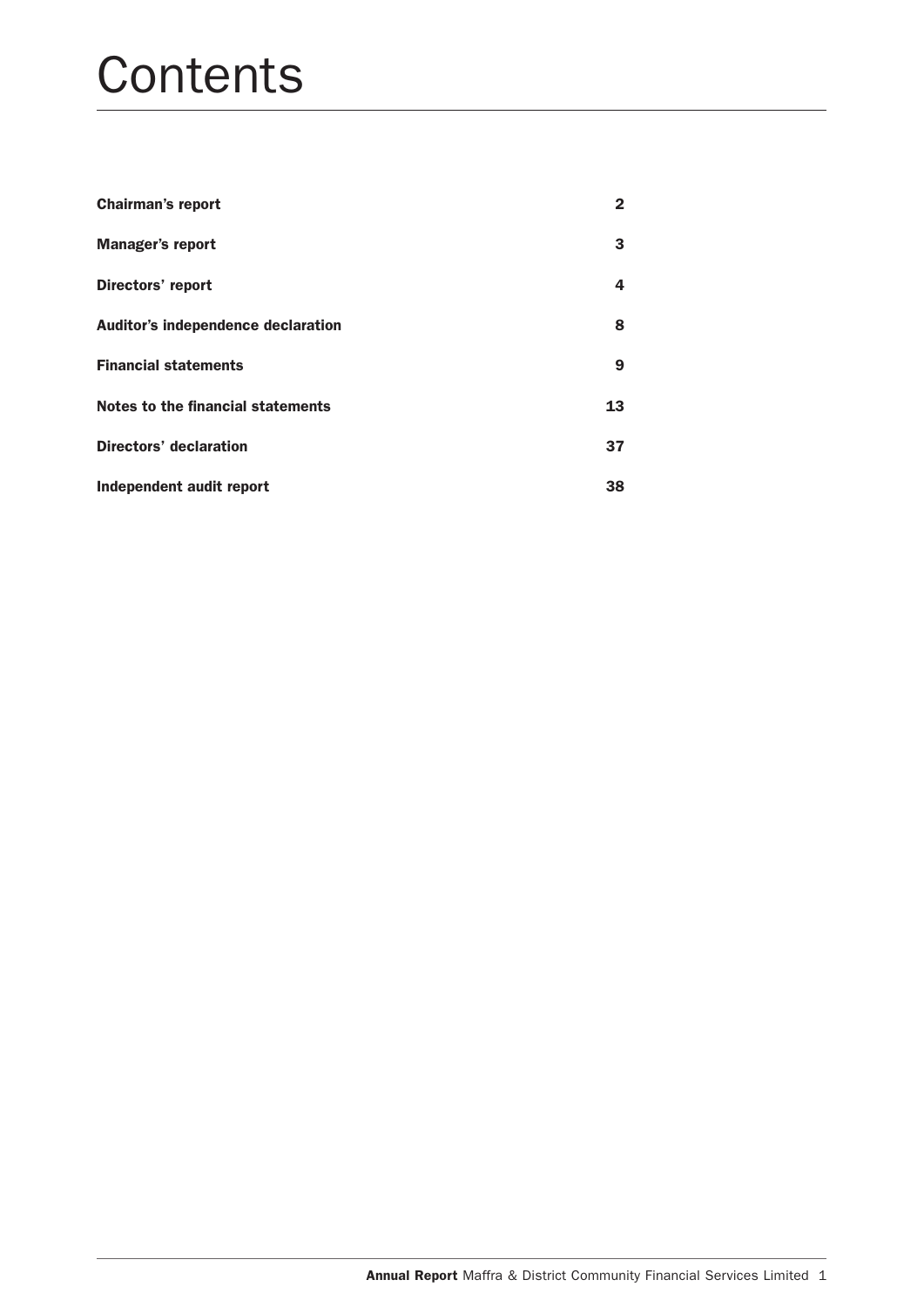# Chairman's report

# For year ending 30 June 2019

Partnering with Australia's fifth largest bank we continue to work closely with the Bendigo and Adelaide Bank Limited on ways to improve the customer experience. The Bendigo Community Bank model has been used as an example of a great way of doing business.

As a shareholder, thank you for your ongoing support. There are 75,000 Community Bank shareholders in Australia. To further grow the business we need your support, if every one of our local shareholders referred one customer to Maffra & District Community Bank Branch imagine the growth to our business and your investment and ultimately the contribution that could be made to community groups and projects.

Thank you for your support over the past twelve months we have now invested over \$107,000 back into the community and as we continue to grow this amount will also increase.

I take much pleasure in announcing that Maffra & District Community Bank Branch is paying its first dividend this year. This is ahead of our initial predictions and has been made possible thanks to the work carried out by Renee and her staff and your Board.

This year we have been privileged to have our Year 11 Maffra Secondary College Scholarship winner Emily Saddington participating in Board activities and giving us a more youthful perspective. Three new potential Board members have also participated in meetings this year as visitors prior to joining the Board, Judy Stewart, Nathan Smith and Linda Hunt. The addition of these new members will give the Board greater diversity in decision making.

Because of the increasing workload on our Secretary Kylie Hadden the decision was made to employ a part-time assistant responsible for taking minutes, setting out correspondence, creating agendas, writing newsletters and improving communication within the Board and community. Following an interview process Michelle Wright was appointed to the position.

Renee our Manager has done an excellent job again this year ably supported by Sam Shingles promoting and expanding our business. There have been several additions to our staff this year and we welcome Danielle Brown and Kerri McColl to the team.

Thank you to the Board members who give up their time to attend meetings and functions throughout the year and particularly Kylie Hadden who as Secretary since the inception of the Bank has devoted a huge amount of time to ensuring its success.

Finally, thank you to the shareholders who have made the Maffra & District Community Bank Branch possible without your early commitment and ongoing support there would be no community in front of your bank.

The banking and finance sector is more competitive than it has ever been with tightening margins on products and aggressive marketing within the national banking sector as well as closer scrutiny on banking practices. We need your help to continue to grow, talk to others about the benefits the Community Bank branch brings to the community, the different services we offer, every new account means increased support for your community.

Robert Christie Chairman

| Sponsorship recipient list for 2018/19       |
|----------------------------------------------|
| Maffra Agricultural Society                  |
| Maffra Football Netball Club                 |
| Maffra Secondary College HPV                 |
| Maffra Secondary College Scholarship         |
| <b>St Vincent De Paul</b>                    |
| <b>Stratford Bowls Club</b>                  |
| Maffra Golf Club                             |
| Maffra Municipal Band                        |
| <b>Box Rallies</b>                           |
| <b>Stratford Bowls Club</b>                  |
| Boisdale Briagolong Football Netball Club    |
| Maffra Gymnastics                            |
| <b>Bitter on Litter</b>                      |
| Maffra Rotary Club Mardi Gras                |
| Maffra Junior Football and Cricket Club      |
| Maffra Past Players                          |
| Stratford Football and Netball Club          |
| Maffra Secondary College - Year 10 Driver Ed |
| Stretton Park Redevelopment Fund             |
| Dustin' Up a Storm                           |
| Maffra Business and Tourism Association      |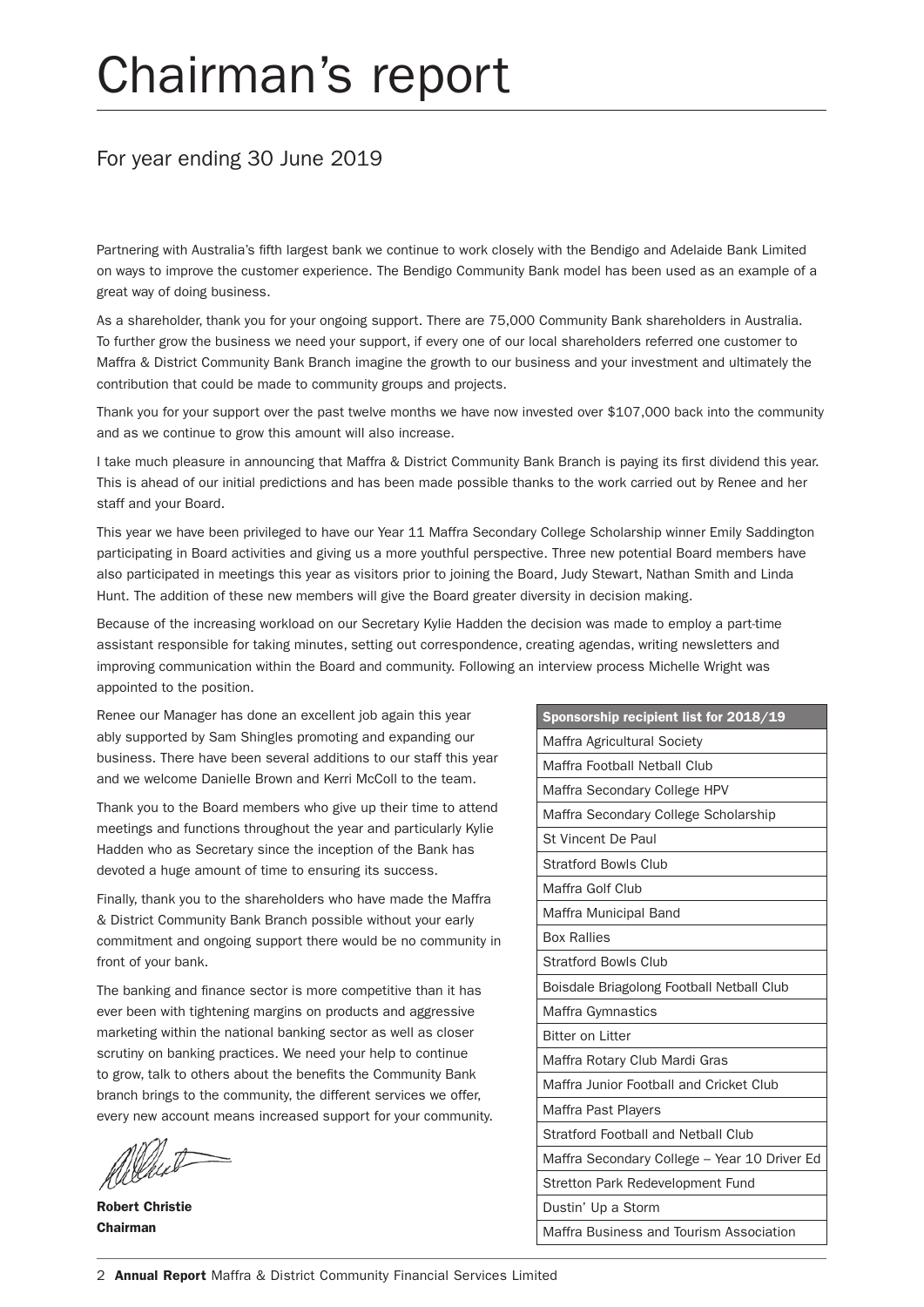# Manager's report

# For year ending 30 June 2019

It's been a challenging, yet fruitful year for the Maffra & District Community Bank Branch and it's my pleasure to present the 2018/19 Manager's report to you all.

The Maffra & District Community Bank Branch has again seen some exciting growth this financial year, whilst again exceeding our expectations. With our budget forecasting a profit of \$67,885, the year ended well for the branch showing a profit of \$100,917, whilst the overall branch results, due to significant uncertainty in the region, we did not reach our targets. After having a negative lending growth for the first six months we managed to finish the year with positive lending growth of \$1.4 million, deposits unfortunately went backwards by \$2.6 million with other business also declining by \$1.5 million. Which in turn saw our total growth footings fall by \$1.8 million.

In August we held our Winter Wonderland Ball with all proceeds raised going to Stretton Park and the redevelopment fund. The night was a huge success and saw us raise in total just over \$8,000. In total, the Maffra & District Community Bank Branch are proud to have contributed more than \$107,000 to numerous organisations via donations, sponsorships and fundraising. We were well represented at all local community events and welcomed warmly by the clubs and committees at local sporting events.

Staffing at the branch this year has been a real struggle; Sheree Thorn, Customer Service Officer resigned and finished in September and Melissa Grant, Customer Relationship Officer resigned and finished in October. Recruitment to fill the two vacancies at the branch was a real struggle, with Sam and myself looking after the branch for a few months. We then welcomed Danielle Brown to the team as a part-time Customer Service Officer mid-January and then Kerrie McColl Customer Relationship Officer transferred from Cairns and started with us at the end of March and our team was once again full.

In March this year, I was noticing the impact the drought was having on our region and, in particular, on our customers – especially the farmers. The team and I came together to determine how best we could help these farmers and their families, and we decided that what they really would need would be a day to forget their stresses and just relax. With the support of Sale Bendigo Bank and Heyfield & District Community Bank Branch, we went to work organising a free family fun day. We had three big country music stars, Sara Storer, Amber Lawrence and Pete Denahy, play for a crowd of over 500 people, more than half of which were the target audience – the region's farmers who were doing it tough. The day was a huge success and we even raised a little extra for the local drought relief charity through the Heyfield Lions Club.

The success we have experienced both financially and within the community in the past twelve months would not be possible without the support of our customers and the Maffra and district community members and I'd like to thank you all for contributing in your own way to our continued success.

The Maffra team,

Renee Vidler Branch Manager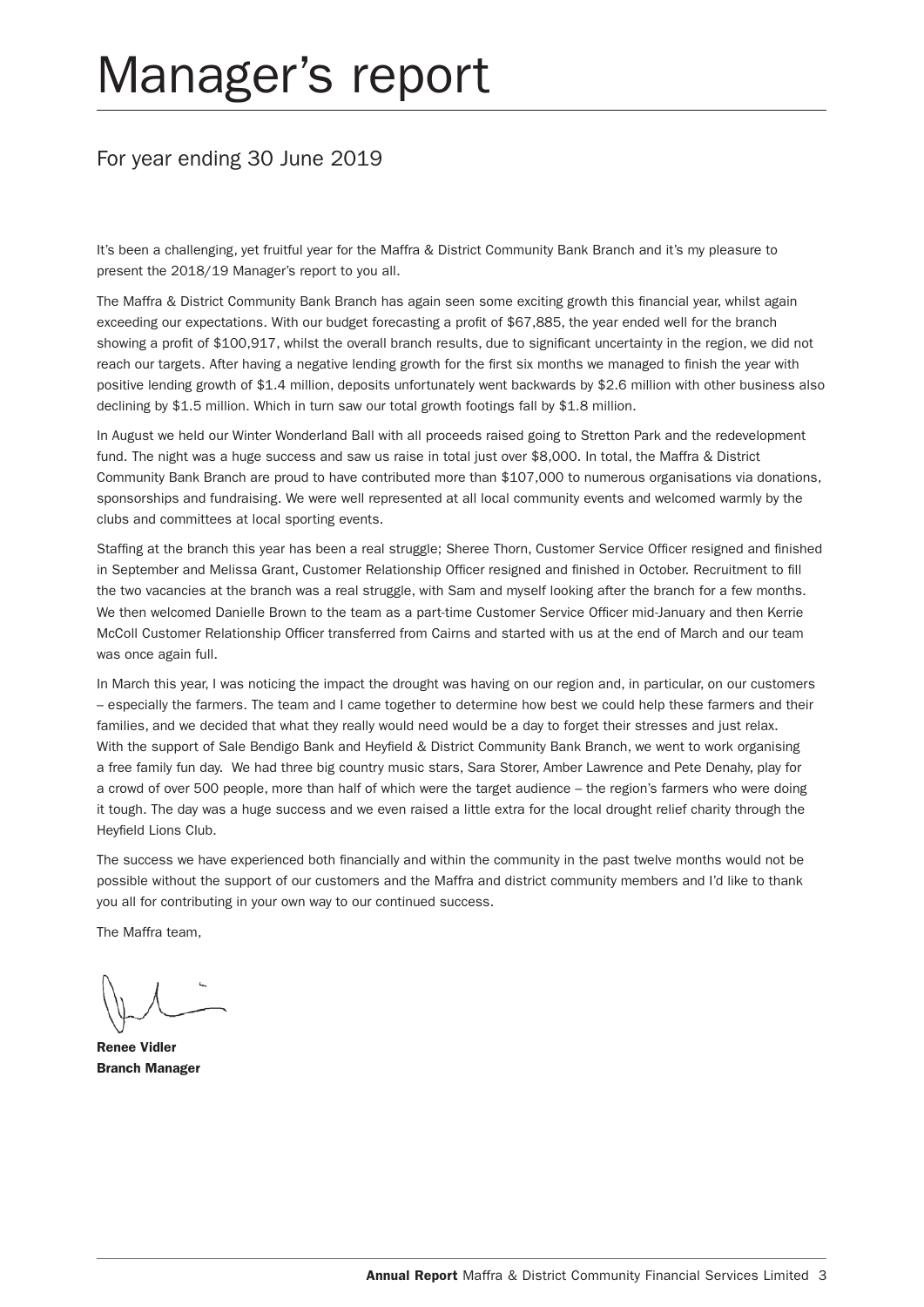# For the financial year ended 30 June 2019

The Directors present their report of the company for the financial year ended 30 June 2019.

#### Directors

The following persons were Directors of Maffra & District Community Financial Services Limited during or since the end of the financial year up to the date of this report:

| <b>Directors</b>               | <b>Details</b>                                                                                                                                                                               |
|--------------------------------|----------------------------------------------------------------------------------------------------------------------------------------------------------------------------------------------|
| <b>Robert William Christie</b> |                                                                                                                                                                                              |
| Position                       | Chairperson                                                                                                                                                                                  |
| Professional qualifications    | Bachelor of Arts, Diploma of Education                                                                                                                                                       |
| Experience and expertise       | Former Primary School Principal. Involved in Briagolong Quarry Reserve Committee.<br>5 Star Project Sale, Blue Pool Working Group, Friends of Grant Committee and<br>Gracehill N.I. Project. |

| <b>Ryan James Crawford</b>  |                                                                                                                                                                                                                                                                                                                                             |
|-----------------------------|---------------------------------------------------------------------------------------------------------------------------------------------------------------------------------------------------------------------------------------------------------------------------------------------------------------------------------------------|
| Position                    | Secretary                                                                                                                                                                                                                                                                                                                                   |
| Professional qualifications | Lawyer- LL.B (Hons) B.Com. GDLP - Member of the Law Institute of Victoria                                                                                                                                                                                                                                                                   |
| Experience and expertise    | Ryan's qualifications and experience include Practicing Australian Legal Practitioner<br>since January 2012 at a local law firm in Maffra. Involved with/member of Maffra<br>Bowls Club, Maffra Hockey Club, Maffra Squash and Racquetball Club, Gippsland<br>Vehicle Collection, Maffra Dramatic Society and Maffra Community Sports Club. |

| <b>Kylie Maree Hadden</b>   |                                                                                                                                           |
|-----------------------------|-------------------------------------------------------------------------------------------------------------------------------------------|
| Position                    | Deputy Chair                                                                                                                              |
| Professional qualifications | Advanced Diploma Hospitality Studies                                                                                                      |
| Experience and expertise    | Owner operator of a local Jewellers (2000- present).<br>Past committee member of Maffra Playgroup, Glassford Kindergarten, Maffra Primary |
|                             | School, Formally associated with Maffra Amateur Basketball, Maffra Angling Club,<br>Maffra Secondary College.                             |

| <b>Tomas Justin Pritchett</b> |                                                                                                                                                       |
|-------------------------------|-------------------------------------------------------------------------------------------------------------------------------------------------------|
| Position                      | Treasurer                                                                                                                                             |
| Professional qualifications   | Diploma of Accounting, Member of The Tax Institute                                                                                                    |
| Experience and expertise      | Accountant with local Accounting firm, 15 years' experience in a public accounting<br>practice.<br>Treasurer Stradroke Cricket Club for last 8 years. |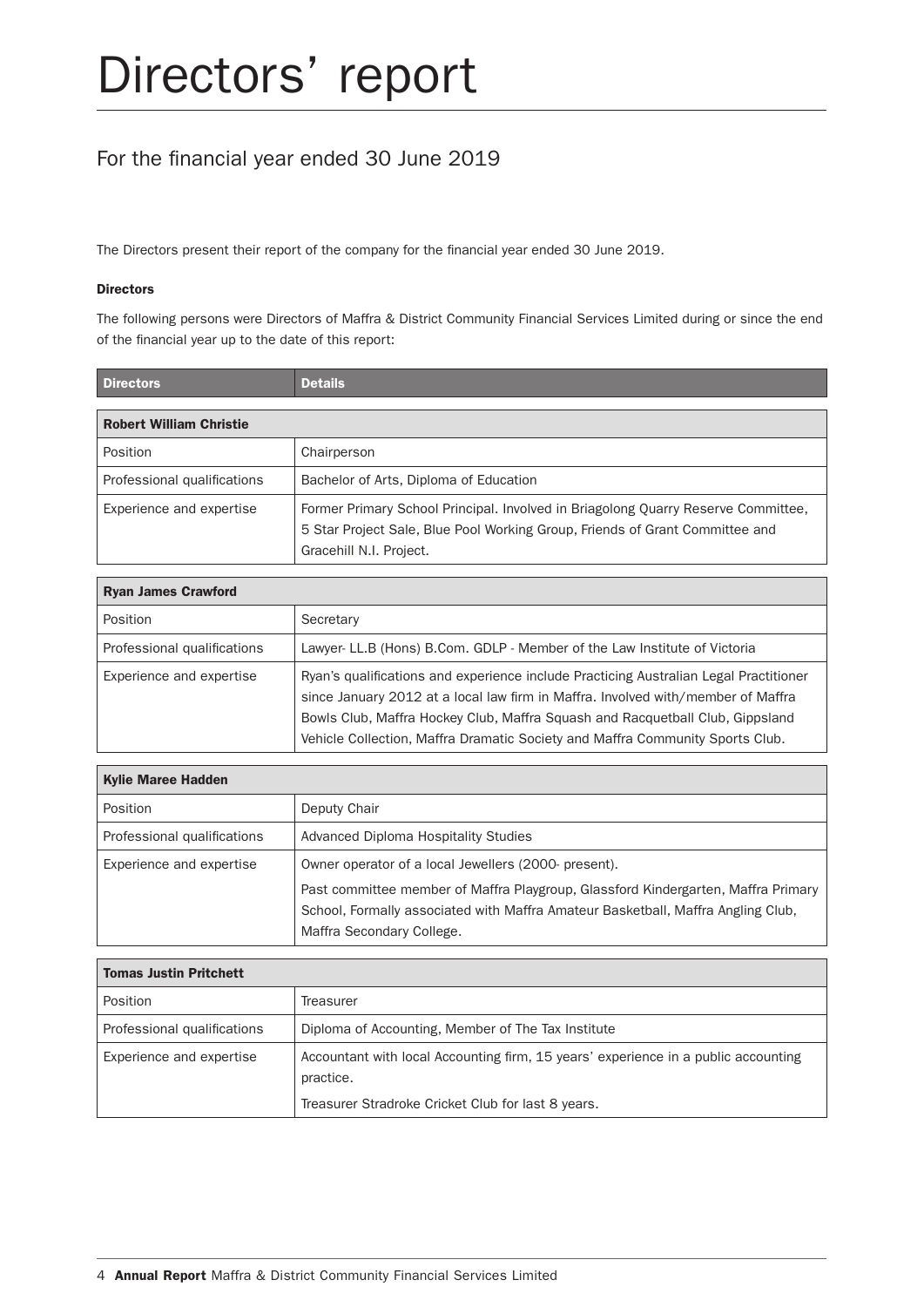#### Directors (continued)

| <b>Directors</b>            | <b>Details</b>                                                                                                                                                                                                                                                                                    |
|-----------------------------|---------------------------------------------------------------------------------------------------------------------------------------------------------------------------------------------------------------------------------------------------------------------------------------------------|
| <b>Neil Joseph Gannon</b>   |                                                                                                                                                                                                                                                                                                   |
| Position                    | Director                                                                                                                                                                                                                                                                                          |
| Professional qualifications | AICD & Qualified as diesel mechanic.                                                                                                                                                                                                                                                              |
| Experience and expertise    | Owner Manager of irrigation dairy farm.<br>Past Board member of Gippsland and Southern Rural Water Corporation and<br>Gippsland Herd Improvement. Current East Gippsland representative of Victorian<br>Farmers Federation Water Resources Committee and Secretary of Tinamba Public<br>Hall Inc. |

| <b>Helen Ann Monague</b>    |                                                                                                                                                                                                                                                                                                                                                                                                                                                                                                     |
|-----------------------------|-----------------------------------------------------------------------------------------------------------------------------------------------------------------------------------------------------------------------------------------------------------------------------------------------------------------------------------------------------------------------------------------------------------------------------------------------------------------------------------------------------|
| Position                    | Director                                                                                                                                                                                                                                                                                                                                                                                                                                                                                            |
| Professional qualifications | Retired Division 1 Nurse, Community Emergency Facilitator, Advanced Diploma of<br><b>Public Safety-Emergency Management</b>                                                                                                                                                                                                                                                                                                                                                                         |
| Experience and expertise    | Chair of Stretton Park Board of Management, Chair of Wellington Shire Heritage<br>Network (WSHN), Secretary of Boisdale & District Progress Association, Boisdale<br>& District History Group and Boisdale Stables Sub-Committee. Committee Member<br>of Boisdale Public Hall, Valencia Soldier's Memorial Hall and contact for Boisdale-<br>Briagolong Friends of Red Cross. Member of Maffra State Emergency Service and<br>Warden of St George's Church Boisdale, for Anglican Parish of Maffra. |

| <b>Peter Young</b>          |                                                                                                                                                                                                       |
|-----------------------------|-------------------------------------------------------------------------------------------------------------------------------------------------------------------------------------------------------|
| Position                    | Director                                                                                                                                                                                              |
| Professional qualifications | Diploma of Agriculture and Diploma of Valuation and Farm Management                                                                                                                                   |
| Experience and expertise    | Past President Briagolong and District Lions Club, Briagolong Junior Football Club,<br>Gippsland Sheep Breeders Assoc., and life member of Gippsland Sheep Breeders<br>Assoc. and the Briagolong CFA. |

Directors were in office for this entire year unless otherwise stated.

No Directors have material interests in contracts or proposed contracts with the company.

#### Directors' meetings

Attendances by each Director during the year were as follows:

|                               |    | <b>Board meetings</b> |  |
|-------------------------------|----|-----------------------|--|
| <b>Director</b>               | A  | B                     |  |
| Robert William Christie       | 12 | 10                    |  |
| Ryan James Crawford           | 12 | 10                    |  |
| Kylie Maree Hadden            | 12 | 12                    |  |
| <b>Tomas Justin Pritchett</b> | 12 | 12                    |  |
| Neil Joseph Gannon            | 12 | 9                     |  |
| Helen Ann Monague             | 12 | 10                    |  |
| Peter Young                   | 12 | 9                     |  |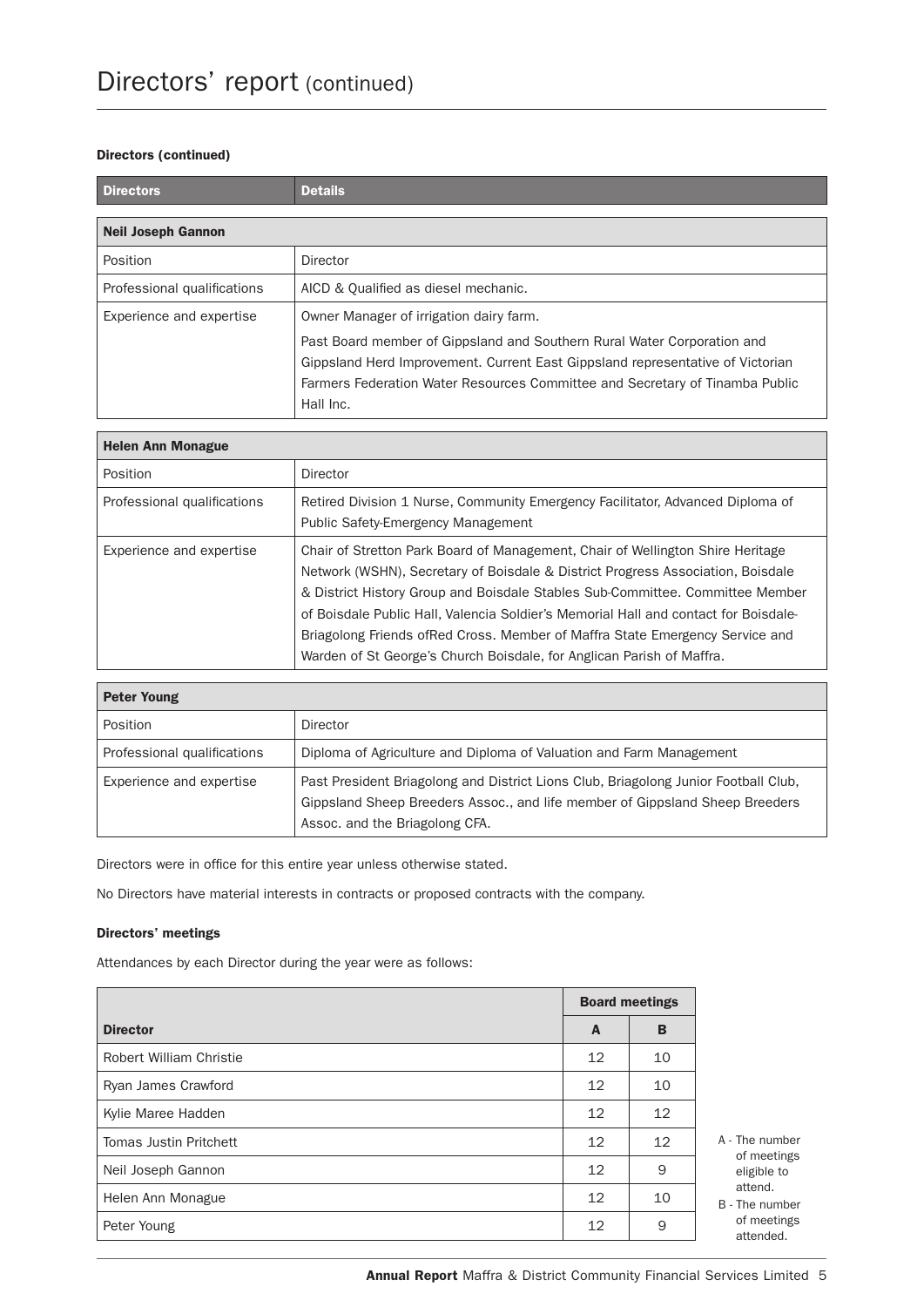#### Company Secretary

Ryan Crawford has been the Company Secretary of Maffra & District Community Financial Services Limited since 2016.

Ryan's qualifications and experience include Practicing Australian Legal Practitioner since January 2012 at a local law firm in Maffra. Lawyer- LL.B (Hons) B.Com. GDLP - Member of the Law Institute of Victoria. Involved with/member of Maffra Bowls Club, Maffra Hockey Club, Maffra Squash and Racquetball Club, Gippsland Vehicle Collection and Maffra Community Sports Club.

#### Principal activities

The principal activities of the company during the course of the financial year were in providing Community Bank branch services under management rights to operate a franchised branch of Bendigo and Adelaide Bank Limited.

There has been no significant changes in the nature of these activities during the year.

#### Review of operations

The profit of the company for the financial year after provision for income tax was \$41,363 (2018 loss: \$26,075), which is a 258.6% decrease as compared with the previous year.

The improvement from the previous year is mainly due to the the Stratford Agent ending the Agency agreement and the subsequent closure of the agency.

#### Dividends

No dividends were declared or paid for the previous year and the directors recommend that no dividend be paid for the current year.

#### **Options**

No options over issued shares were granted during or since the end of the financial year and there were no options outstanding as at the date of this report.

#### Significant changes in the state of affairs

No significant changes in the company's state of affairs occurred during the financial year.

#### Events subsequent to the end of the reporting period

No matters or circumstances have arisen since the end of the financial year that significantly affect or may significantly affect the operations of the company, the results of those operations or the state of affairs of the company, in future financial years.

#### Likely developments

The company will continue its policy of providing banking services to the community.

#### Environmental regulations

The company is not subject to any significant environmental regulation.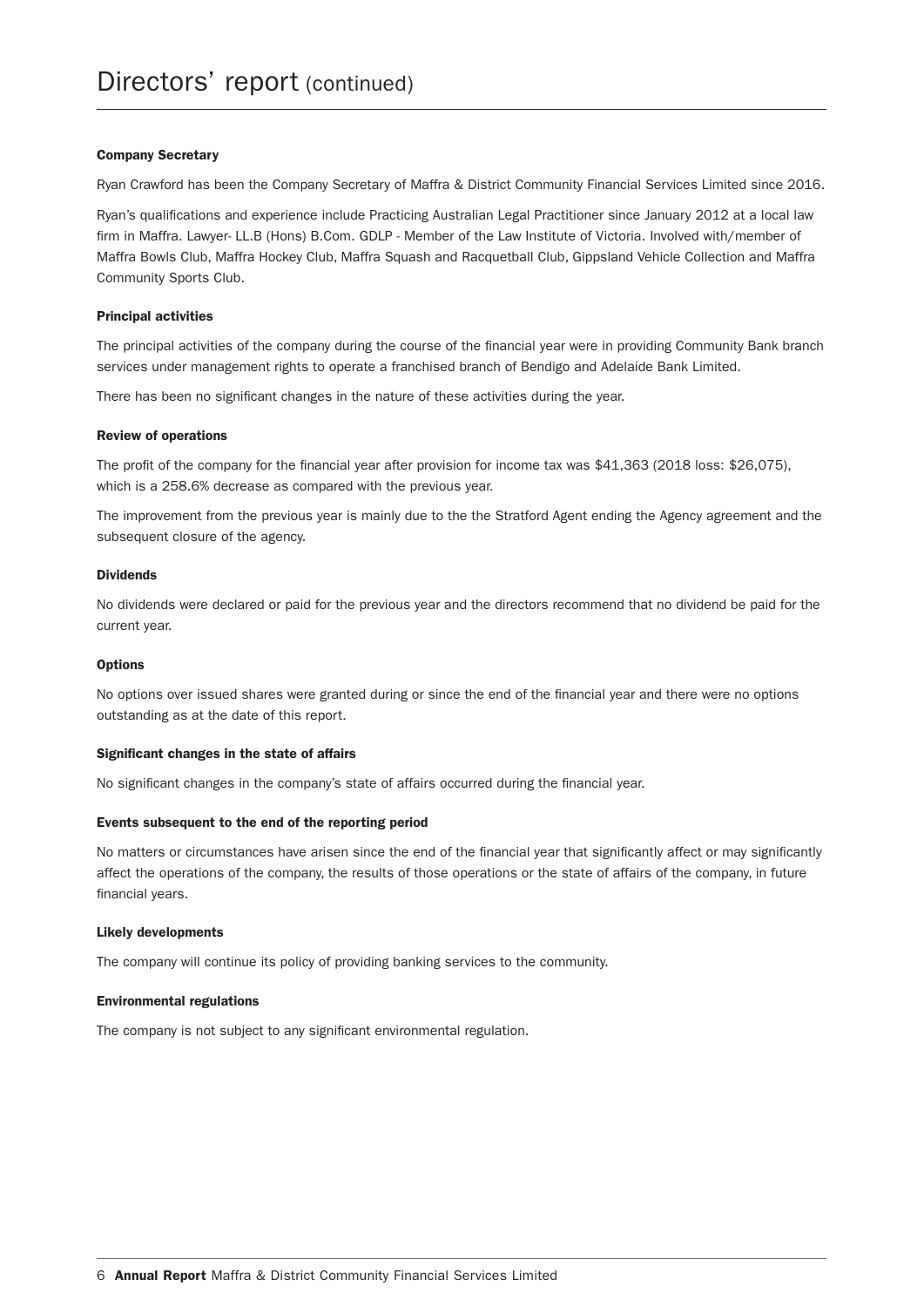#### Indemnifying Officers or Auditor

The company has agreed to indemnify each Officer (Director, Secretary or employee) out of assets of the company to the relevant extent against any liability incurred by that person arising out of the discharge of their duties, except where the liability arises out of conduct involving dishonesty, negligence, breach of duty or the lack of good faith. The company also has Officers Insurance for the benefit of Officers of the company against any liability occurred by the Officer, which includes the Officer's liability for legal costs, in or arising out of the conduct of the business of the company or in or arising out of the discharge of the Officer's duties.

Disclosure of the nature of the liability and the amount of the premium is prohibited by the confidentiality clause of the contract of insurance. The company has not provided any insurance for an Auditor of the company.

#### Proceedings on behalf of company

No person has applied for leave of court to bring proceedings on behalf of the company or intervene in any proceedings to which the company is a party for the purpose of taking responsibility on behalf of the company for all or any part of those proceedings. The company was not a party to any such proceedings during the year.

#### Auditor independence declaration

A copy of the Auditor's independence declaration as required under section 307C of the Corporations Act 2001 is set at page 8 of this financial report. No Officer of the company is or has been a partner of the Auditor of the company.

Signed in accordance with a resolution of the Board of Directors at Maffra on 1 October 2019.

Allent-

Robert Christie **Director**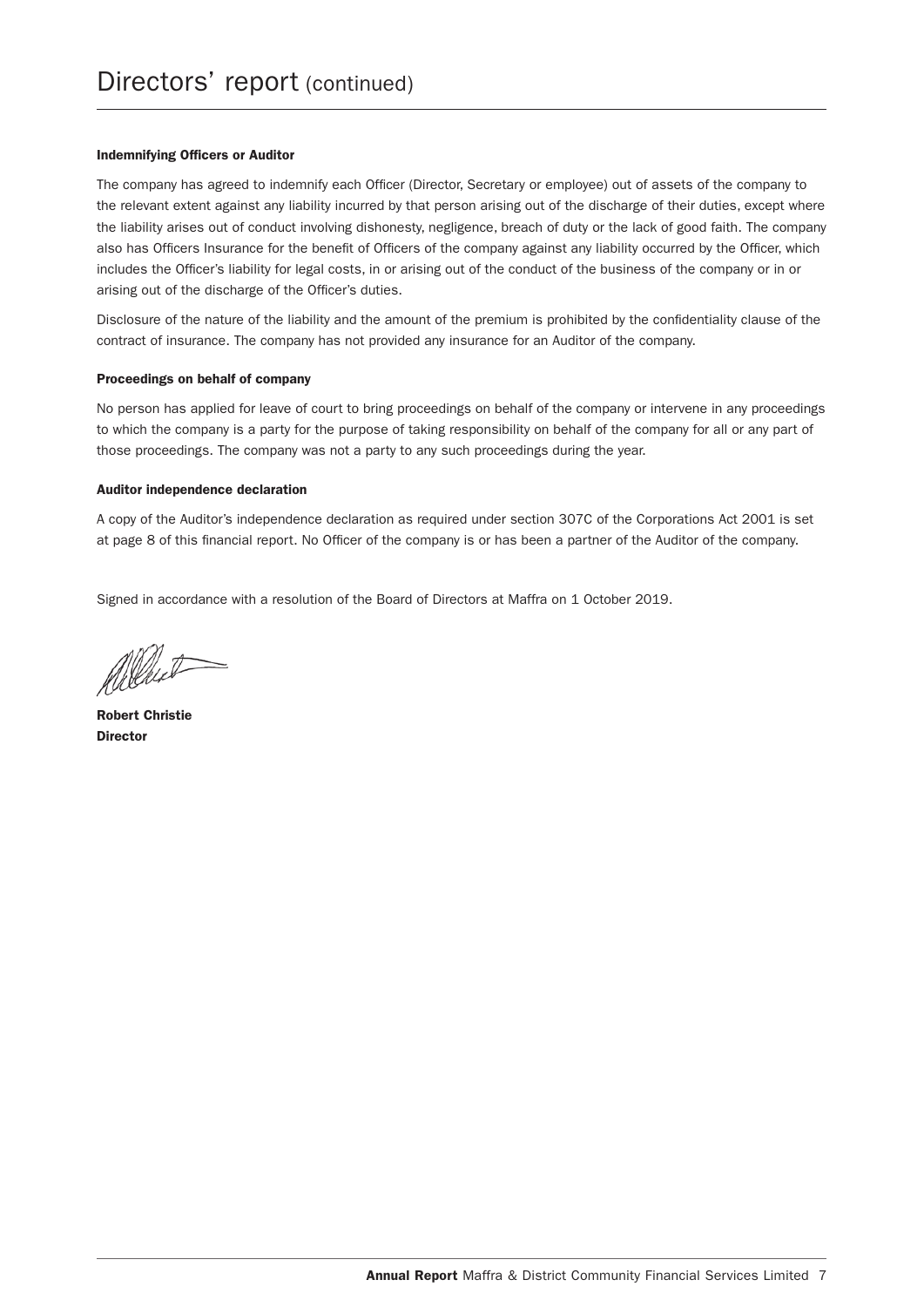# Auditor's independence declaration



41A Breen Street Bendigo, Victoria PO Box 448, Bendigo, VIC, 3552

> Ph: (03) 4435 3550 admin@rsdaudit.com.au www.rsdaudit.com.au

**Auditors Independence Declaration under section 307C of the** *Corporations Act 2001* **to the Directors of Maffra & District Community Financial Services Limited**

I declare that, to the best of my knowledge and belief, during the year ended 30 June 2019 there have been no contraventions of:

- (i) The auditor independence requirements of the *Corporations Act 2001* in relation to the audit; and
- (ii) Any applicable code of professional conduct in relation to the audit.

**RSD Audit**

 $\forall t$ 

**Kathie Teasdale** Partner 41A Breen Street Bendigo VIC 3550

Dated: 4 October 2019



Richmond Sinnott & Delahunty, trading as RSD Audit ABN 85 619 186 908 Liability limited by a scheme approved under Professional Standards Legislation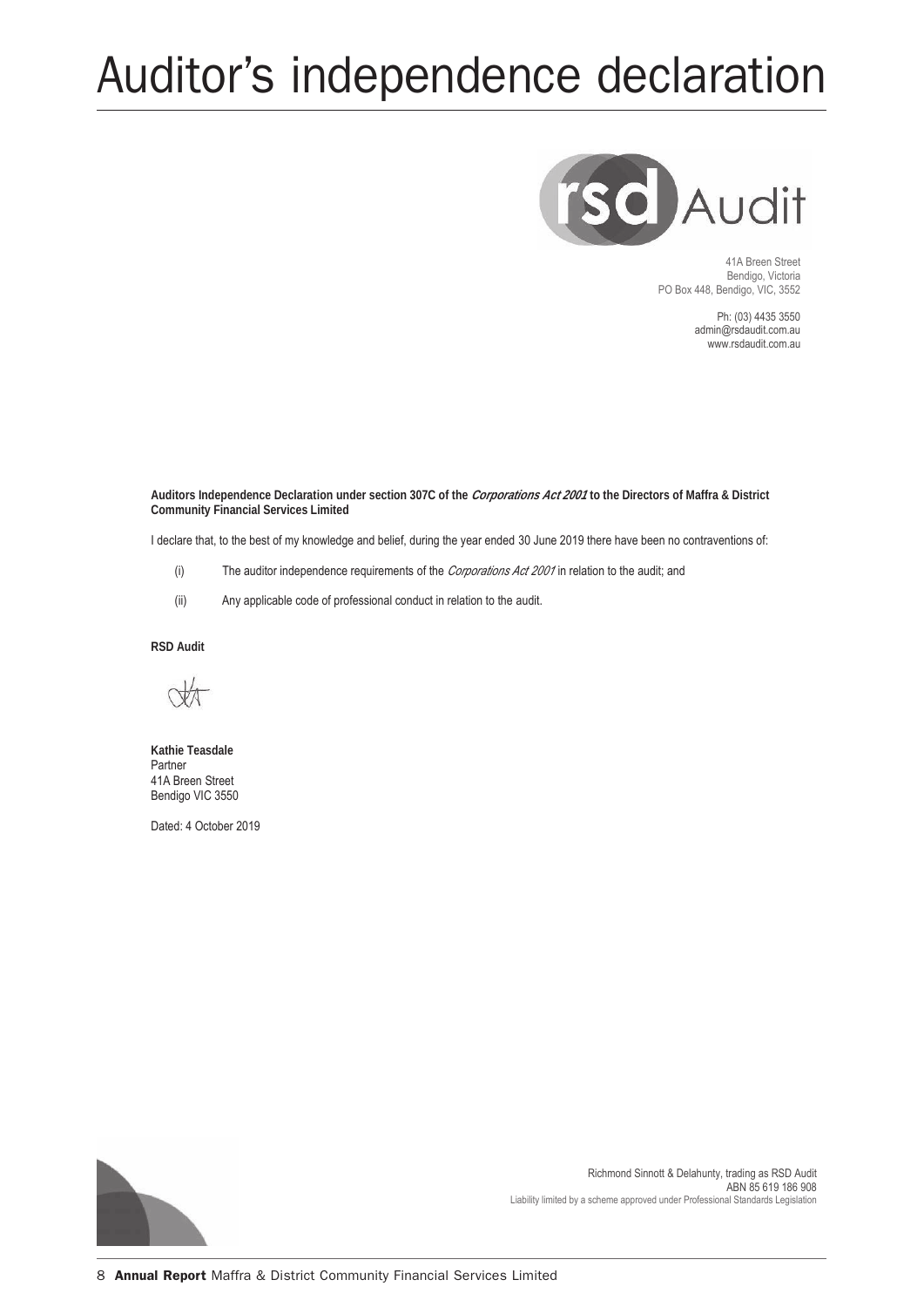# Financial statements

# Statement of Profit or Loss and Other Comprehensive Income for the year ended 30 June 2019

|                                                                   | <b>Notes</b>   | 2019<br>\$ | 2018<br>\$ |
|-------------------------------------------------------------------|----------------|------------|------------|
| Revenue                                                           | $\overline{2}$ | 558,490    | 532,687    |
| <b>Expenses</b>                                                   |                |            |            |
| Employee benefits expense                                         | 3              | (287, 014) | (306, 914) |
| Depreciation and amortisation                                     | 3              | (38,072)   | (38, 122)  |
| Administration and general costs                                  |                | (64, 423)  | (78, 305)  |
| Occupancy expenses                                                |                | (42, 427)  | (37,071)   |
| IT expenses                                                       |                | (25, 467)  | (27, 414)  |
| Agent Commission                                                  |                | (170)      | (46, 410)  |
|                                                                   |                | (457, 573) | (534, 236) |
| Operating profit/(loss) before charitable donations & sponsorship |                | 100,917    | (1, 549)   |
| Charitable donations and sponsorships                             |                | (39, 233)  | (28, 286)  |
| Profit/(loss) before income tax                                   |                | 61,684     | (29, 835)  |
| Income tax (expense)/benefit                                      | $\overline{4}$ | (20, 321)  | 3,760      |
| Profit/(loss) for the year after income tax                       |                | 41,363     | (26, 075)  |
| Other comprehensive income                                        |                |            |            |
| Total comprehensive income for the year                           |                | 41,363     | (26, 075)  |
| Profit/(loss) attributable to members of the company              |                | 41,363     | (26, 075)  |
| Total comprehensive income attributable to members of the company |                | 41,363     | (26, 075)  |

to the ordinary equity holders of the company (cents per share):

| - basic earnings per share |  | (2.97) |
|----------------------------|--|--------|
|                            |  |        |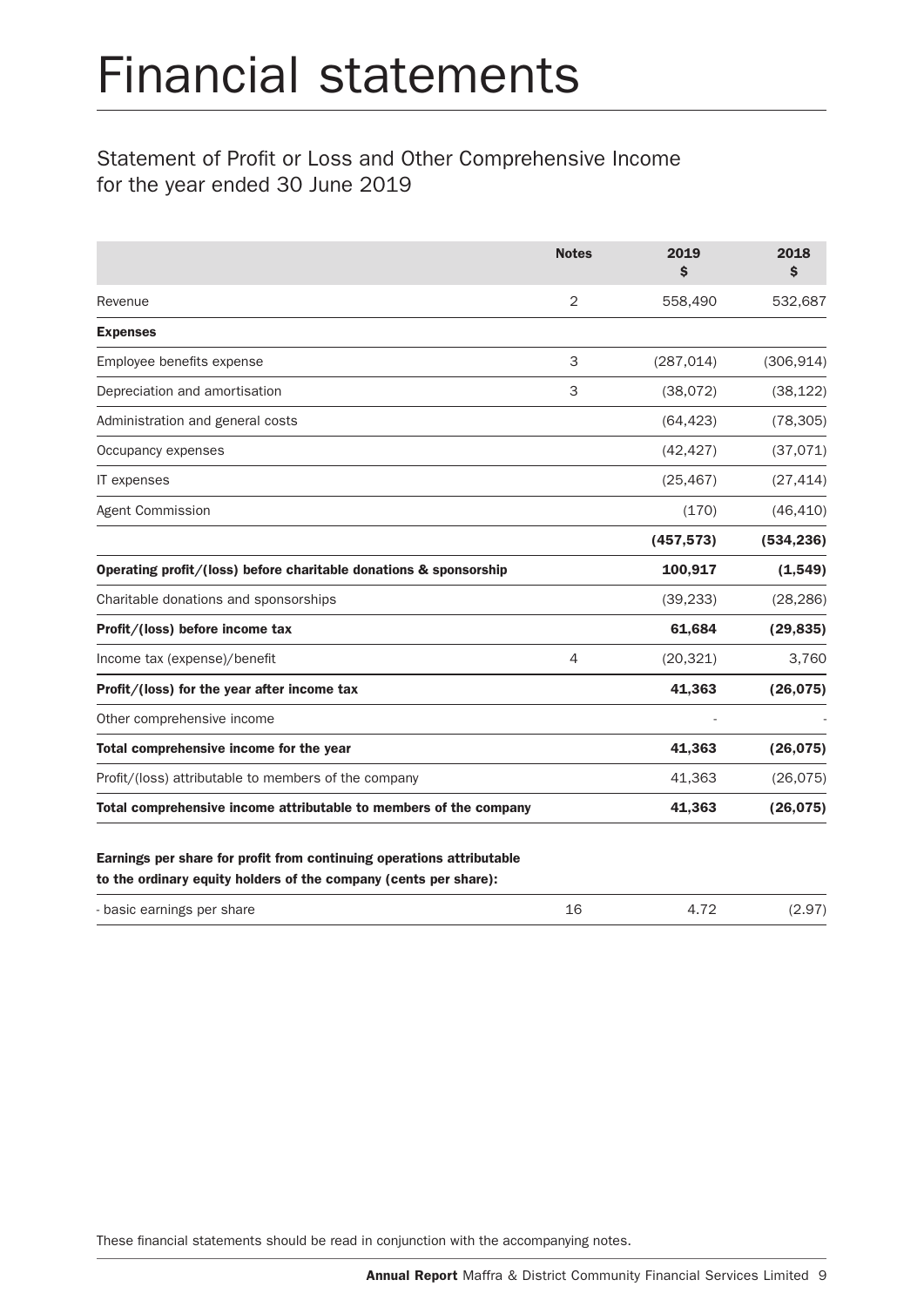# Statement of Financial Position as at 30 June 2019

|                                      | <b>Notes</b> | 2019<br>\$ | 2018<br>\$ |
|--------------------------------------|--------------|------------|------------|
| <b>Assets</b>                        |              |            |            |
| <b>Current assets</b>                |              |            |            |
| Cash and cash equivalents            | 5            | 203,256    | 121,056    |
| Trade and other receivables          | 6            | 49,254     | 50,416     |
| <b>Financial assets</b>              | 7            | 76,720     | 58,402     |
| Other assets                         | 8            | 10,264     | 11,263     |
| <b>Total current assets</b>          |              | 339,494    | 241,137    |
| <b>Non-current assets</b>            |              |            |            |
| Property, plant and equipment        | $\mathsf 9$  | 171,643    | 186,838    |
| Intangible assets                    | 10           | 168,786    | 190,786    |
| Deferred tax assets                  | 4            | 44,518     | 64,784     |
| <b>Total non-current assets</b>      |              | 384,947    | 442,408    |
| <b>Total assets</b>                  |              | 724,441    | 683,545    |
| <b>Liabilities</b>                   |              |            |            |
| <b>Current liabilities</b>           |              |            |            |
| Trade and other payables             | 12           | 44,576     | 43,072     |
| Provisions                           | 13           | 4,762      | 6,887      |
| <b>Total current liabilities</b>     |              | 49,338     | 49,959     |
| <b>Non-current liabilities</b>       |              |            |            |
| Provisions                           | 13           | 1,314      | 1,214      |
| Deferred tax liability               | 4            | 244        | 190        |
| <b>Total non-current liabilities</b> |              | 1,558      | 1,404      |
| <b>Total liabilities</b>             |              | 50,896     | 51,363     |
| <b>Net assets</b>                    |              | 673,545    | 632,182    |
| <b>Equity</b>                        |              |            |            |
| Issued capital                       | 14           | 848,030    | 848,030    |
| <b>Accumulated losses</b>            | 15           | (174, 485) | (215, 848) |
| <b>Total equity</b>                  |              | 673,545    | 632,182    |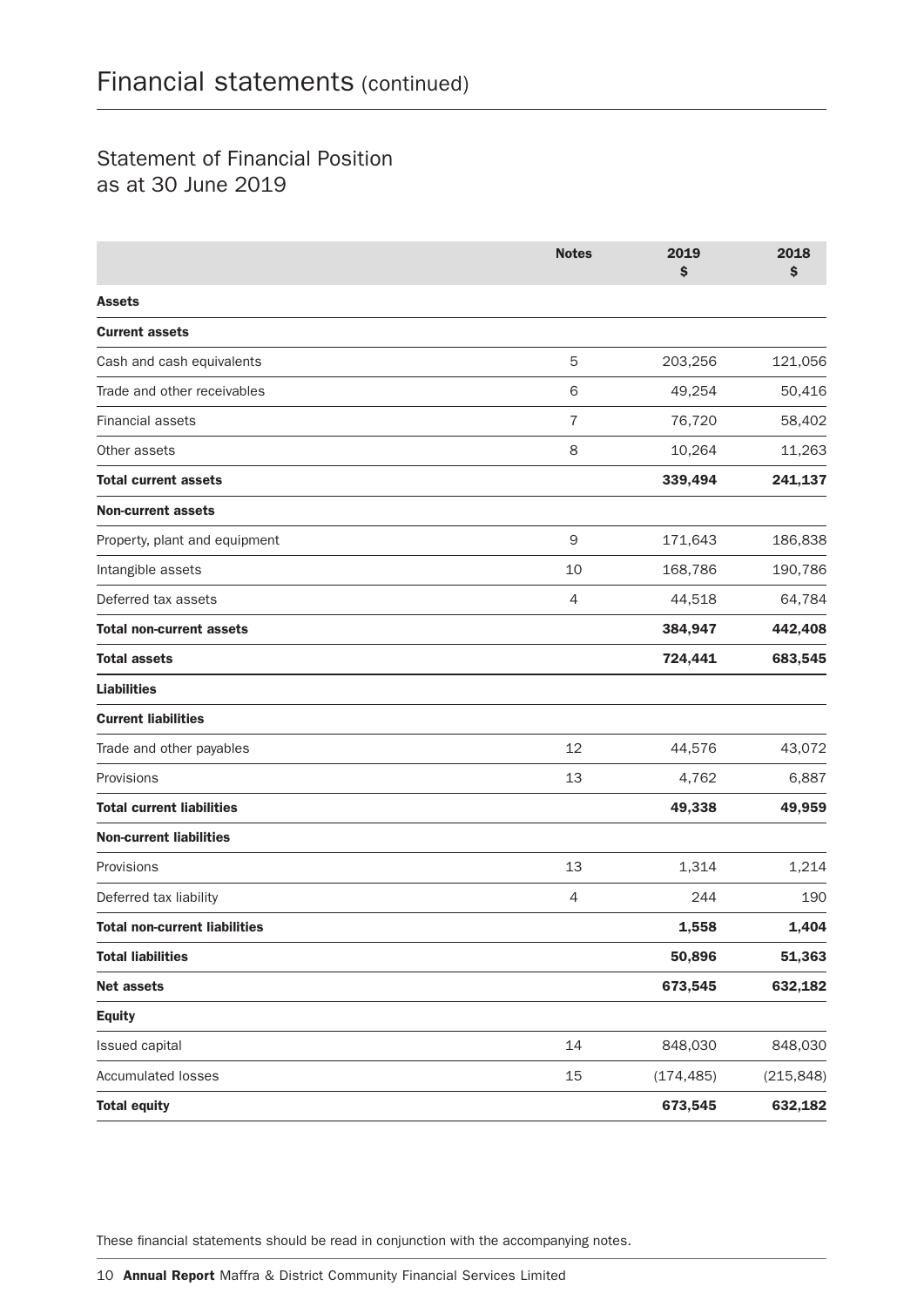# Statement of Changes in Equity for the year ended 30 June 2019

|                                   | <b>Issued</b><br>capital<br>\$ | <b>Accumulated</b><br><b>losses</b><br>\$ | <b>Total</b><br>equity<br>\$ |
|-----------------------------------|--------------------------------|-------------------------------------------|------------------------------|
| Balance at 1 July 2018 (reported) | 848,030                        | (215, 848)                                | 632,182                      |
| Comprehensive income for the year |                                |                                           |                              |
| Profit for the year               |                                | 41,363                                    | 41,363                       |
|                                   |                                | 41,363                                    | 41,363                       |
| Balance at 30 June 2019           | 848,030                        | (174, 485)                                | 673,545                      |
| Balance at 1 July 2017            | 848,030                        | (189, 773)                                | 658,257                      |
| Comprehensive income for the year |                                |                                           |                              |
| Loss for the year                 |                                | (26, 075)                                 | (26, 075)                    |
|                                   |                                | (26, 075)                                 | (26, 075)                    |
| Balance at 30 June 2018           | 848,030                        | (215, 848)                                | 632,182                      |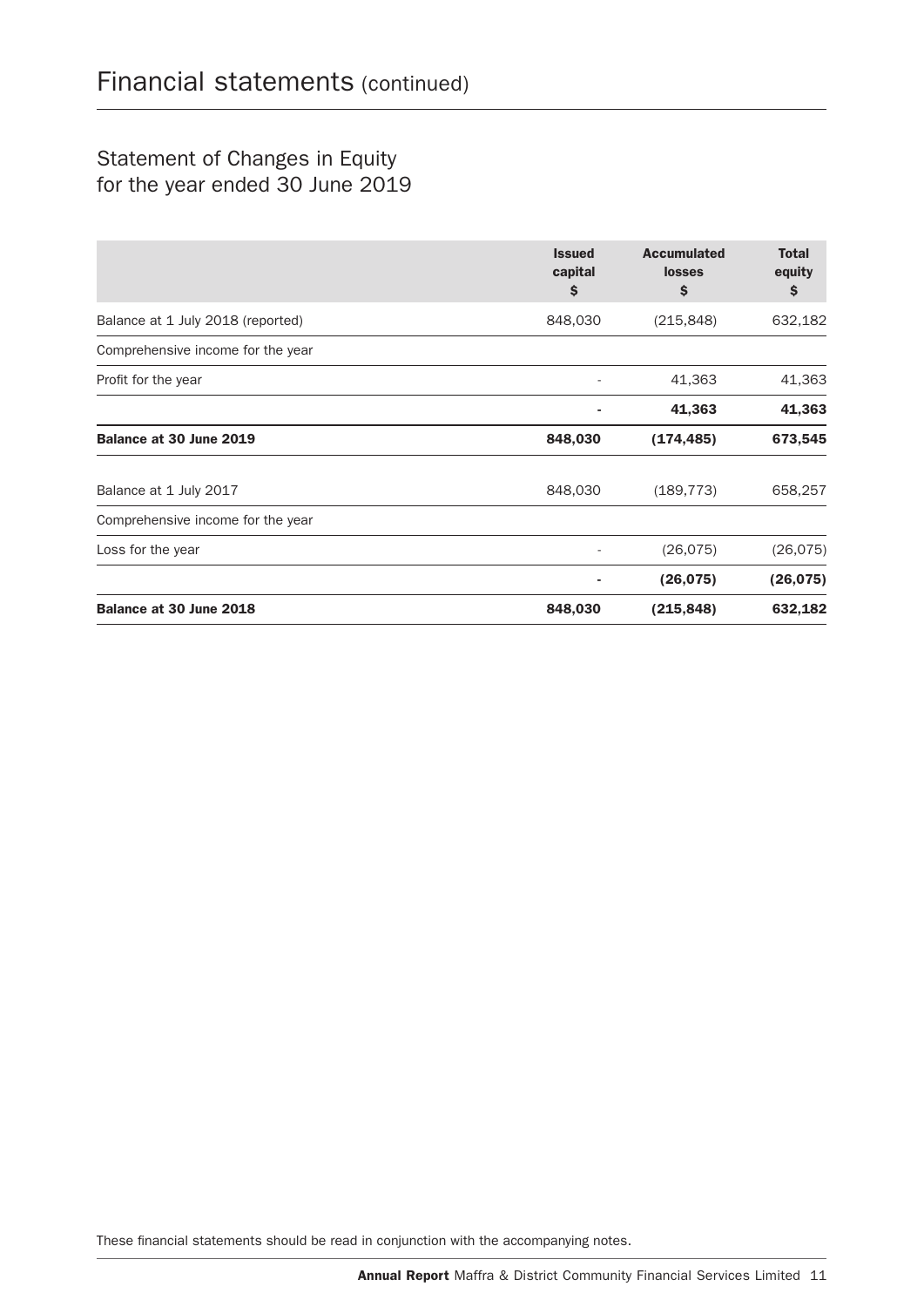# Statement of Cash Flows for the year ended 30 June 2019

|                                                          | <b>Notes</b>    | 2019<br>S  | 2018<br>\$ |
|----------------------------------------------------------|-----------------|------------|------------|
| Cash flows from operating activities                     |                 |            |            |
| Receipts from customers                                  |                 | 611,929    | 583,870    |
| Payments to suppliers and employees                      |                 | (513, 583) | (581, 428) |
| Interest received                                        |                 | 3,050      | 2,902      |
| Net cash flows provided by operating activities          | 17 <sub>b</sub> | 101,396    | 5,344      |
| <b>Cash flows from investing activities</b>              |                 |            |            |
| Purchase of property, plant and equipment                |                 | (877)      | (1, 426)   |
| Purchase of investments                                  |                 | (18, 319)  | (17,998)   |
| Net cash flows used in investing activities              |                 | (19, 196)  | (19, 424)  |
| Net increase/(decrease) in cash held                     |                 | 82,200     | (14,080)   |
| Cash and cash equivalents at beginning of financial year |                 | 121,056    | 135,136    |
| Cash and cash equivalents at end of financial year       | 17a             | 203,256    | 121,056    |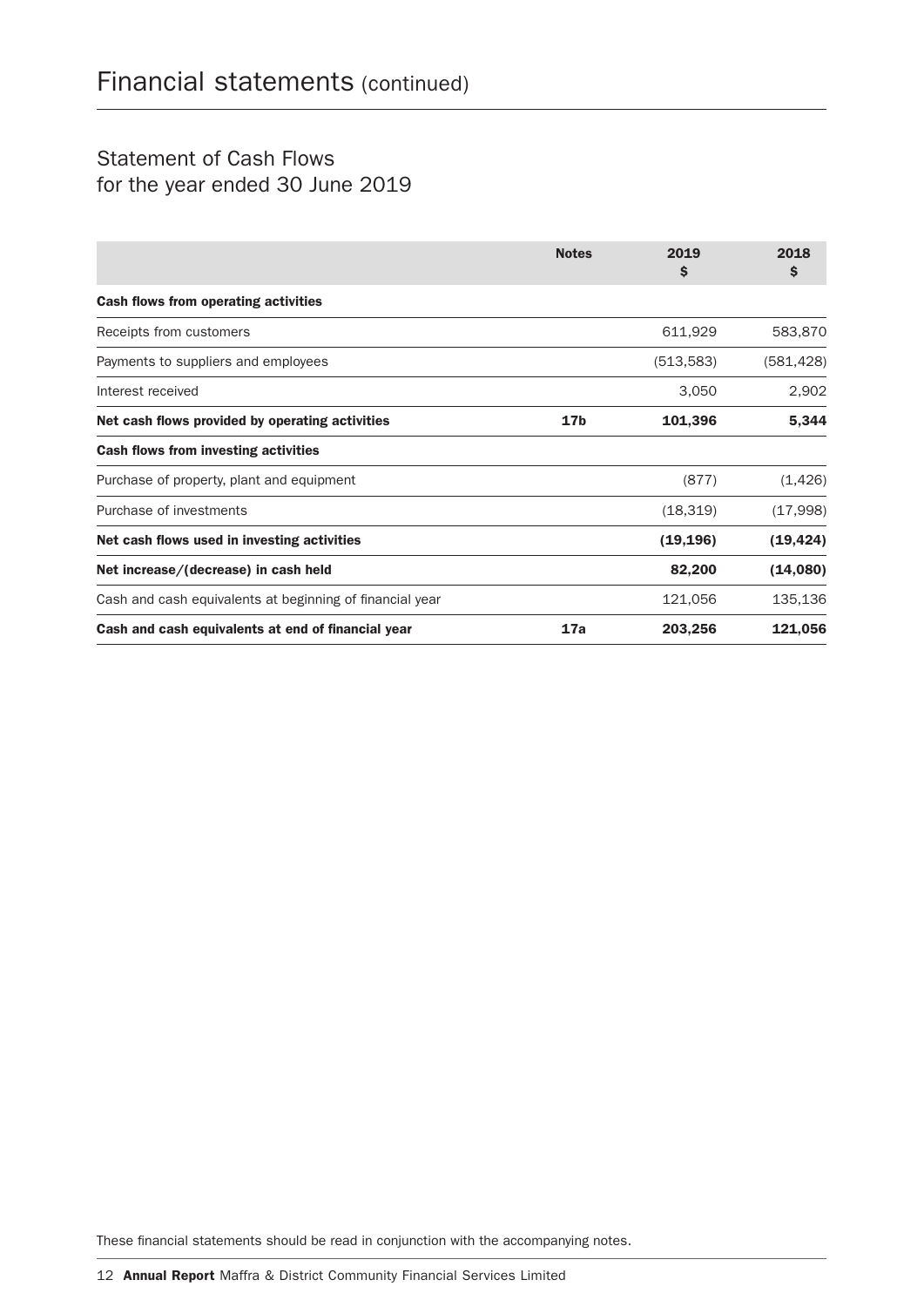# Notes to the financial statements

# For year ended 30 June 2019

These financial statements and notes represent those of Maffra & District Community Financial Services Limited.

Maffra & District Community Financial Services Limited ('the company') is a company limited by shares, incorporated and domiciled in Australia.

The financial statements were authorised for issue by the Directors on 1 October 2019.

# Note 1. Summary of significant accounting policies

#### (a) Basis of preparation

These general purpose financial statements have been prepared in accordance with the Corporations Act 2001, Australian Accounting Standards and Interpretations of the Australian Accounting Standards Board and International Financial Reporting Standards as issued by the International Accounting Standards Board. The company is a for profit entity for financial reporting purposes under Australian Accounting Standards. Material accounting policies adopted in the preparation of these financial statements are presented below and have been consistently applied unless stated otherwise.

The financial statements, except for cash flow information, have been prepared on an accruals basis and are based on historical costs, modified, were applicable, by the measurement at fair value of selected non current assets, financial assets and financial liabilities.

#### Economic dependency

The company has entered into a franchise agreement with Bendigo and Adelaide Bank Limited that governs the management of the Community Bank branch at Maffra.

The branch operate as a franchise of Bendigo and Adelaide Bank Limited, using the name "Bendigo Bank", the logo, and systems of operation of Bendigo and Adelaide Bank Limited. The company manages the Community Bank branch on behalf of Bendigo and Adelaide Bank Limited, however all transactions with customers conducted through the Community Bank branch are effectively conducted between the customers and Bendigo and Adelaide Bank Limited.

All deposits are made with Bendigo and Adelaide Bank Limited, and all personal and investment products are products of Bendigo and Adelaide Bank Limited, with the company facilitating the provision of those products. All loans, leases or hire purchase transactions, issues of new credit or debit cards, temporary or bridging finance and any other transaction that involves creating a new debt, or increasing or changing the terms of an existing debt owed to Bendigo and Adelaide Bank Limited, must be approved by Bendigo and Adelaide Bank Limited. All credit transactions are made with Bendigo and Adelaide Bank Limited, and all credit products are products of Bendigo and Adelaide Bank Limited.

Bendigo and Adelaide Bank Limited provides significant assistance in establishing and maintaining the Community Bank branches franchise operations. It also continues to provide ongoing management and operational support, and other assistance and guidance in relation to all aspects of the franchise operation, including advice in relation to:

- Advice and assistance in relation to the design, layout and fit out of the Community Bank branches;
- Training for the Branch Managers and other employees in banking, management systems and interface protocol;
- Methods and procedures for the sale of products and provision of services;
- Security and cash logistic controls;
- Calculation of company revenue and payment of many operating and administrative expenses;
- The formulation and implementation of advertising and promotional programs; and
- Sale techniques and proper customer relations.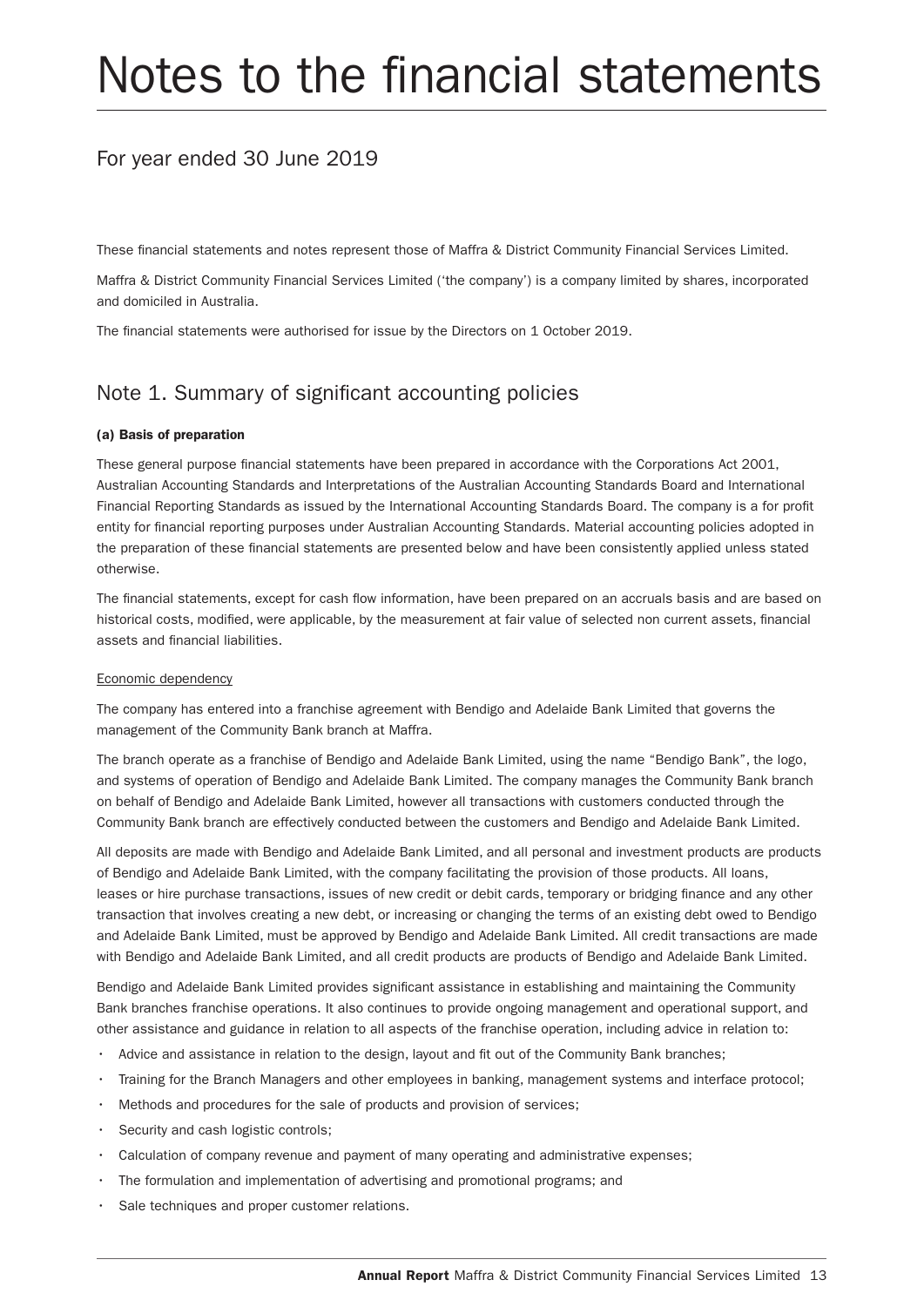#### (b) Impairment of assets

At the end of each reporting period, the company assesses whether there is any indication that an asset may be impaired. The assessment will include the consideration of external and internal sources of information. If such an indication exists, an impairment test is carried out on the asset by comparing the recoverable amount of the asset, being the higher of the asset's fair value less cost to sell and value in use, to the asset's carrying amount. Any excess of the asset's carrying amount over its recoverable amount is recognised immediately in profit or loss, unless the asset is carried at a revalued amount in accordance with another Standard. Any impairment loss of a revalued asset is treated as a revaluation decrease in accordance with that other Standard.

#### (c) Goods and services tax (GST)

Revenues, expenses and assets are recognised net of the amount of GST, except where the amount of GST incurred is not recoverable from the Australian Taxation Office (ATO).

Receivables and payables are stated inclusive of the amount of GST receivable or payable. The net amount of GST recoverable from, or payable to, the ATO is included with other receivables or payables in the statement of financial position.

Cash flows are presented on a gross basis. The GST components of cash flows arising from investing or financing activities which are recoverable from, or payable to, the ATO are presented as operating cash flows included in receipts from customers or payments to suppliers.

#### (d) Comparative figures

When required by Accounting Standards comparative figures have been adjusted to conform to changes in presentation for the current financial year.

#### (e) Critical accounting estimates and judgements

The Directors evaluate estimates and judgements incorporated into the financial statements based on historical knowledge and best available current information. Estimates assume a reasonable expectation of future events and are based on current trends and economic data, obtained both externally and within the company. Estimates and judgements are reviewed on an ongoing basis. Revision to accounting estimates are recognised in the period in which the estimates are revised and in any future periods affected. The estimates and judgements that have a significant risk of causing material adjustments to the carrying values of assets and liabilities are as follows:

#### Estimation of useful lives of assets

The company determines the estimated useful lives and related depreciation and amortisation charges for its property, plant and equipment and intangible assets. The depreciation and amortisation charge will increase where useful lives are less than previously estimated lives.

#### Employee benefits provision

Assumptions are required for wage growth and CPI movements. The likelihood of employees reaching unconditional service is estimated. The timing of when employee benefit obligations are to be settled is also estimated.

#### Income tax

The company is subject to income tax. Significant judgement is required in determining the deferred tax asset. Deferred tax assets are recognised only when it is considered sufficient future profits will be generated. The assumptions made regarding future profits is based on the company's assessment of future cash flows.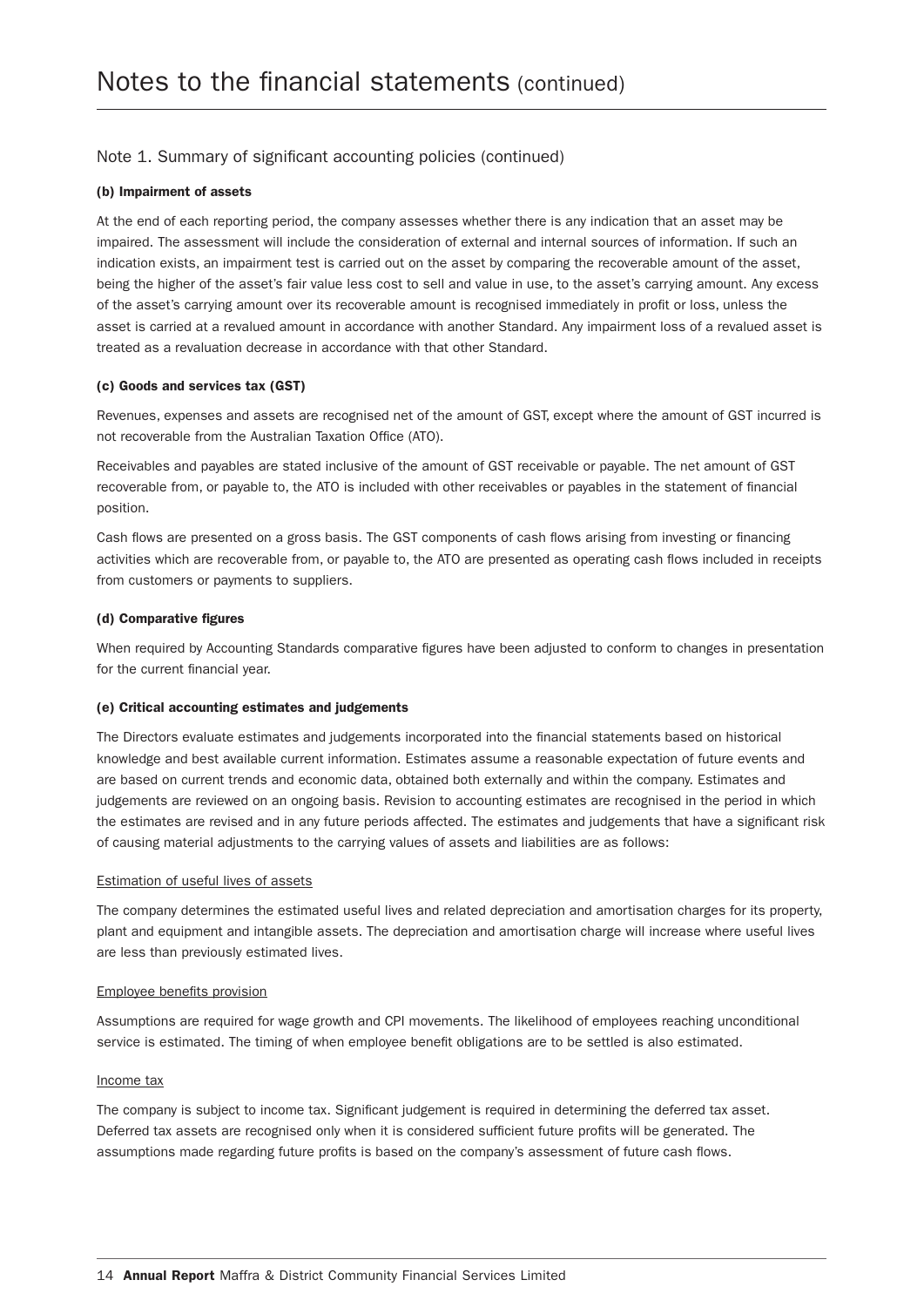#### (e) Critical accounting estimates and judgements (continued)

#### Impairment

The company assesses impairment at the end of each reporting period by evaluating conditions and events specific to the company that may be indicative of impairment triggers. Recoverable amounts of relevant assets are reassessed using value in use calculations which incorporate various key assumptions.

#### (f) New and revised standards that are effective for these financial statements

With the exception of the below, these financial statements have been prepared in accordance with the same accounting policies adopted in the entity's last annual financial statements for the year ended 30 June 2018. Note that the changes in accounting policies specified below ONLY apply to the current period. The accounting policies included in the company's last annual financial statements for the year ended 30 June 2018 are the relevant policies for the purposes of comparatives.

AASB 15 Revenue from Contracts with Customers and AASB 9 Financial Instruments (2014) became mandatorily effective on 1 January 2018. Accordingly, these standards apply for the first time to this set of annual financial statements. The nature and effect of changes arising from these standards are summarised in the section below.

#### AASB 15 Revenue from Contracts with Customers

AASB 15 replaces AASB 118 Revenue, AASB 111Construction Contracts and several revenue-related interpretations. The new Standard has been applied as at 1 July 2018 using the modified retrospective approach. Under this method, the cumulative effect of initial application is recognised as an adjustment to the opening balances of retained earnings as at 1 July 2018 and comparatives are not restated.

Based on our assessment, there has not been any effect on the financial report from the adoption of this standard.

#### AASB 9 Financial Instruments

AASB 9 Financial Instruments replaces AASB 139's 'Financial Instruments: Recognition and Measurement' requirements. It makes major changes to the previous guidance on the classification and measurement of financial assets and introduces an 'expected credit loss' model for impairment of financial assets.

When adopting AASB9, the entity elected not to restate prior periods. Rather, differences arising from the adoption of AASB 9 in relation to classification, measurement, and impairment are recognised in opening retained earnings as at 1 July 2018.

Based on our assessment other than reclassification of financial assets, there has not been any effect on the financial report from the adoption of this standard.

#### (g) New accounting standards for application in future periods

The AASB has issued a number of new and amended Accounting Standards and Interpretations that have mandatory application dates for future reporting periods, some of which are relevant to the company.

The company has decided not to early adopt any of the new and amended pronouncements. The company's assessment of the new and amended pronouncements that are relevant to the company but applicable in the future reporting periods is set out on the proceeding pages.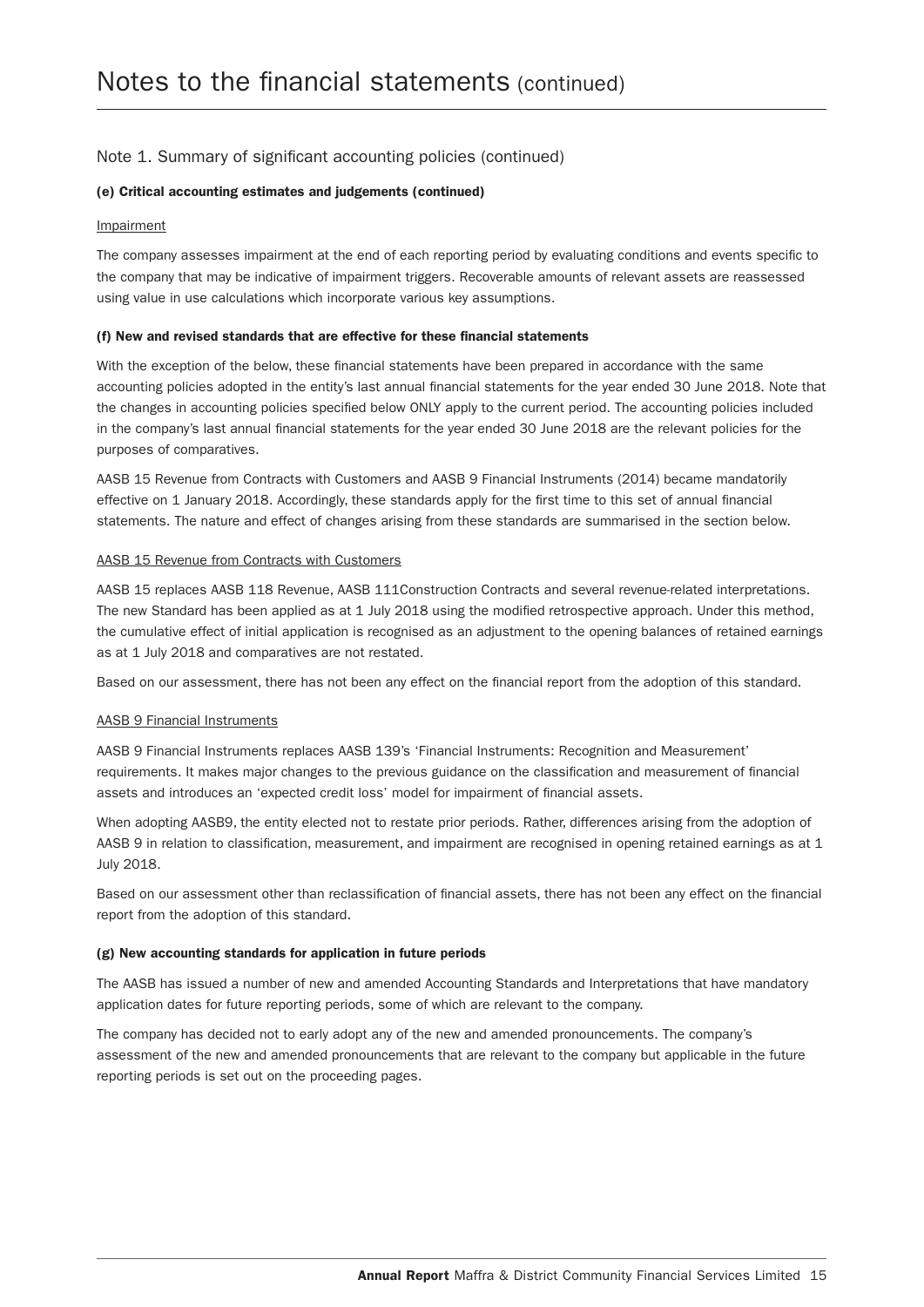#### (g) New accounting standards for application in future periods (continued)

AASB 16: Leases (applicable for annual reporting periods commencing on or after 1 January 2019)

#### AASB 16:

- replaces AASB 117 Leases and some lease-related Interpretations;
- requires all leases to be accounted for 'on-balance sheet' by lessees, other than short-term and low value asset leases;
- provides new guidance on the application of the definition of lease and on sale and lease back accounting;
- largely retains the existing lessor accounting requirements in AASB 117; and
- requires new and different disclosures about leases.

The standard will primarily affect the accounting for the company's operating leases. As at the reporting date, the company has non-cancellable operating lease commitments of \$21,875. It is expected the company will recognise both a right of use and lease liability of approximately this value. Rent expenses will be replaced with depreciation and an intrest charge.

The standard is mandatory for first interim periods within annual reporting periods beginning on or after 1 January 2019. The company does not intend to adopt the standard before its effective date.

#### (h) Change in accounting policies

#### Revenue

Revenue arises from the rendering of services through its franchise agreement with the Bendigo and Adelaide Bank Limited. The revenue recognised is measured by reference to the fair value of consideration received or receivable, excluding sales taxes, rebates, and trade discounts.

To determine whether to recognise revenue, the company follows a 5-step process:

- 1. Identifying the contract with a customer
- 2. Identifying the performance obligations
- 3. Determining the transaction price
- 4. Allocating the transaction price to the performance obligations
- 5. Recognising revenue when/as performance obligation(s) are satisfied

Given the nature of the agreement with Bendigo and Adelaide Bank Limited, there are no performance obligations, therefore the revenue is recognised at the earlier of:

- a) when the entity has a right to receive the income and it can be reliably measured; or
- b) upon receipt.

#### Financial Instruments

#### Recognition and derecognition

Financial assets and financial liabilities are recognised when the company becomes a party to the contractual provisions of the financial instrument.

Financial assets are derecognised when the contractual rights to the cash flows from the financial asset expire, or when the financial asset and substantially all the risks and rewards are transferred. A financial liability is derecognised when it is extinguished, discharged, cancelled or expires.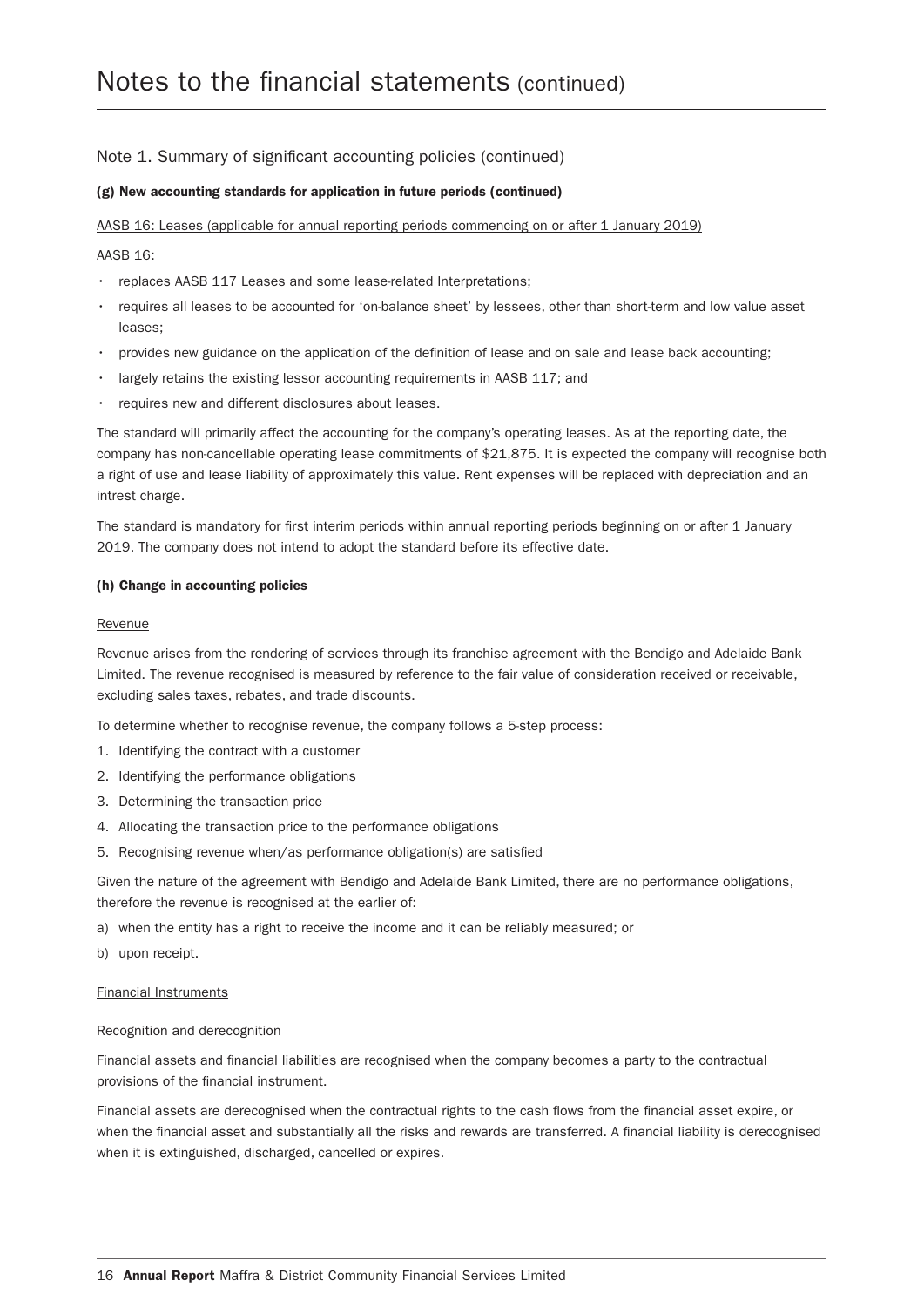#### (h) Change in accounting policies (continued)

#### Financial Instruments (continued)

#### Classification and initial measurement of financial assets

Financial assets are classified according to their business model and the characteristics of their contractual cash flows. Except for those trade receivables that do not contain a significant financing component and are measured at the transaction price in accordance with AASB 15, all financial assets are initially measured at fair value adjusted for transaction costs (where applicable).

#### Subsequent measurement of financial assets

For the purpose of subsequent measurement, financial assets, other than those designated and effective as hedging instruments, are classified as financial assets at amortised cost.

All income and expenses relating to financial assets that are recognised in profit or loss are presented within finance costs, finance income or other financial items, except for impairment of trade receivables which is presented within other expenses.

#### Financial assets at amortised cost

Financial assets with contractual cash flows representing solely payments of principal and interest and held within a business model of 'hold to collect' contractual cash flows are accounted for at amortised cost using the effective interest method. The company's trade and most other receivables fall into this category of financial instruments as well as deposits that were previously classified as held-to-maturity under AASB 139.

#### Impairment of financial assets

AASB 9's new forward looking impairment model applies to company's investments at amortised cost. The application of the new impairment model depends on whether there has been a significant increase in credit risk.

The company makes use of a simplified approach in accounting for trade and other receivables and records the loss allowance at the amount equal to the expected lifetime credit losses. In using this practical expedient, the company uses its historical experience, external indicators and forward-looking information to determine the expected credit losses on a case-by-case basis.

#### Financial liabilities

As the accounting for financial liabilities remains largely unchanged from AASB 139, the company's financial liabilities were not impacted by the adoption of AASB 9. However, for completeness, the accounting policy is disclosed below.

Financial liabilities include trade payables, other creditors, loans from third parties and loans from or other amounts due to related entities. Financial liabilities are classified as current liabilities unless the company has an unconditional right to defer settlement of the liability for at least 12 months after the reporting period.

#### Classification and measurement of financial liabilities

Financial liabilities are initially measured at fair value plus transaction costs, except where the instrument is classified as "fair value through profit or loss", in which case transaction costs are expensed to profit or loss immediately. Nonderivative financial liabilities other than financial guarantees are subsequently measured at amortised cost.

Subsequently, financial liabilities are measured at amortised cost using the effective interest method except for financial liabilities designated at FVTPL, which are carried subsequently at fair value with gains or losses recognised in profit or loss.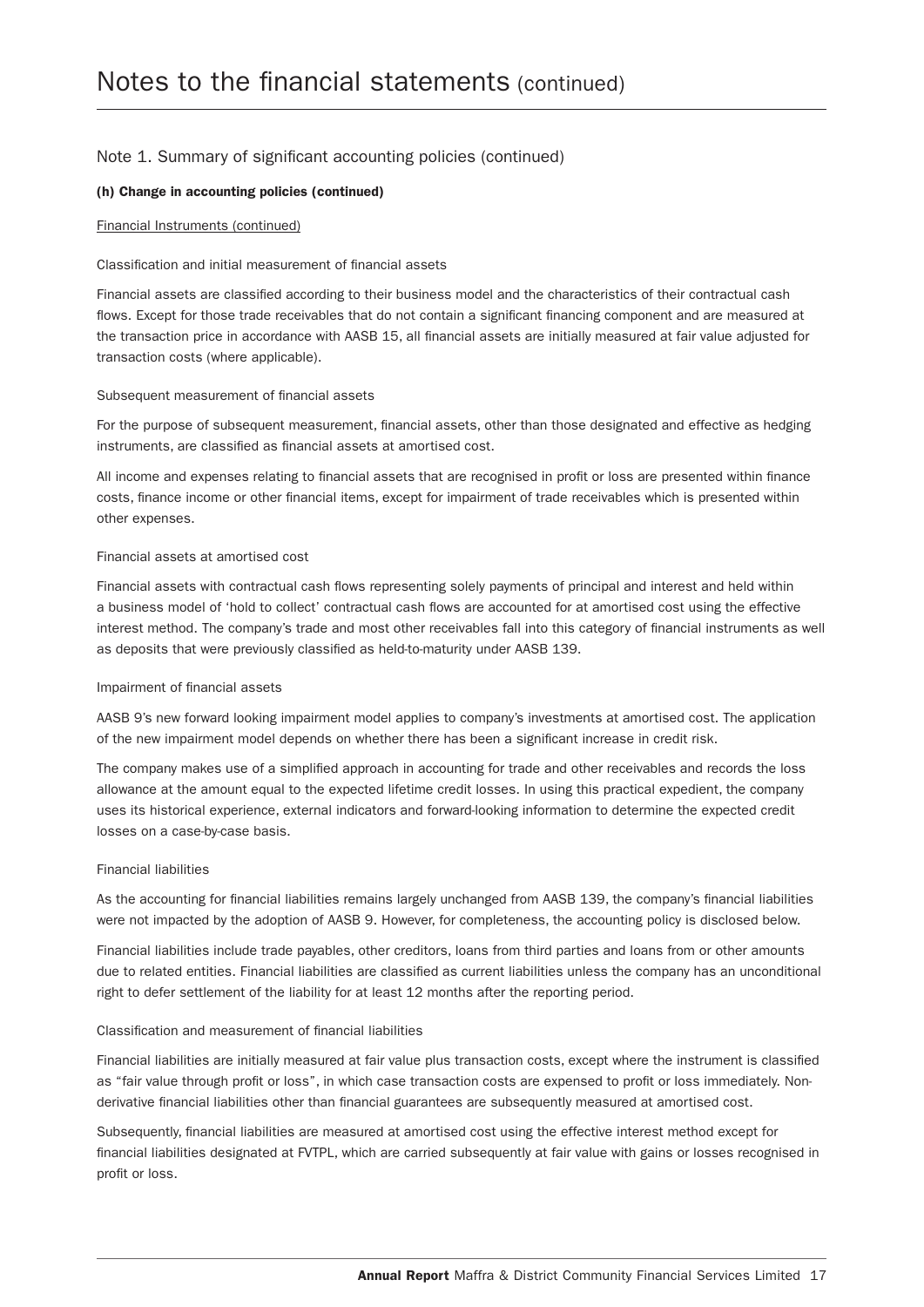#### (h) Change in accounting policies (continued)

#### Financial Instruments (continued)

Reconciliation of financial instruments on adoption of AASB 9

The table below shows the classification of each class of financial asset and financial liability under AASB 139 and AASB 9 as at 1 July 2018:

|                                | <b>AASB 139 Classification</b> | <b>AASB 9 Classification</b> | <b>AASB 139</b><br><b>Carrying value</b><br>$(\$)$ | AASB <sub>9</sub><br><b>Carrying value</b><br>$(\$)$ |
|--------------------------------|--------------------------------|------------------------------|----------------------------------------------------|------------------------------------------------------|
| <b>Financial Asset</b>         |                                |                              |                                                    |                                                      |
| Trade and Other<br>receivables | Loans and receivables          | Amortised cost               | 50,416                                             | 50,416                                               |
| Term deposits                  | Held to maturity               | Amortised cost               | 58,402                                             | 58,402                                               |
| <b>Financial Liabilities</b>   |                                |                              |                                                    |                                                      |
| Trade and other payables       | Amortised cost                 | Amortised cost               | 43,072                                             | 43,072                                               |

| 2019 | 2018 |
|------|------|
|      |      |

### Note 2. Revenue

| <b>Total revenue</b>  | 558,490 | 532,687 |
|-----------------------|---------|---------|
|                       | 3,290   | 5,190   |
| - other revenue       | 240     | 2,288   |
| - interest received   | 3,050   | 2,902   |
| Other revenue         |         |         |
|                       | 555,200 | 527,497 |
| - service commissions | 555,200 | 527,497 |
| Revenue               |         |         |

Revenue arises from the rendering of services through its franchise agreement with the Bendigo and Adelaide Bank Limited. The revenue recognised is measured by reference to the fair value of consideration received or receivable, excluding sales taxes, rebates, and trade discounts.

The entity applies the revenue recognition criteria set out below to each separately identifiable sales transaction in order to reflect the substance of the transaction.

#### Interest and other income

Interest income is recognised on an accrual basis using the effective interest rate method.

Other income is recognised when the right to the income has been established.

All revenue is stated net of the amount of goods and services tax (GST).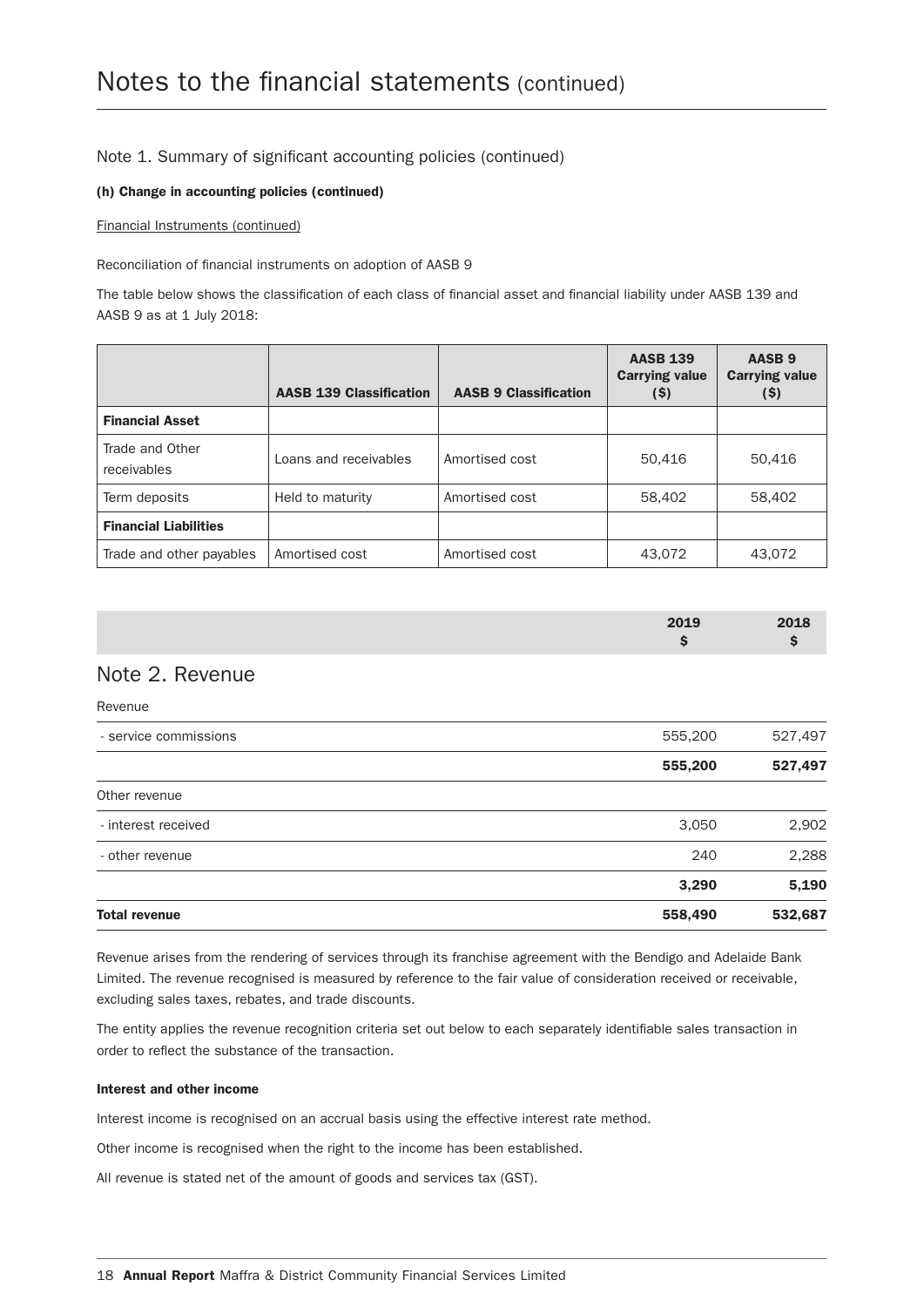#### Note 2. Revenue (continued)

#### Rendering of services

As detailed in the franchise agreement, companies earn three types of revenue - margin, commission and fee income. Bendigo and Adelaide Bank Limited decide the method of calculation of revenue the company earns on different types of products and services and this is dependent on the type of business the company generates also taking into account other factors including economic conditions, including interest rates.

#### Core Banking Products

Bendigo and Adelaide Bank Limited identify specific products and services as 'core banking products', however it also reserves the right to change the products and services identified as 'core banking products', providing 30 days notice is given. The core banking products, as at the end of the financial year included:

- Home loans
- Term deposits
- At call deposits

#### Margin

Margin is earned on all core banking products. A Funds Transfer Pricing (FTP) model is used for the method of calculation of the cost of funds, deposit return and margin. Margin is determined by taking the interest paid by customers on loans less interest paid to customers on deposits, plus any deposit returns, i.e. interest return applied by Bendigo and Adelaide Bank Limited for a deposit, minus any costs of funds i.e. interest applied by Bendigo and Adelaide Bank Limited to fund a loan.

#### Commission

Commission is a fee earned on products and services sold. Depending on the product or services, it may be paid on the initial sale or on an ongoing basis.

#### Fee Income

Fee income is a share of 'bank fees and charges' charged to customers by Bendigo and Adeliade Bank Limited, including fees for loan applications and account transactions.

#### Discretionary Financial Contributions

Bendigo and Adelaide Bank Limited has made discretionary financial payments to the company, outside of the franchise agreement and in addition to margin, commission and fee income. This income received by the company is classified as "Market Development Fund" (MDF) income. The purpose of these payments is to assist the company with local market development activities, however, it is for the board to decide how to use the MDF. Due to their discretionary nature, Bendigo and Adelaide Bank Limited may change or stop these payments at any time.

#### Form and Amount of Financial Return

The franchise agreement stipulates that Bendigo and Adelaide Bank Limited may change the form, method of calculation or amount of financial return the company receives. The reasons behind making a change may include, but not limited to, changes in Bendigo and Adelaide Bank Limited's revenue streams/processes; economic factors or industry changes.

Bendigo and Adelaide Bank Limited may make any of the following changes to form, method of calculation or amount of financial returns:

- A change to the products and services identified as 'core banking products and services'
- A change as to whether it pays the company margin, commission or fee income on any product or service.
- A change to the method of calculation of costs of funds, deposit return and margin and a change to the amount of any margin, commission and fee income.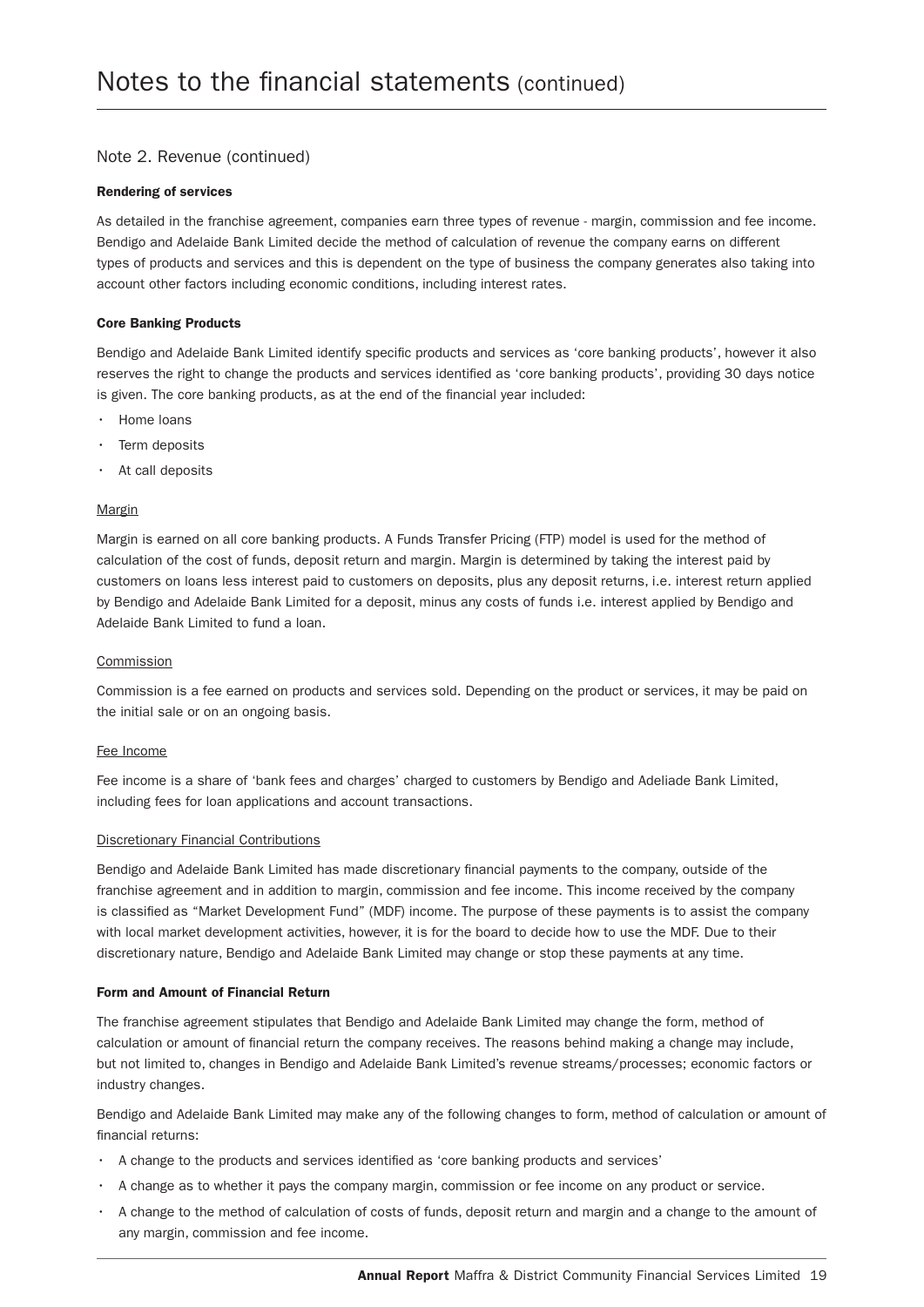#### Note 2. Revenue (continued)

#### Form and Amount of Financial Return (continued)

These abovementioned changes, may impact the revenue received by the company on a particular product or service, or a range of products and services.

However, if Bendigo and Adeliade Bank Limited make any of the above changes, per the franchise agreement, it must comply with the following constraints in doing so.

- a) If margin or commission is paid on a core banking product or service, Bendigo and Adelaide Bank Limited cannot change it to fee income;
- b) In changing a margin to a commission or a commission to a margin on a core banking product or service, OR changing the method of calculation of a cost of funds, deposit return or margin or amount of margin or commission on a core product or service, Bendigo and Adelaide Bank Limited must not reduce the company's share of Bendigo and Adelaide Bank Limited's margin on core banking product and services when aggregated to less than 50% of Bendigo and Adelaide Bank Limited's margin on core banking products attributed to the company's retail branch operation; and
- c) Bendigo and Adelaide Bank Limited must publish the change at least 30 days before making the change.

|                                                                    | 2019<br>\$ | 2018<br>\$ |
|--------------------------------------------------------------------|------------|------------|
| Note 3. Expenses                                                   |            |            |
| Profit before income tax includes the following specific expenses: |            |            |
| Employee benefits expense                                          |            |            |
| - wages and salaries                                               | 252,003    | 264,541    |
| - superannuation costs                                             | 22,301     | 24,525     |
| - other costs                                                      | 12,710     | 17,848     |
|                                                                    | 287,014    | 306,914    |
| Depreciation and amortisation                                      |            |            |
| Depreciation                                                       |            |            |
| - leasehold improvements                                           | 12,561     | 12,561     |
| - plant and equipment                                              | 3,511      | 3,561      |
|                                                                    | 16,072     | 16,122     |
| Amortisation                                                       |            |            |
| - franchise fees                                                   | 2,000      | 2,000      |
| - establishment costs                                              | 20,000     | 20,000     |
|                                                                    | 22,000     | 22,000     |
| <b>Total depreciation and amortisation</b>                         | 38,072     | 38,122     |
| Auditors' remuneration                                             |            |            |
| Remuneration of the Auditor, RSD Audit, for:                       |            |            |
| - Audit or review of the financial report                          | 4,900      | 5,040      |
|                                                                    | 4,900      | 5,040      |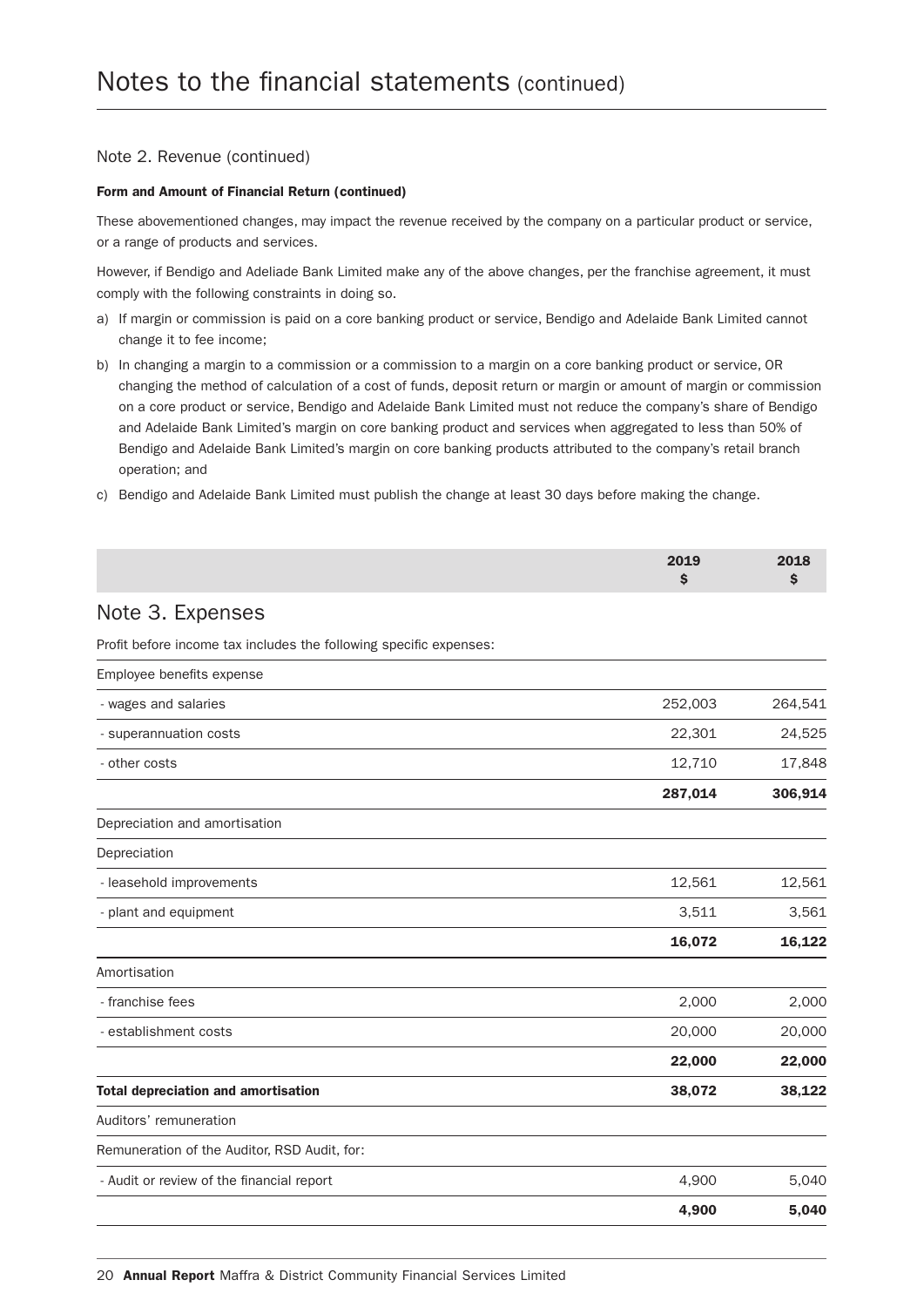#### Note 3. Expenses (continued)

#### Operating expenses

Operating expenses are recognised in profit or loss on an accruals basis, which is typically upon utilisation of the service or at the date upon which the entity becomes liable.

#### Depreciation and amortisation

The depreciable amount of all fixed and intangible assets is depreciated over the asset's useful life to the company commencing from the time the asset is held ready for use. Leasehold improvements are depreciated over the shorter of either the unexpired period of the lease or the estimated useful lives of the improvements.

The depreciation rates used for each class of depreciable asset are:

| <b>Class of asset</b>                | Rate        | <b>Method</b> |
|--------------------------------------|-------------|---------------|
| Leasehold improvements               | $2.5 - 40%$ | Straight Line |
| Plant and equipment                  | $2.5 - 15%$ | Straight Line |
| Franchise fees & establishment costs | 20%         | Straight Line |

| 2019 | 2018 |
|------|------|
|      |      |
|      |      |

# Note 4. Income tax

#### a. The components of tax expense comprise:

|                                     | 20,321   | (3,760) |
|-------------------------------------|----------|---------|
| Recoupment of prior year tax losses | (18,969) |         |
| Deferred tax expense                | 20.321   | (3,760) |
| Current tax expense                 | 18.969   |         |

#### b. Prima facie tax payable

The prima facie tax on profit  $/$  (loss) from ordinary activities before income tax is reconciled to the income tax expense as follows:

| Prima facie tax on profit / (loss) before income tax at 27.5% (2018: 27.5%) | 16,963    | (8, 205)  |
|-----------------------------------------------------------------------------|-----------|-----------|
| Add tax effect of:                                                          |           |           |
| - Other deductible expenses                                                 | (1,605)   | (1,605)   |
| - Timing differnences                                                       | (1,087)   |           |
| - Non-deductible expenses                                                   | 6,050     | 6,050     |
| Income tax attributable to the entity                                       | 20,321    | (3,760)   |
| The applicable weighted average effective tax rate is:                      | $-32.94%$ | $-12.60%$ |
| c. Current tax liability                                                    |           |           |
| Current Tax                                                                 | 18,969    |           |
| Recoupment of PY tax losses                                                 | (18,969)  |           |
| Current tax liability at year end                                           |           |           |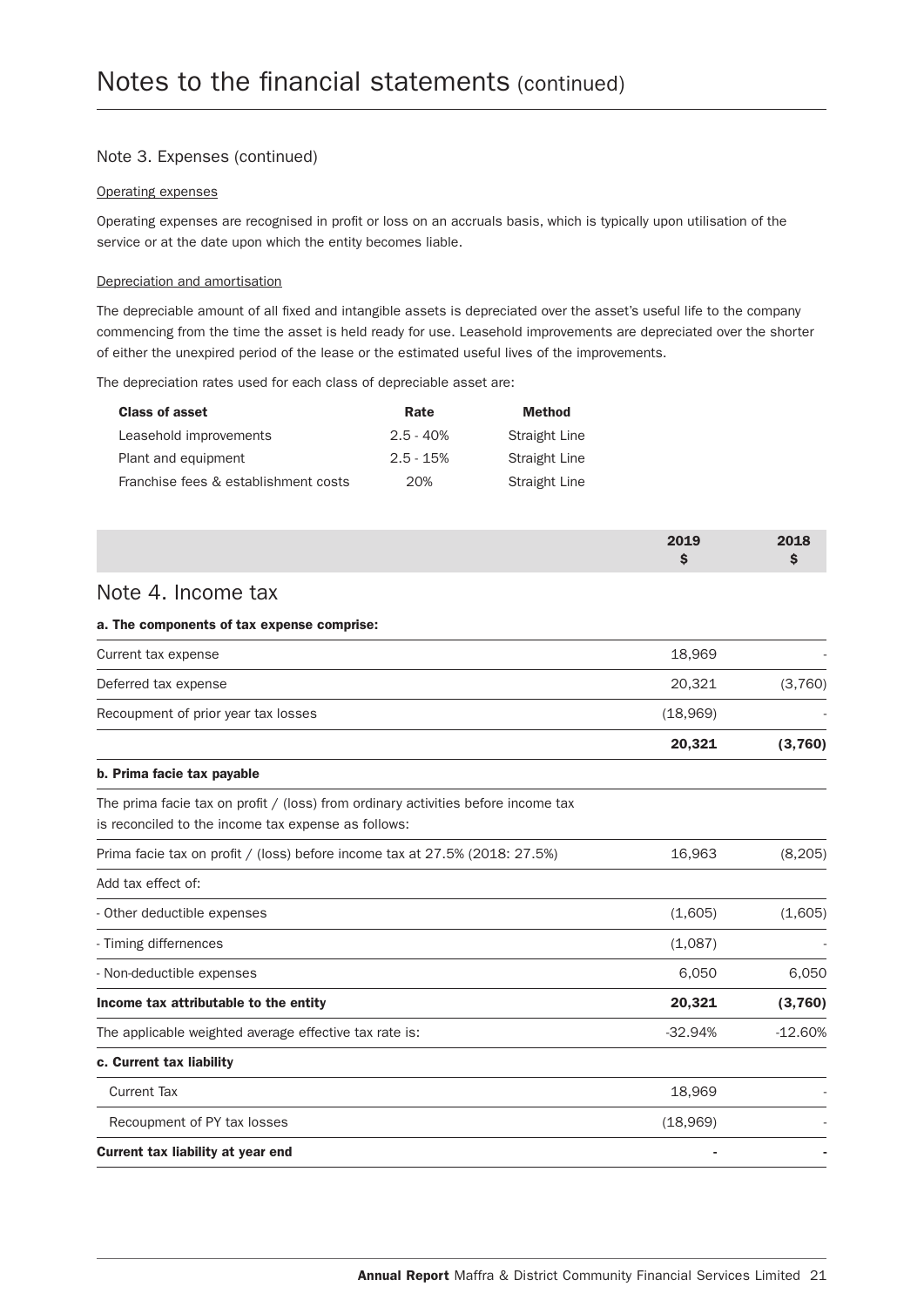# Notes to the financial statements (continued)

|                                                                  | 2019<br>\$ | 2018<br>\$ |
|------------------------------------------------------------------|------------|------------|
| Note 4. Income tax (continued)                                   |            |            |
| d. Deferred tax asset                                            |            |            |
| Deferred tax relates to the following:                           |            |            |
| Deferred tax assets comprise:                                    |            |            |
| Accruals                                                         | 1,610      | 2,350      |
| Employee provisions                                              | 1,671      | 2,228      |
| Unused tax losses                                                | 41,237     | 60,206     |
|                                                                  | 44,518     | 64,784     |
| Deferred tax liabilities comprise:                               |            |            |
| Accrued income                                                   | 244        | 190        |
|                                                                  | 244        | 190        |
| Net deferred tax asset                                           | 44,274     | 64,594     |
| e. Deferred income tax included in income tax expense comprises: |            |            |
| Decrease / (increase) in deferred tax assets                     | 20,266     | (3, 762)   |
| (Decrease) / increase in deferred tax liabilities                | 55         | 2          |
|                                                                  | 20,321     | (3,760)    |

The income tax expense for the year comprises current income tax expense and deferred tax expense.

Current income tax expense charged to profit or loss is the tax payable on taxable income. Current tax liabilities/ assets are measured at the amounts expected to be paid to/recovered from the relevant taxation authority.

Deferred income tax expense reflects movements in deferred tax asset and deferred tax liability balances during the year as well as unused tax losses.

Deferred tax assets relating to temporary differences and unused tax losses are recognised only to the extent that it is probable that future taxable profit will be available against which the benefits of the deferred tax asset can be utilised.

Deferred income tax assets and liabilities are calculated at the tax rates that are expected to apply to the period when the asset is realised or the liability is settled, and their measurement also reflects the manner in which management expects to recover or settle the carrying amount of the related asset or liability.

|                                   | 203,256   | 121,056 |
|-----------------------------------|-----------|---------|
| Short-term bank deposits          | 92.569    | 71,046  |
| Cash at bank and on hand          | 110,687   | 50,010  |
| Note 5. Cash and cash equivalents |           |         |
|                                   | 2019<br>S | 2018    |
|                                   |           |         |

Cash and cash equivalents include cash on hand, deposits available on demand with banks and other short-term highly liquid investments with original maturities of three months or less.

The effective interest rate on short-term bank deposits was 2% (2018: 2%); these deposits have an average maturity of 183 days.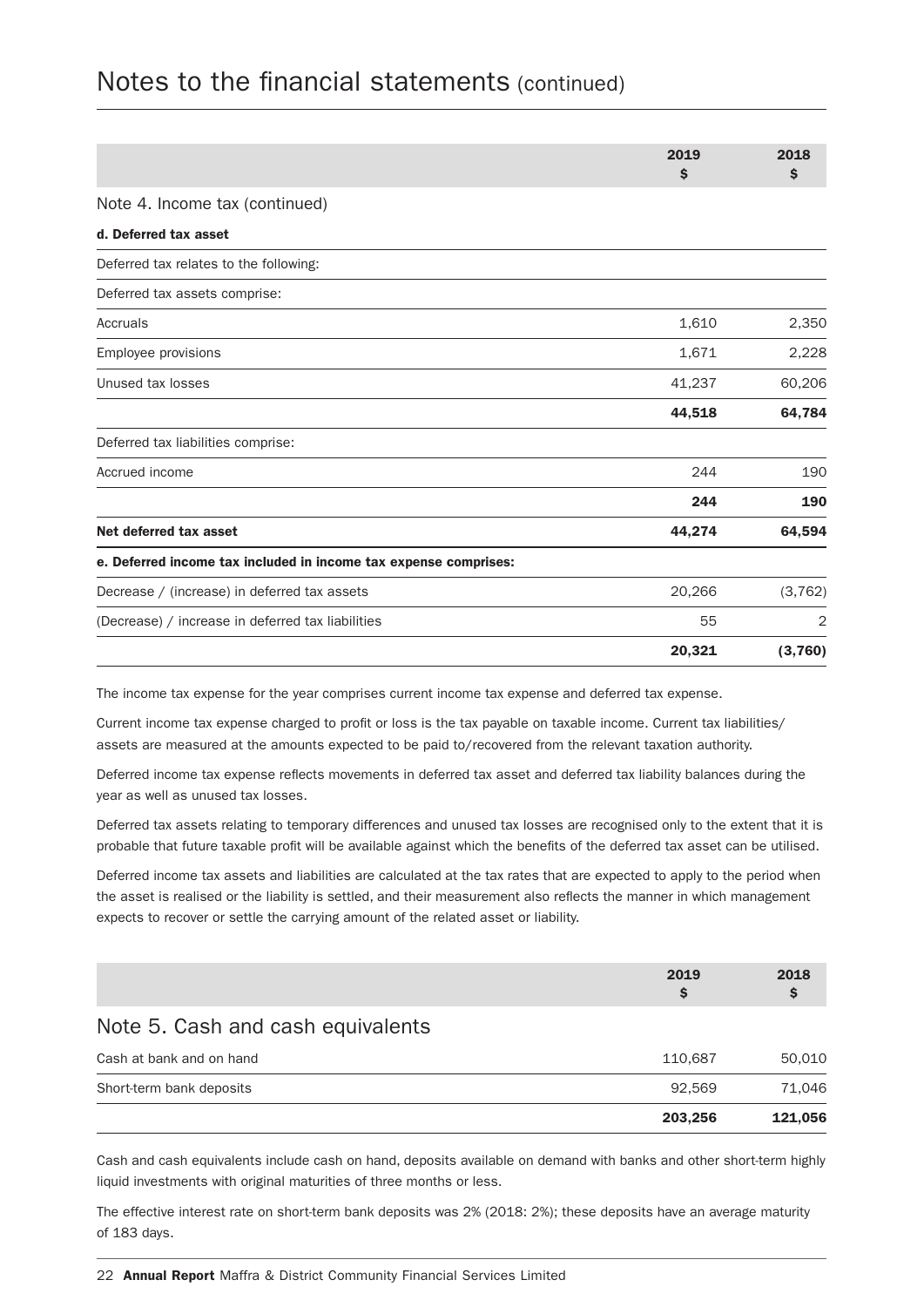| 2019 | 2018 |
|------|------|
|      |      |

### Note 6. Trade and other receivables

|                   | 49,254 | 50,416 |
|-------------------|--------|--------|
| Trade receivables | 49.254 | 50,416 |
| ---------         |        |        |

Trade and other receivables are recognised initially at fair value and subsequently measured at amortised cost, less any provision for doubtful debts. Trade and other receivables are due for settlement usually no more than 30 days from the date of recognition.

Collectability of trade and other receivables is reviewed on an ongoing basis. Debts, which are known to be uncollectable, are written off. A provision for doubtful debts is established in accoradance with the expected credit loss model, or when there is objective evidence that the company will not be able to collect all amounts due according to the original terms of receivables. The amount of the provision is the difference between the assets carrying amount and the present value of estimated cash flows, discounted at the effective interest rate. The amount of the provision is recognised on profit or loss.

#### Credit risk

Current

The main source of credit risk relates to a concentration of trade receivables owing by Bendigo and Adelaide Bank Limited, which is the source of the majority of the company's income.

The following table details the company's trade and other receivables exposed to credit risk (prior to collateral and other credit enhancements) with ageing analysis and impairment provided for thereon. Amounts are considered as "past due" when the debt has not been settled, within the terms and conditions agreed between the company and the customer or counterparty to the transaction. Receivables that are past due are assessed for impairment by ascertaining solvency of the debtors and are provided for where there are specific circumstances indicating that the debt may not be fully repaid to the company.

The balances of receivables that remain within initial trade terms (as detailed in the table below) are considered to be high credit quality.

|                   | <b>Gross</b> | Not past  |                          | Past due but not impaired |             | Past                      |
|-------------------|--------------|-----------|--------------------------|---------------------------|-------------|---------------------------|
|                   | amount<br>\$ | due<br>\$ | $<$ 30 days<br>S         | 31-60 days<br>S           | $> 60$ days | due and<br>impaired<br>\$ |
| 2019              |              |           |                          |                           |             |                           |
| Trade receivables | 49,254       | 49,254    | $\overline{\phantom{a}}$ | $\overline{\phantom{a}}$  | $\sim$      |                           |
| <b>Total</b>      | 49,254       | 49,254    | $\overline{\phantom{a}}$ | ۰                         | ٠           |                           |
| 2018              |              |           |                          |                           |             |                           |
| Trade receivables | 50,416       | 50,416    | $\overline{\phantom{a}}$ | $\sim$                    | ٠           |                           |
| <b>Total</b>      | 50,416       | 50,416    | ٠                        | ٠                         | ٠           |                           |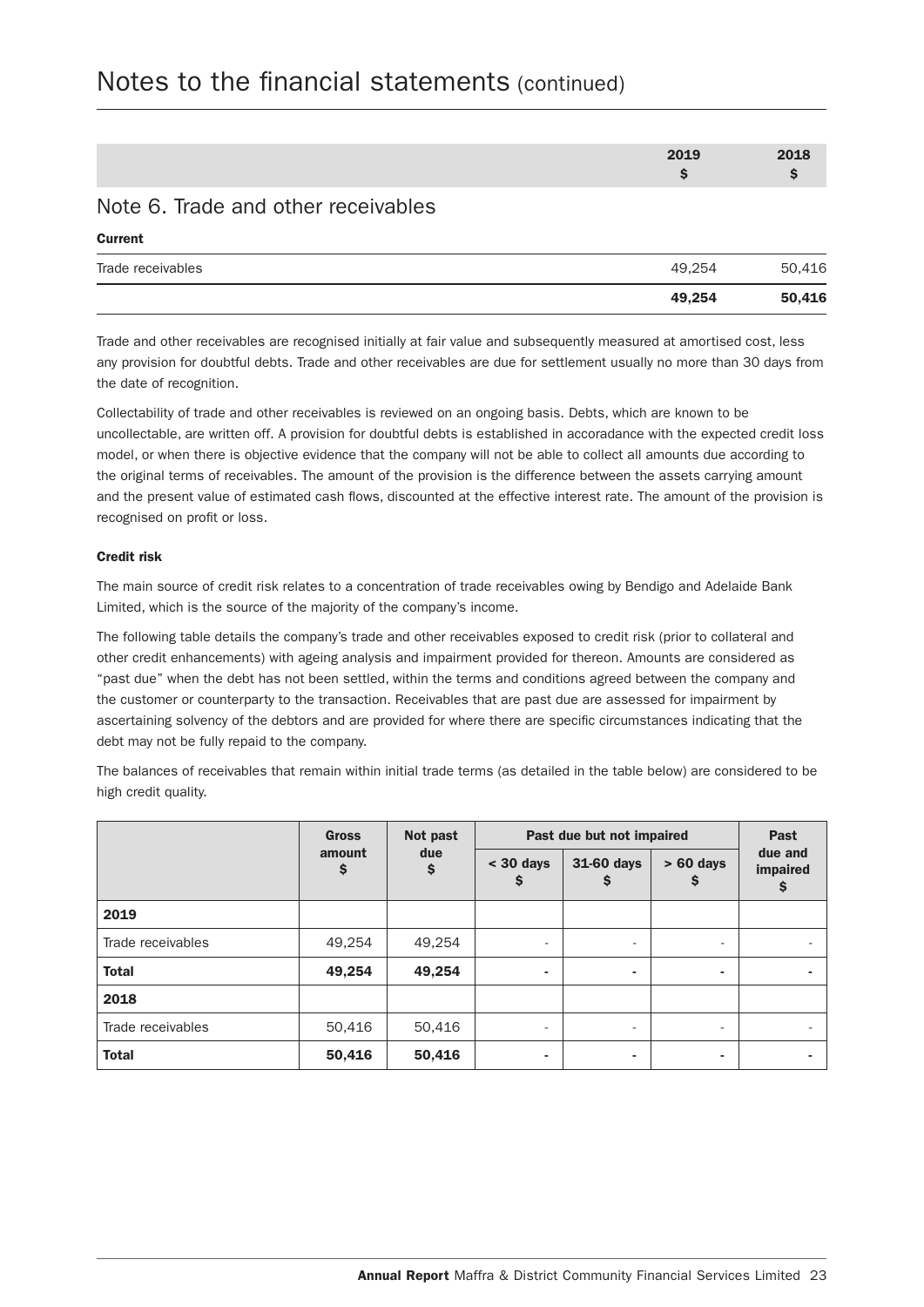# Notes to the financial statements (continued)

| 2019 | 2018 |
|------|------|
|      |      |

### Note 7. Financial assets

Amortised cost

|               | 76.720 | 58,402 |
|---------------|--------|--------|
| Term deposits | 76.720 | 58,402 |

The effective interest rate on the bank deposit was 2.1% (2018: 2.1%). This deposit has a term of 6 months, maturing on 10 August 2019.

#### (a) Classification of financial assets

The company classifies its financial assets at amortised cost.

Classifications are determined by both:

- The entities business model for managing the financial asset
- The contractual cash flow characteristics of the financial assets.

#### (b) Measurement of financial assets

#### Financial assets at amortised cost

Financial assets are measured at amortised cost if the assets meet the following conditions (and are not designated as FVTPL):

- they are held within a business model whose objective is to hold the financial assets and collect its contractual cash flows
- the contractual terms of the financial assets give rise to cash flows that are solely payments of principal and interest on the principal amount outstanding

After initial recognition, these are measured at amortised cost using the effective interest method. Discounting is omitted where the effect of discounting is immaterial. Cash and cash equivalents, trade and other receivables fall into this category of financial instruments as well as term deposits that were previously classified as held-to-maturity under AASB 139.

#### (c) Impairment of financial assets

AASB 9's impairment requirements use more forward looking information to recognise expected credit losses - the 'expected credit losses (ECL) model'. Instruments within the scope of the new requirements included loans and other debt-type financial assets measured at amortised cost and FVTOCI, trade receivables, contract assets recognised and measured under AASB 15 and loan commitments and some financial guarantee contracts (for the issuer) that are not measured at fair value through profit or loss.

The company considers a broader range of information when assessing credit risk and measuring expected credit losses, including past events, current conditions, reasonable and supportable forecasts that affect the expected collectability of the future cash flows of the instrument.

In applying this forward-looking approach, a distinction is made between:

- financial instruments that have not deteriorated significantly in credit quality since initial recognition or that have low credit risk ('Stage 1') and
- financial instruments that have deteriorated significantly in credit quality since initial recognition and whose credit risk is not low ('Stage 2').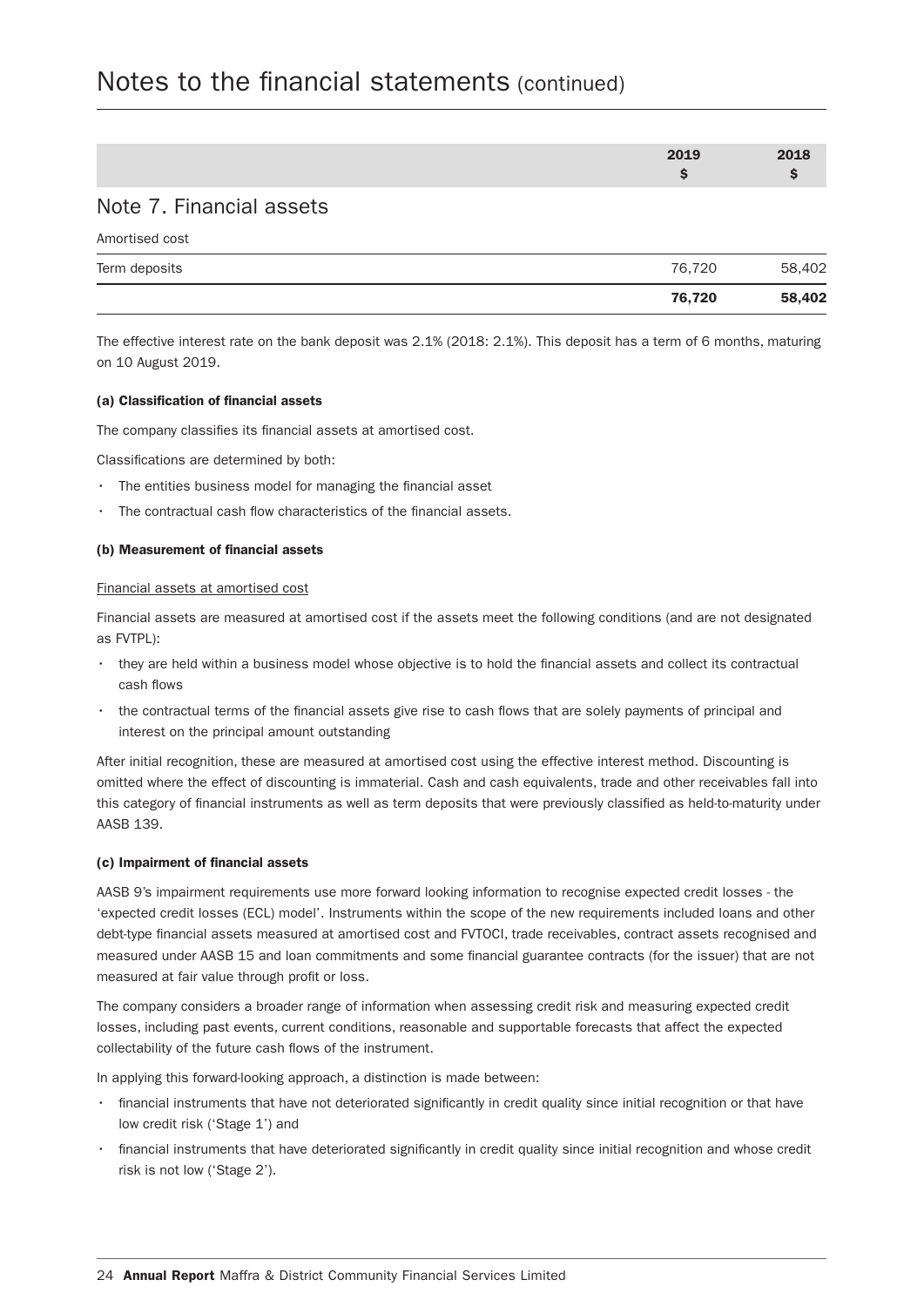#### Note 7. Financial assets (continued)

#### (c) Impairment of financial assets (continued)

'Stage 3' would cover financial assets that have objective evidence of impairment at the reporting date.

12-month expected credit losses' are recognised for the first category while 'lifetime expected credit losses' are recognised for the second category.

Measurement of the expected credit losses is determined by a probability-weighted estimate of credit losses over the expected life of the financial instrument.

#### (d) Derecognition

Financial assets are derecognised when the contractual rights to receipt of cash flows expire or the asset is transferred to another party whereby the entity no longer has any significant continuing involvement in the risks and benefits associated with the asset. Financial liabilities are derecognised when the related obligations are discharged, cancelled or have expired. The difference between the carrying amount of the financial liability extinguished or transferred to another party and the fair value of consideration paid, including the transfer of non-cash assets or liabilities assumed, is recognised in profit or loss.

|                      | 2019<br>Ş | 2018           |
|----------------------|-----------|----------------|
| Note 8. Other assets |           |                |
| Prepayments          | 8,875     | 10,574         |
| Security bond        | 500       | $\overline{a}$ |
| Other                | 889       | 689            |
|                      | 10,264    | 11,263         |

Other assets represent items that will provide the entity with future economic benefits controlled by the entity as a result of past transactions or other past events.

### Note 9. Property, plant and equipment

|                                        | 2019<br>\$ |                                    |                       | 2018<br>Ş |                                    |                              |
|----------------------------------------|------------|------------------------------------|-----------------------|-----------|------------------------------------|------------------------------|
|                                        | At cost    | <b>Accumulated</b><br>depreciation | Written down<br>value | At cost   | <b>Accumulated</b><br>depreciation | <b>Written down</b><br>value |
| Leasehold improvements                 | 199.442    | (51, 447)                          | 147,995               | 199.442   | (38, 886)                          | 160,556                      |
| Plant and equipment                    | 37,782     | (14, 134)                          | 23,648                | 36,905    | (10,623)                           | 26,282                       |
| Total property, plant and<br>equipment | 237,224    | (65, 581)                          | 171,643               | 236,347   | (49,509)                           | 186,838                      |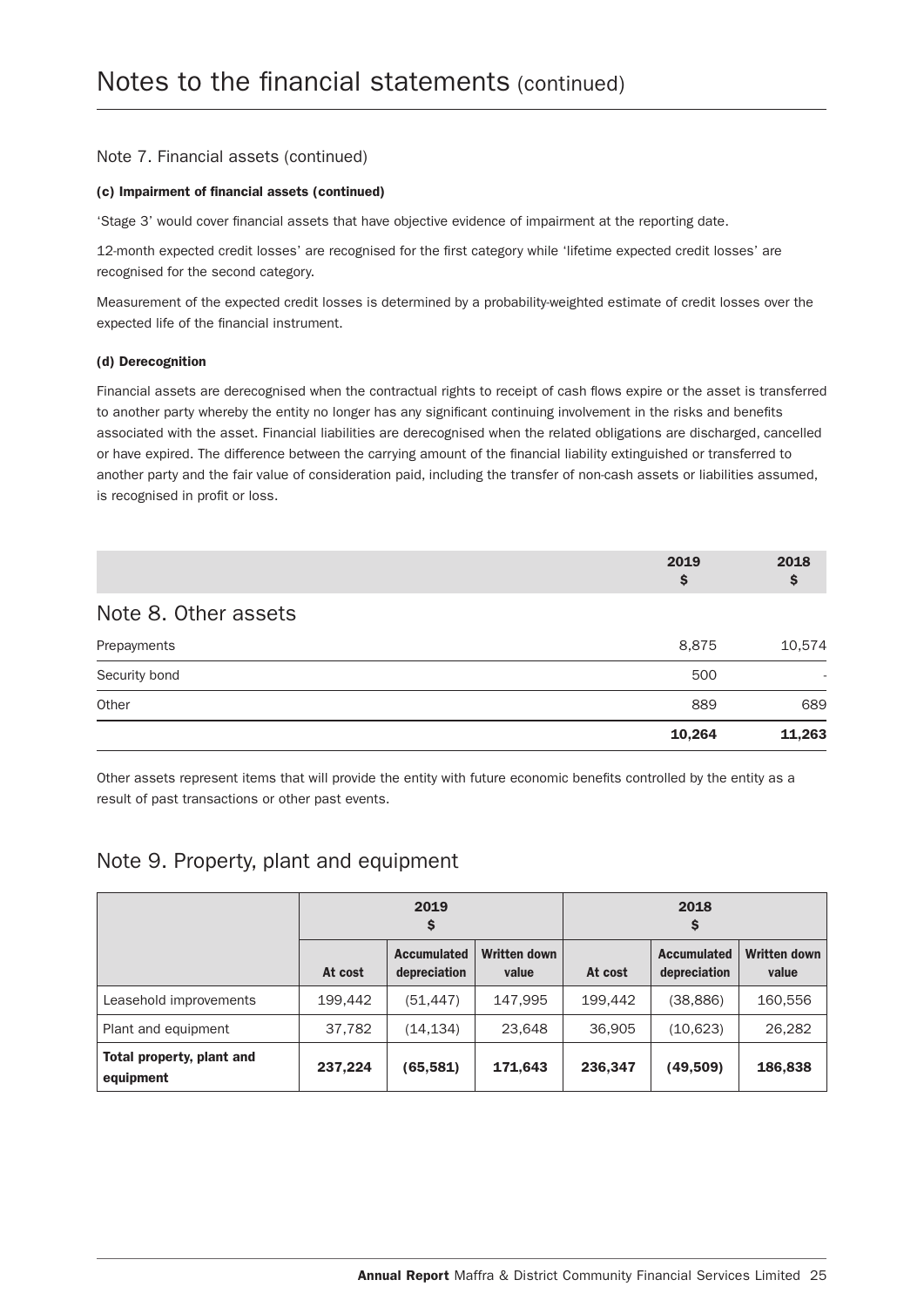#### Note 9. Property, plant and equipment (continued)

#### Plant and equipment

Plant and equipment are measured on the cost basis less accumulated depreciation and any accumulated impairment. In the event the carrying amount of plant and equipment is greater than the estimated recoverable amount, the carrying amount is written down immediately to the estimated recoverable amount and impairment losses are recognised in profit or loss. A formal assessment of recoverable amount is made when impairment indicators are present.

The carrying amount of plant and equipment is reviewed annually by Directors to ensure it is not in excess of the recoverable amount of these assets. The recoverable amount is assessed on the basis of the expected net cash flows that will be received from the asset's employment and subsequent disposal. The expected net cash flows have been discounted to their present values in determining recoverable amounts.

Subsequent costs are included in the assets carrying amount or recognised as a separate asset, as appropriate, only when it is probable that future economic benefits associated with the item will flow to the company and the cost of the item can be measured reliably. All other repairs and maintenance are recognised as expenses in profit or loss during the financial period in which they are incurred.

The assets' residual values and useful lives are reviewed, and adjusted if appropriate, at the end of each reporting period.

An asset's carrying amount is written down immediately to its recoverable amount if the asset's carrying amount is greater than its estimated recoverable amount.

#### (a) Capital expenditure commitments

The entity does not have any capital expenditure commitments at 30 June 2019 (2018: None)

#### (b) Movements in carrying amounts of PP&E

| 2019                                | <b>Opening</b><br>written down<br>value | <b>Additions</b><br>S | <b>Depreciation</b> | <b>Closing written</b><br>down value |
|-------------------------------------|-----------------------------------------|-----------------------|---------------------|--------------------------------------|
| Leasehold improvements              | 160,556                                 | $\overline{a}$        | (12,561)            | 147,995                              |
| Plant and equipment                 | 26,282                                  | 877                   | (3,511)             | 23,648                               |
| Total property, plant and equipment | 186,838                                 | 877                   | (16,072)            | 171,643                              |

| 2018                                | <b>Opening</b><br>written down<br>value | <b>Additions</b><br>Ş | <b>Depreciation</b> | <b>Closing written</b><br>down value |
|-------------------------------------|-----------------------------------------|-----------------------|---------------------|--------------------------------------|
| Leasehold improvements              | 173,117                                 |                       | (12,561)            | 160,556                              |
| Plant and equipment                 | 28,416                                  | 1.426                 | (3,647)             | 26,195                               |
| Total property, plant and equipment | 201,533                                 | 1,426                 | (16, 208)           | 186,751                              |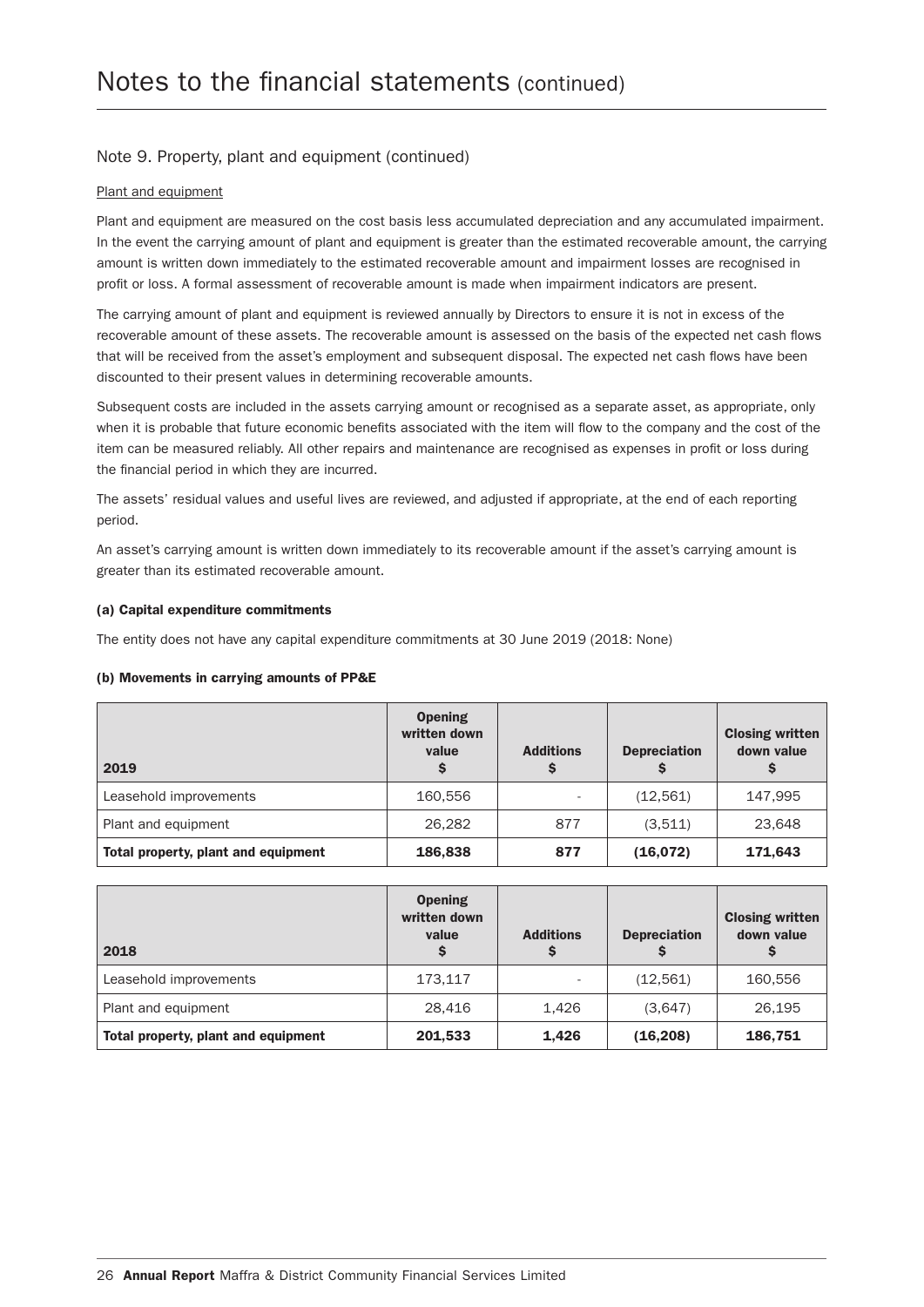|  | Note 10. Intangible assets |  |
|--|----------------------------|--|
|--|----------------------------|--|

|                                | 2019<br>\$ |                                    |                       |         |                                    |                       |
|--------------------------------|------------|------------------------------------|-----------------------|---------|------------------------------------|-----------------------|
|                                | At cost    | <b>Accumulated</b><br>amortisation | Written down<br>value | At cost | <b>Accumulated</b><br>amortisation | Written down<br>value |
| Franchise fees                 | 10,000     | (8, 191)                           | 1,809                 | 10,000  | (6, 191)                           | 3,809                 |
| Establishment costs            | 100,000    | (81,918)                           | 18,082                | 100,000 | (61, 918)                          | 38,082                |
| Goodwill                       | 148,895    | $\overline{\phantom{0}}$           | 148,895               | 148,895 | ٠                                  | 148,895               |
| <b>Total intangible assets</b> | 258,895    | (90,109)                           | 168,786               | 258,895 | (68,109)                           | 190,786               |

Franchise fees and preliminary costs have been initially recorded at cost and amortised on a straight line basis at a rate of 20% per annum. The current amortisation charges for intangible assets are included under depreciation and amortisation in the Statement of Profit or Loss and Other Comprehensive Income.

Goodwill relates to the amount paid for the purchase of business from an unrelated agency. Goodwill is tested annually for impairment. An impairment loss is recognised for the amount by which the asset's carrying amount exceeds its recoverable amount, which is the higher of fair value less costs to sell and value-in-use. To determine the value-in-use, management estimates expected future cash flows, and determines a suitable interest rate in order to calculate the present value of those cash flows.

#### Movements in carrying amounts

| 2019                           | <b>Opening</b><br>written down<br>value<br>\$ | <b>Amortisation</b><br>S | <b>Closing written</b><br>down value |
|--------------------------------|-----------------------------------------------|--------------------------|--------------------------------------|
| Franchise fees                 | 3,809                                         | (2,000)                  | 1,809                                |
| Establishment costs            | 38,082                                        | (20,000)                 | 18,082                               |
| Goodwill                       | 148,895                                       |                          | 148,895                              |
| <b>Total intangible assets</b> | 190,786                                       | (22,000)                 | 168,786                              |

| 2018                           | <b>Opening</b><br>written down<br>value<br>\$ | <b>Amortisation</b> | <b>Closing written</b><br>down value |
|--------------------------------|-----------------------------------------------|---------------------|--------------------------------------|
| Franchise fees                 | 5,809                                         | (2,000)             | 3,809                                |
| Establishment costs            | 58,082                                        | (20,000)            | 38,082                               |
| Goodwill                       | 148,895                                       |                     | 148,895                              |
| <b>Total intangible assets</b> | 212,786                                       | (22,000)            | 190,786                              |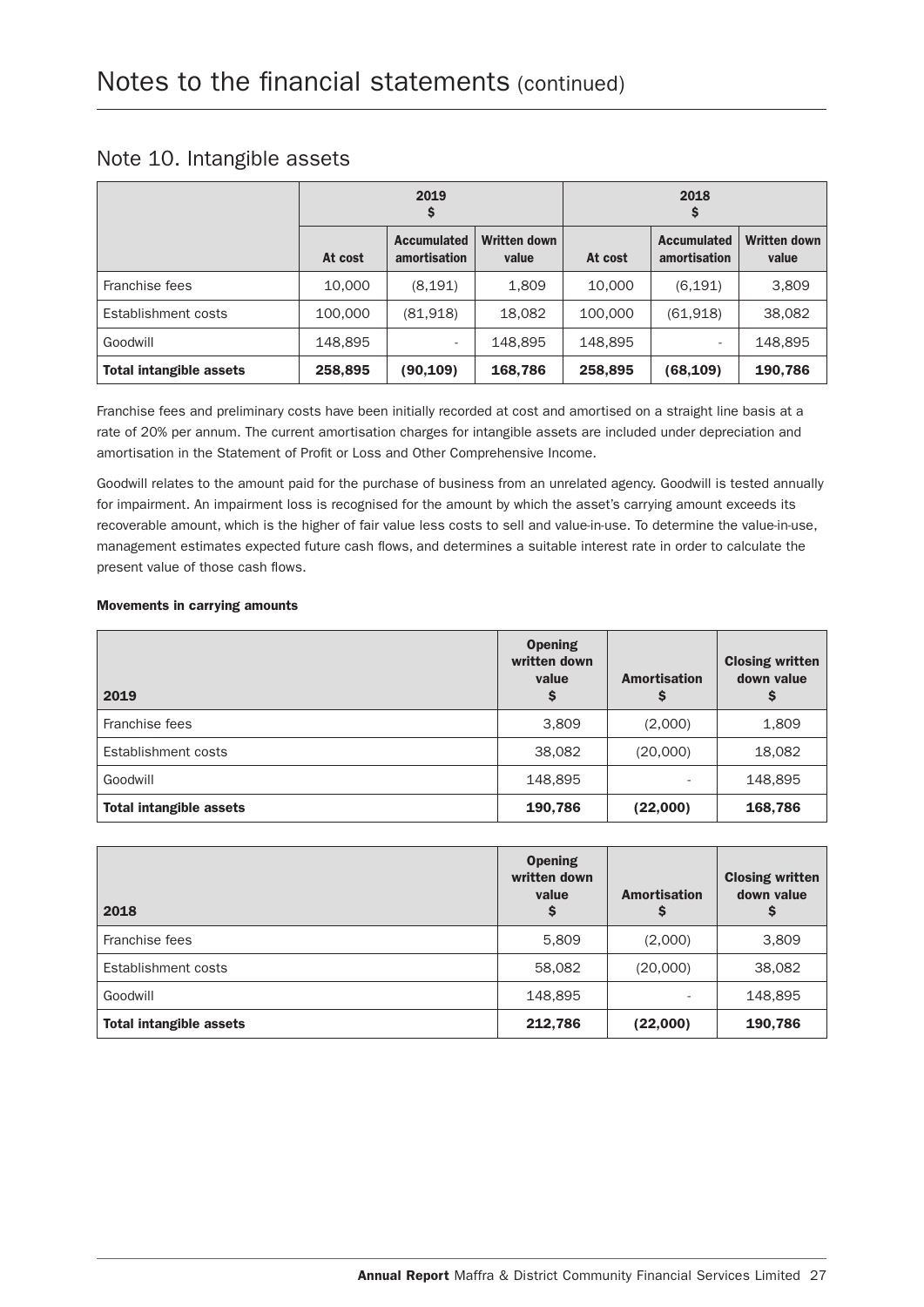### Note 11. Financial liabilities

Financial liabilities include trade payables, other creditors, loans from third parties and loans from or other amounts due to related entities. Financial liabilities are classified as current liabilities unless the company has an unconditional right to defer settlement of the liability for at least 12 months after the reporting period.

Financial liabilities are initially measured at fair value plus transaction costs, except where the instrument is classified as "fair value through profit or loss", in which case transaction costs are expensed to profit or loss immediately. Non-derivative financial liabilities other than financial guarantees are subsequently measured at amortised cost. Gains or losses are recognised in profit or loss through the amortisation process and when the financial liability is derecognised.

| 2019 | 2018 |
|------|------|
|      |      |

# Note 12. Trade and other payables

**Current** contract the contract of the contract of the contract of the contract of the contract of the contract of the contract of the contract of the contract of the contract of the contract of the contract of the contrac

|                              | 44.576 | 43,072 |
|------------------------------|--------|--------|
| Other creditors and accruals | 14.710 | 16,434 |
| Trade creditors              | 29.866 | 26,638 |
| Unsecured liabilities:       |        |        |

Trade and other payables represent the liabilities for goods and services received by the entity that remain unpaid at the end of the reporting period. The balance is recognised as a current liability with the amounts normally paid within 30 days of recognition of the liability.

The average credit period on trade and other payables is one month.

|                     | 2019 | 2018 |
|---------------------|------|------|
| Note 13. Provisions |      |      |
| <b>Current</b>      |      |      |

| <b>Total provisions</b> | 6,076 | 8.101 |
|-------------------------|-------|-------|
| Employee benefits       | 1,314 | 1,214 |
| Non-current             |       |       |
| Employee benefits       | 4.762 | 6.887 |

Short-term employee benefits

Provision is made for the company's obligation for short-term employee benefits. Short-term employee benefits are benefits (other than termination benefits) that are expected to be settled wholly before 12 months after the end of the annual reporting period in which the employees render the related service, including wages, salaries and sick leave. Short-term employee benefits are measured at the (undiscounted) amounts expected to be paid when the obligation is settled.

The liability for annual leave is recognised in the provision for employee benefits. All other short term employee benefit obligations are presented as payables.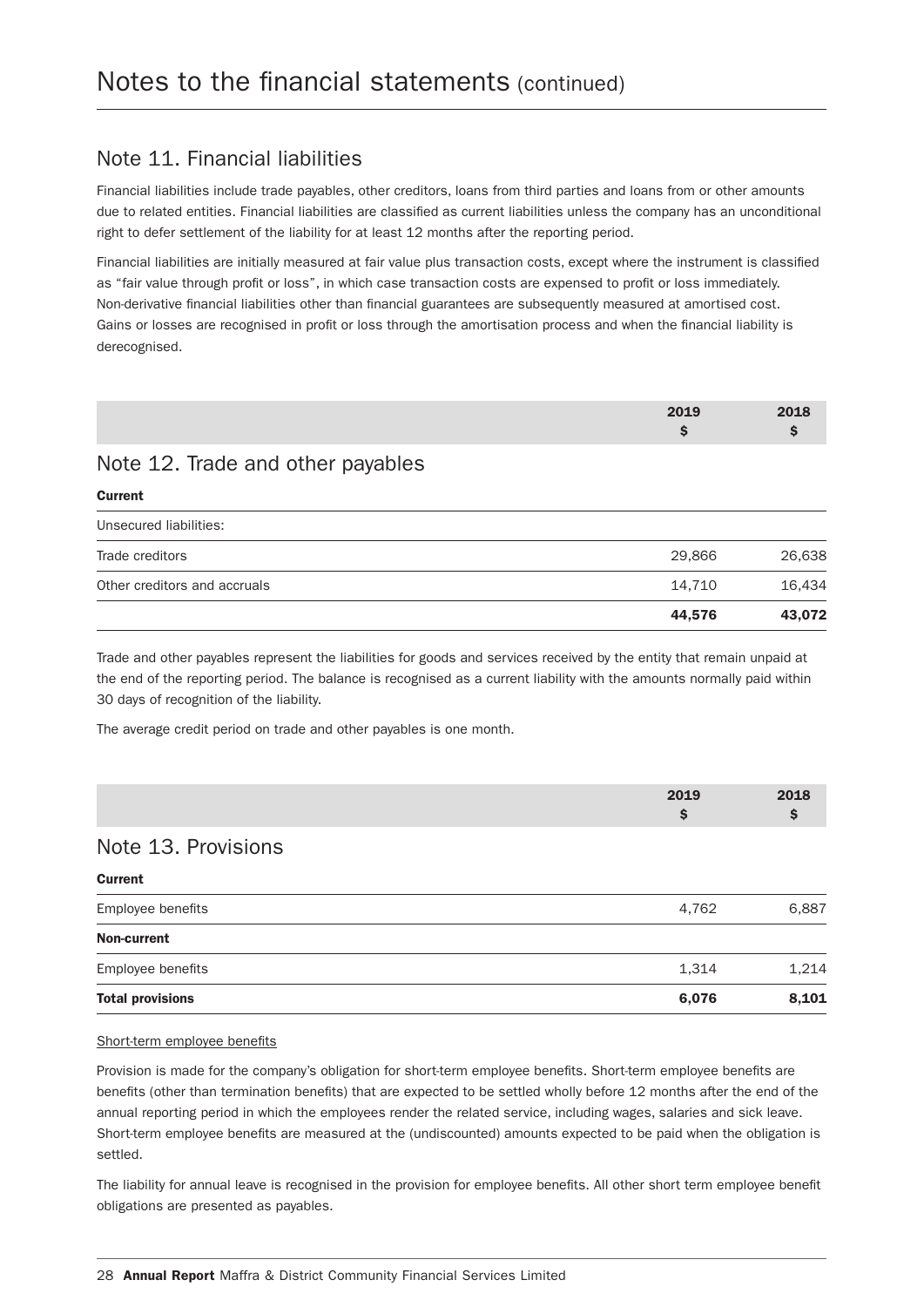#### Note 13. Provisions (continued)

#### Other long-term employee benefits

Provision is made for employees' long service leave and annual leave entitlements not expected to be settled wholly within 12 months after the end of the annual reporting period in which the employees render the related service. Other long-term employee benefits are measured at the present value of the expected future payments to be made to employees. Expected future payments incorporate anticipated future wage and salary levels, durations of service and employee departures and are discounted at rates determined by reference to market yields at the end of the reporting period on government bonds that have maturity dates that approximate the terms of the obligations. Any remeasurement for changes in assumptions of obligations for other long-term employee benefits are recognised in profit or loss in the periods in which the changes occur.

The company's obligations for long-term employee benefits are presented as non-current provisions in its statement of financial position, except where the company does not have an unconditional right to defer settlement for at least 12 months after the end of the reporting period, in which case the obligations are presented as current provisions.

|                                    | 2019<br>Ş | 2018      |
|------------------------------------|-----------|-----------|
| Note 14. Share capital             |           |           |
| 877,210 Ordinary shares fully paid | 877,210   | 877,210   |
| Less: Equity raising costs         | (29, 180) | (29, 180) |
|                                    | 848,030   | 848,030   |

Ordinary shares are classified as equity.

Incremental costs directly attributable to the issue of new shares are shown in equity as a deduction from the proceeds.

#### (a) Movements in share capital

| At the end of the reporting period       | 877.210 | 877.210 |
|------------------------------------------|---------|---------|
| At the beginning of the reporting period | 877.210 | 877.210 |
| Fully paid ordinary shares:              |         |         |

Ordinary shares participate in dividends and the proceeds on winding up of the company in proportion to the number of shares held. At the shareholders' meetings each shareholder is entitled to one vote when a poll is called, or on a show of hands. The company does not have authorised capital or par value in respect of its issued shares. All issued shares are fully paid. All shares rank equally with regard to the company's residual assets.

#### (b) Capital management

The Board's policy is to maintain a strong capital base so as to sustain future development of the company. The Board of Directors monitor the return on capital and the level of dividends to shareholders. Capital is represented by total equity as recorded in the Statement of Financial Position.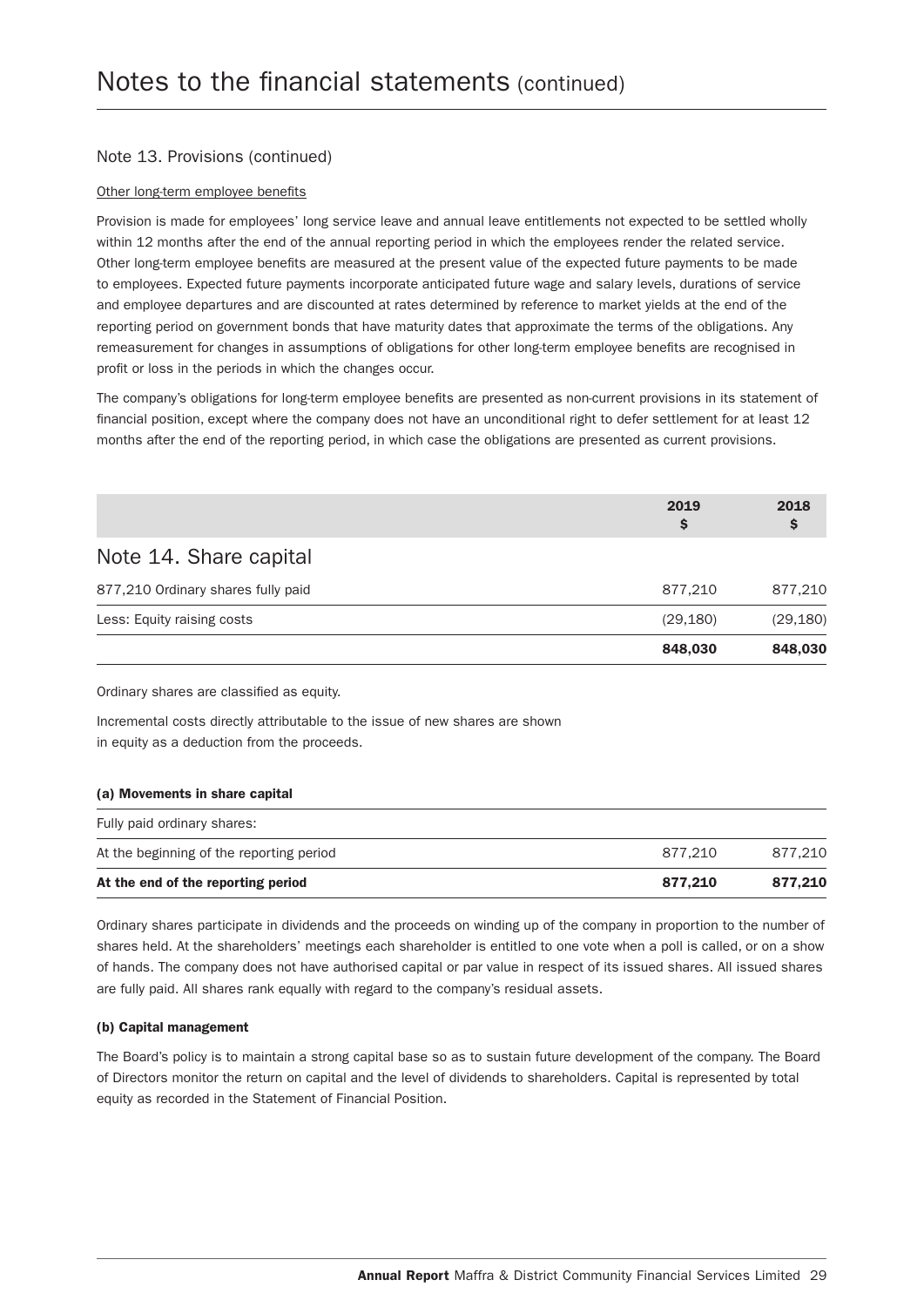#### Note 14. Share capital (continued)

#### (b) Capital management (continued)

In accordance with the franchise agreement, in any 12 month period, the funds distributed to shareholders shall not exceed the Distribution Limit.

- (i) the Distribution Limit is the greater of:
	- (a) 20% of the profit or funds of the company otherwise available for distribution to shareholders in that 12 month period; and
	- (b) subject to the availability of distributable profits, the Relevant Rate of Return multiplied by the average level of share capital of the Franchisee over that 12 month period; and
- (ii) the Relevant Rate of Return is equal to the weighted average interest rate on 90 day bank bills over that 12 month period plus 5%.

The Board is managing the growth of the business in line with this requirement. There are no other externally imposed capital requirements, although the nature of the company is such that amounts will be paid in the form of charitable donations and sponsorship. Charitable donations and sponsorship paid can be seen in the Statement of Profit or Loss and Comprehensive Income.

There were no changes in the company's approach to capital management during the year.

|                                                  | 2019<br>S  | 2018       |
|--------------------------------------------------|------------|------------|
| Note 15. Accumulated losses                      |            |            |
| Balance at the beginning of the reporting period | (215, 848) | (189, 773) |
| Profit/(loss) for the year after income tax      | 41.363     | (26, 075)  |
| Balance at the end of the reporting period       | (174,485)  | (215, 848) |
|                                                  |            |            |

|                                                                                            | 2019<br>\$ | 2018<br>Ş |
|--------------------------------------------------------------------------------------------|------------|-----------|
| Note 16. Earnings per share                                                                |            |           |
| Basic earnings per share (cents)                                                           | 4.72       | (2.97)    |
| Earnings used in calculating basic earnings per share                                      | 41.363     | (26, 075) |
| Weighted average number of ordinary shares used in calculating<br>basic earnings per share | 877,210    | 877,210   |

#### Basic earnings per share

Basic earnings per share is calculated by dividing the profit or loss attributable to owners of the company, excluding any costs of servicing equity other than ordinary shares, by the weighted average number of ordinary shares outstanding during the year, adjusted for bonus elements in ordinary shares issues during the year.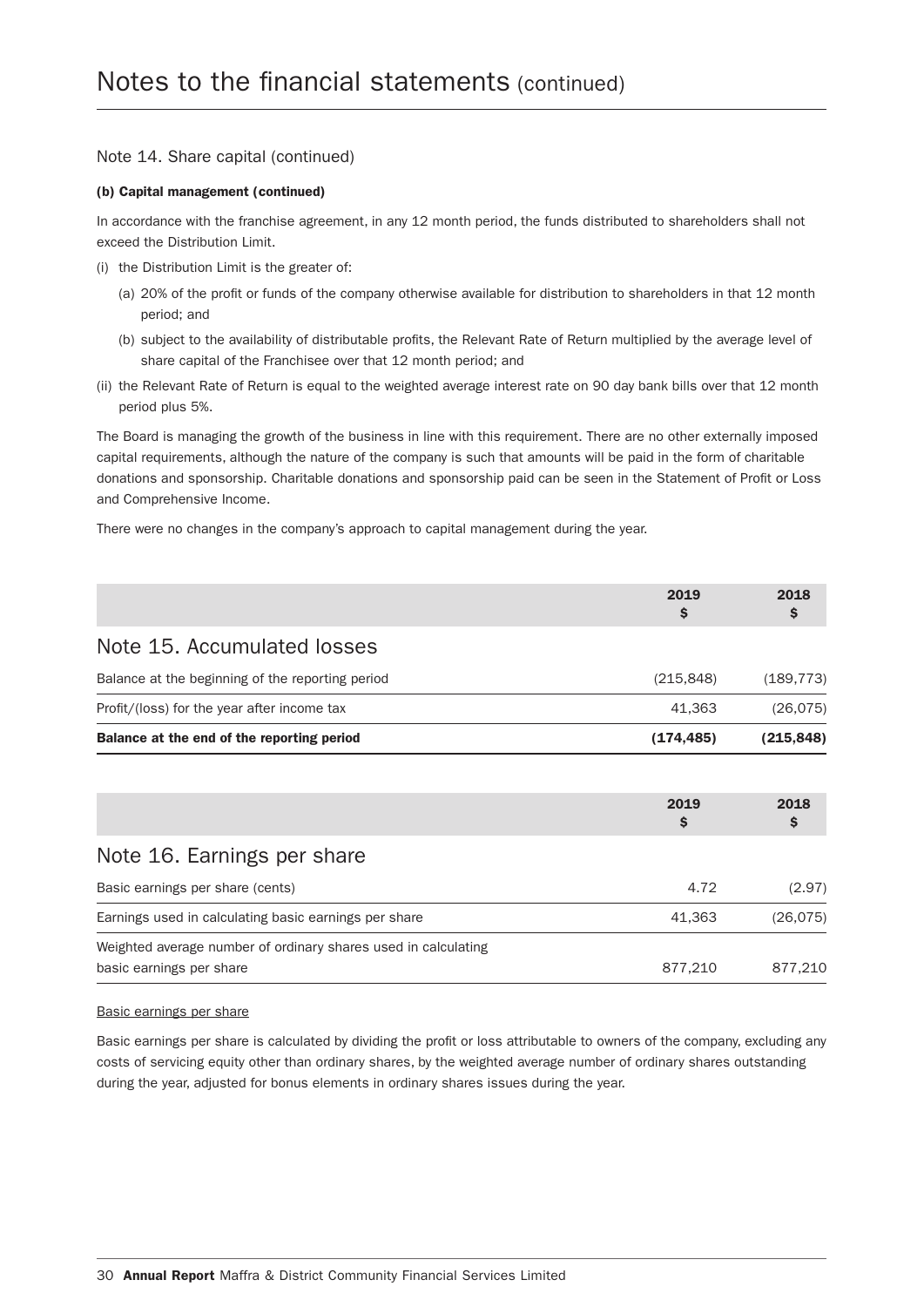|                                                                                                                                                                         | 2019<br>S | 2018<br>\$. |
|-------------------------------------------------------------------------------------------------------------------------------------------------------------------------|-----------|-------------|
| Note 17. Statement of cash flows                                                                                                                                        |           |             |
| (a) Cash and cash equivalents balances as shown in the Statement of Financial<br>Position can be reconciled to that shown in the Statement of Cash Flows<br>as follows: |           |             |
| Cash and cash equivalents (Note 5)                                                                                                                                      | 203,256   | 121,056     |
| As per the Statement of Cash Flow                                                                                                                                       | 203,256   | 121,056     |
| (b) Reconciliation of cash flow from operations with profit/(loss) after income tax                                                                                     |           |             |
| Profit/(loss) for the year after income tax                                                                                                                             | 41,363    | (26, 075)   |
| Non-cash flows in profit                                                                                                                                                |           |             |
| - Depreciation and amortisation                                                                                                                                         | 38,072    | 38,122      |
| Changes in assets and liabilities                                                                                                                                       |           |             |
| - (Increase) / decrease in trade and other receivables                                                                                                                  | 1,162     | 1,026       |
| - (increase) / decrease in prepayments and other assets                                                                                                                 | 999       | 2,182       |
| - (Increase) / decrease in deferred tax asset                                                                                                                           | 20,321    | (3,760)     |
| - Increase / (decrease) in trade and other payables                                                                                                                     | 1,504     | (8,025)     |
| - Increase / (decrease) in provisions                                                                                                                                   | (2,025)   | 1,874       |
| Net cash flows from operating activities                                                                                                                                | 101,396   | 5.344       |

# Notes to the financial statements (continued)

# Note 18. Key management personnel and related party disclosures

#### (a) Key management personnel

No director of the company receives remuneration for services as a company director of committee member.

#### (b) Other related parties

Other related parties include close family members of key management personnel and entities that are controlled or jointly controlled by those key management personnel, individually or collectively with their close family members.

#### (c) Transactions with key management personnel and related parties

No key management personnel or related party has entered into any contracts with the company. No Director fees have been paid as the positions are held on a voluntary basis.

The Maffra & District Community Financial Services Limited have not accepted the Bendigo and Adelaide Bank Limited's Community Bank Directors Privileges package.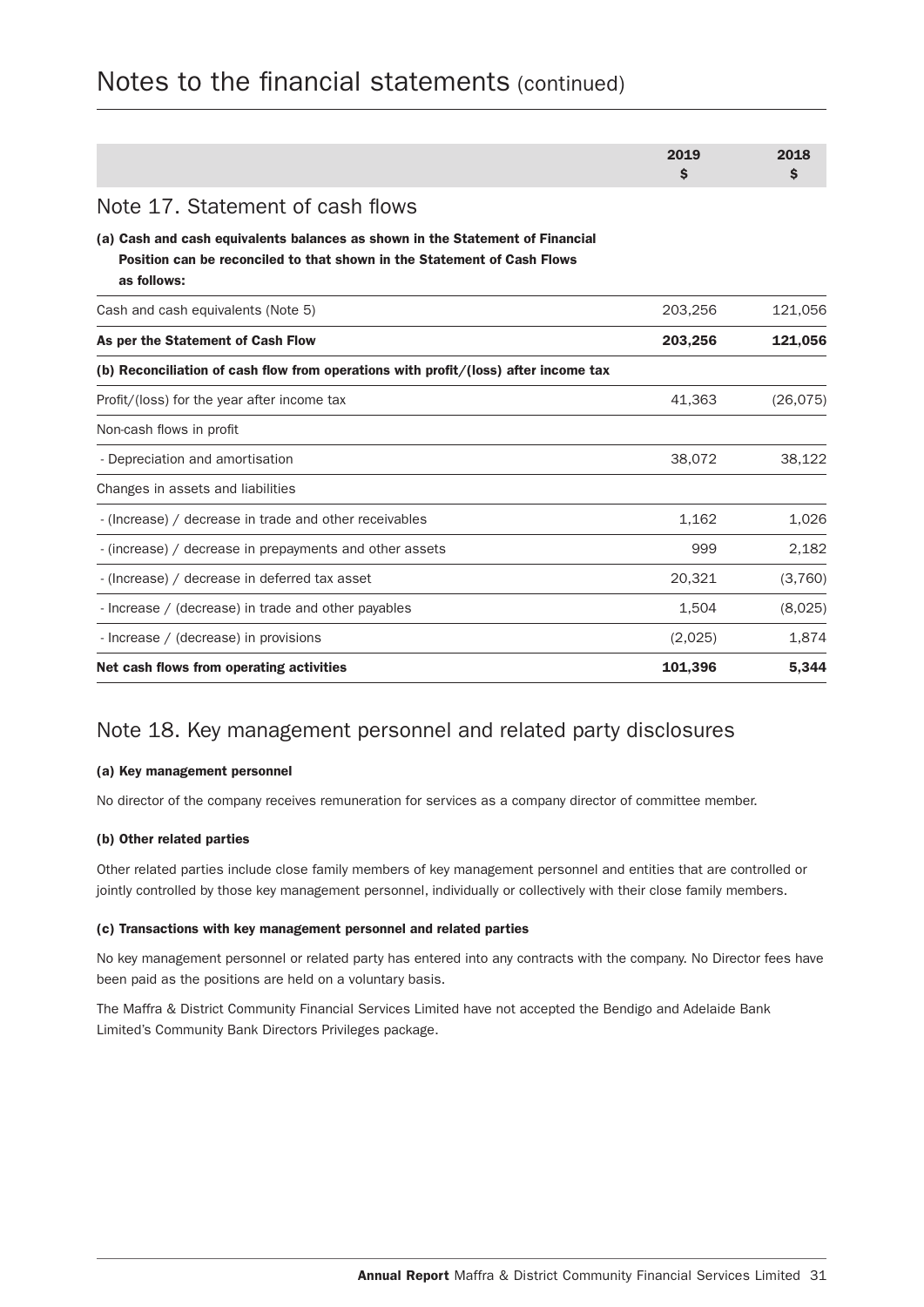#### Note 18. Key management personnel and related party disclosures (continued)

#### (d) Key management personnel shareholdings

The number of ordinary shares in Maffra & District Community Financial Services Limited held by each key management personnel of the company during the financial year is as follows:

|                               | 2019   | 2018   |
|-------------------------------|--------|--------|
| Robert William Christie       | 5,000  | 5,000  |
| Ryan James Crawford           | 5,001  | 5,001  |
| Kylie Maree Hadden            | 5,001  | 5,001  |
| <b>Tomas Justin Pritchett</b> | 3,001  | 3,001  |
| Neil Joseph Gannon            | 2,001  | 2,001  |
| Helen Ann Monague             | 5,000  | 5,000  |
| Peter Young                   |        |        |
|                               | 25,004 | 25,004 |

There was no movement in key management personnel shareholdings during the year. Each share held has a paid up value of \$1 and is fully paid.

#### (e) Other key management transactions

There has been no other transactions key management or related parties other than those described above.

# Note 19. Events after the reporting period

There have been no events after the end of the financial year that would materially affect the financial statements.

# Note 20. Contingent liabilities and contingent assets

There were no contingent liabilities or assets at the date of this report to affect the financial statements.

### Note 21. Operating segments

The company operates in the financial services sector where it provides banking services to its clients. The company operates in one area being Maffra, Victoria. The company has a franchise agreement in place with Bendigo and Adelaide Bank Limited who account for 100% of the revenue (2018: 100%).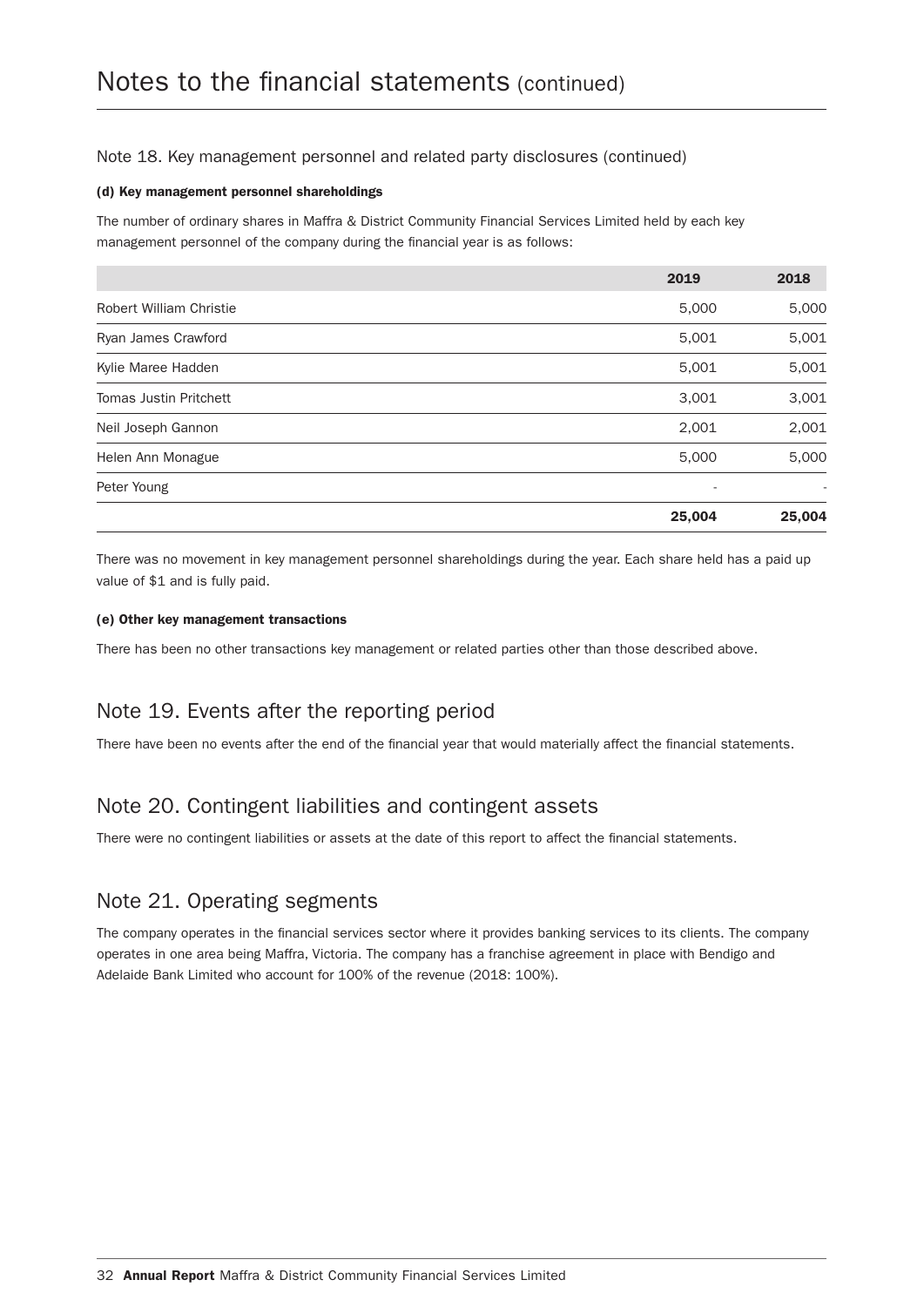# Notes to the financial statements (continued)

| 2019 | 2018 |
|------|------|
|      |      |
|      |      |

### Note 22. Commitments

#### Operating lease commitments

| <b>Minimum lease payments</b>      | 21,875 | 48.125 |
|------------------------------------|--------|--------|
| - between 12 months and five years |        | 21.875 |
| - no later than 12 months          | 21.875 | 26.250 |
| Payable:                           |        |        |

The property lease is a non-cancellable lease with a five year term expiring on the 18 May 2020 and has the option to continue for two further terms of five years, with rent payable monthly in advance.

Non-cancellable operating leases contracted for are not capitalised in the Statement of Financial Position.

### Note 23. Company details

The registered office and principal place of business is 146 Johnson Street, Maffra, Victoria.

### Note 24. Financial instrument risk

#### Financial risk management policies

The Board of Directors has overall responsibility for the establishment and oversight of the risk management framework.

#### Specific financial risk exposure and management

The main risks the company is exposed to through its financial instruments are credit risk, liquidity risk and market risk consisting of interest rate risk and other price risk. There have been no substantial changes in the types of risks the company is exposed to, how the risks arise, or the Board's objectives, policies and processes for managing or measuring the risks from the previous period.

The company's financial instruments consist mainly of deposits with banks, short term investments, account receivables and payables, bank overdraft and loans. The totals for each category of financial instruments measured in accordance with AASB 9 Financial Instruments: as detailed in the accounting policies are as follows:

|                                    | <b>Note</b> | 2019<br>\$ | 2018<br>Ş |
|------------------------------------|-------------|------------|-----------|
| <b>Financial assets</b>            |             |            |           |
| Cash and cash equivalents          | 5           | 203,256    | 121,056   |
| Trade and other receivables        | 6           | 49,254     | 50,416    |
| <b>Financial assets</b>            | 7           | 76,720     | 58,402    |
| <b>Total financial assets</b>      |             | 329,230    | 229,874   |
| <b>Financial liabilities</b>       |             |            |           |
| Trade and other payables           | 12          | 44,576     | 43,072    |
| <b>Total financial liabilities</b> |             | 44,576     | 43,072    |
|                                    |             |            |           |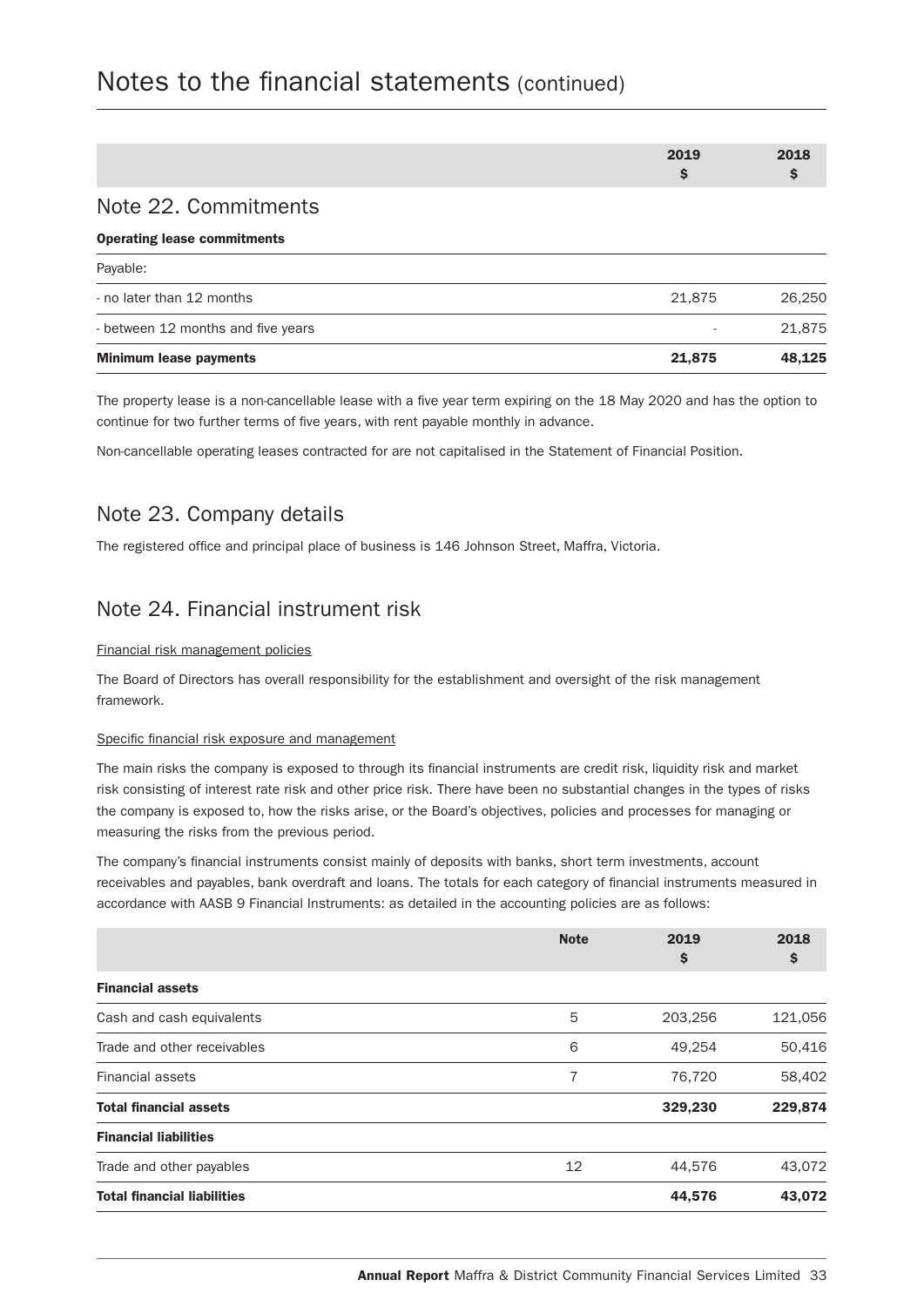#### Note 24. Financial instrument risk (continued)

#### (a) Credit risk

Exposure to credit risk relating to financial assets arises from the potential non-performance by counterparties of contract obligations that could lead to a financial loss to the company.

Credit risk is managed through maintaining procedures ensuring, to the extent possible, that clients and counterparties to transactions are of sound credit worthiness. Such monitoring is used in assessing receivables for impairment. Credit terms for normal fee income are generally 30 days from the date of invoice. For fees with longer settlements, terms are specified in the individual client contracts. In the case of loans advanced, the terms are specific to each loan.

#### Credit risk exposures

The maximum exposure to credit risk by class of recognised financial assets at the end of the reporting period is equivalent to the carrying amount and classification of those financial assets as presented in the table above.

The company has significant concentrations of credit risk with Bendigo and Adelaide Bank Limited. The company's exposure to credit risk is limited to Australia by geographic area.

None of the assets of the company are past due (2018: nil past due) and based on historic default rates, the company believes that no impairment allowance is necessary in respect of assets not past due.

The company limits its exposure to credit risk by only investing in liquid securities with Bendigo and Adelaide Bank Limited and therefore credit risk is considered minimal.

#### (b) Liquidity risk

Liquidity risk is the risk that the company will not be able to meet its financial obligations as they fall due. The company ensures it will have enough liquidity to meet its liabilities when due under both normal and stressed conditions. Liquidity management is carried out within the guidelines set by the Board.

Typically, the company maintains sufficient cash on hand to meet expected operational expenses, including the servicing of financial obligations. This excludes the potential impact of extreme circumstances that cannot reasonably be predicted, such as natural disasters.

Cash flows realised from financial assets reflect management's expectation as to the timing of realisation. Actual timing may therefore differ from that disclosed. The timing of cash flows presented in the table to settle financial liabilities reflects the earliest contractual settlement dates and does not reflect management's expectations that banking facilities will be rolled forward.

Financial liability and financial asset maturity analysis:

| 30 June 2019                     | Weighted<br>average<br>interest<br>rate<br>% | <b>Total</b><br>Ş | <b>Within</b><br>1 year<br>Ş | $1$ to 5<br>years        | Over <sub>5</sub><br>years<br>\$ |
|----------------------------------|----------------------------------------------|-------------------|------------------------------|--------------------------|----------------------------------|
| <b>Financial assets</b>          |                                              |                   |                              |                          |                                  |
| Cash and cash equivalents        | 0.71%                                        | 203.256           | 203.256                      | ٠                        |                                  |
| Trade and other receivables      |                                              | 49.254            | 49.254                       | -                        |                                  |
| <b>Financial assets</b>          | 2.10%                                        | 76,720            | 76,720                       | $\overline{\phantom{0}}$ |                                  |
| <b>Total anticipated inflows</b> |                                              | 329,230           | 329,230                      |                          |                                  |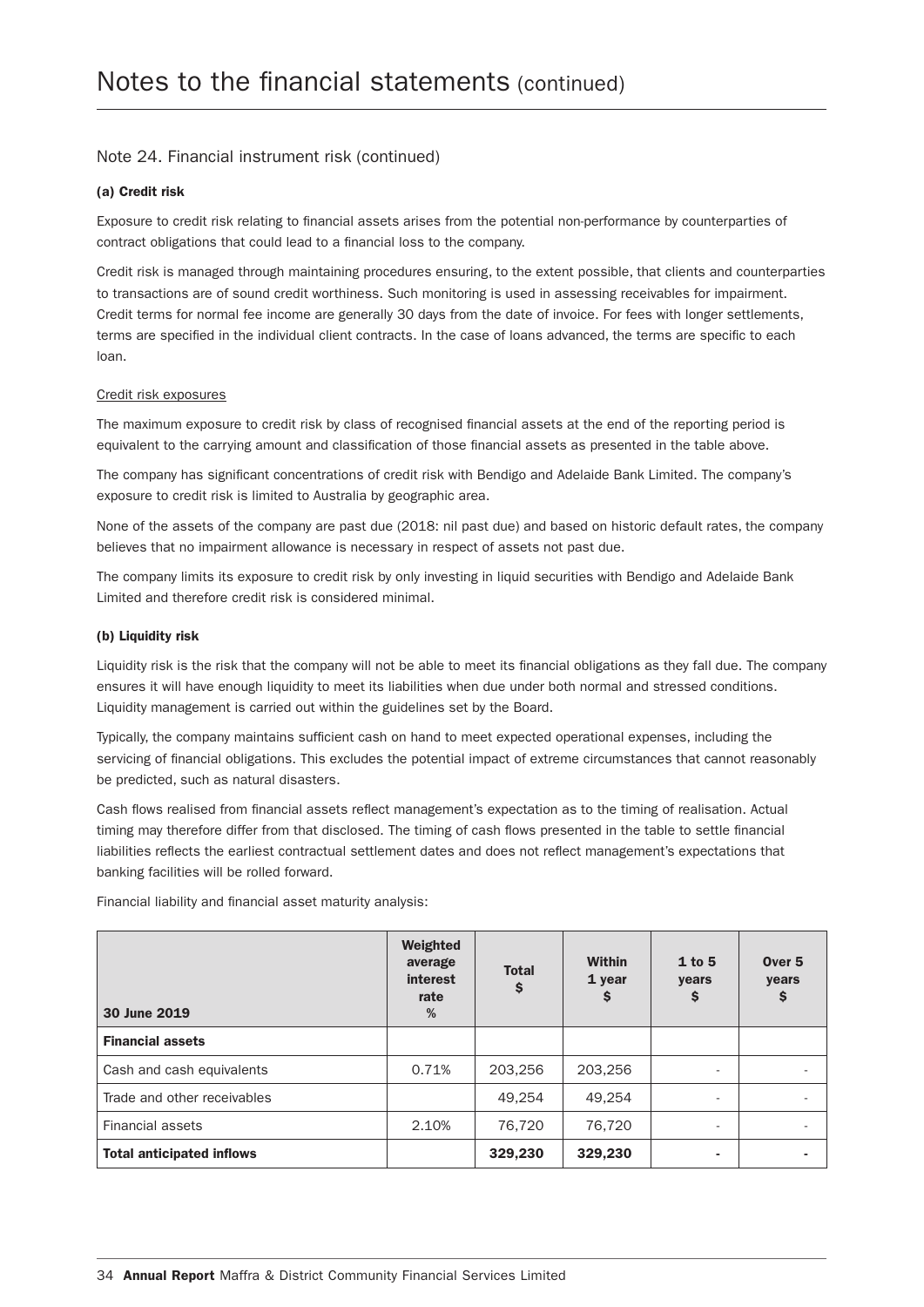#### Note 24. Financial instrument risk (continued)

#### (b) Liquidity risk (continued)

| 30 June 2019                                                | Weighted<br>average<br>interest<br>rate<br>% | <b>Total</b><br>\$ | <b>Within</b><br>1 year<br>\$ | $1$ to 5<br>years<br>\$  | Over <sub>5</sub><br>years<br>\$ |
|-------------------------------------------------------------|----------------------------------------------|--------------------|-------------------------------|--------------------------|----------------------------------|
| <b>Financial liabilities</b>                                |                                              |                    |                               |                          |                                  |
| Trade and other payables                                    |                                              | 44,576             | 44,576                        | $\overline{\phantom{a}}$ |                                  |
| <b>Total expected outflows</b>                              |                                              | 44,576             | 44,576                        | ٠                        |                                  |
| Net inflow $/$ (outflow) on financial<br><b>instruments</b> |                                              | 284,654            | 284,654                       | ۰                        |                                  |

| 30 June 2018                                                | Weighted<br>average<br><i>interest</i><br>rate<br>$\frac{0}{0}$ | <b>Total</b><br>\$ | <b>Within</b><br>1 year<br>S | $1$ to 5<br>years<br>\$ | Over <sub>5</sub><br>years<br>\$. |
|-------------------------------------------------------------|-----------------------------------------------------------------|--------------------|------------------------------|-------------------------|-----------------------------------|
| <b>Financial assets</b>                                     |                                                                 |                    |                              |                         |                                   |
| Cash and cash equivalents                                   | 1.18%                                                           | 121,056            | 121,056                      | ٠                       |                                   |
| Trade and other receivables                                 |                                                                 | 50,416             | 50,416                       |                         |                                   |
| <b>Financial assets</b>                                     | 2.10%                                                           | 58,402             | 58,402                       | ٠                       | ۰                                 |
| <b>Total anticipated inflows</b>                            |                                                                 | 229,874            | 229,874                      | ۰                       |                                   |
| <b>Financial liabilities</b>                                |                                                                 |                    |                              |                         |                                   |
| Trade and other payables                                    |                                                                 | 43,072             | 43,072                       | ٠                       | ۰                                 |
| <b>Total expected outflows</b>                              |                                                                 | 43,072             | 43,072                       | ۰                       | ٠                                 |
| Net inflow $/$ (outflow) on financial<br><b>instruments</b> |                                                                 | 186,802            | 186,802                      | ۰                       | ٠                                 |

#### (c) Market risk

Market risk is the risk that changes in market prices, such as interest rates, will affect the company's income or the value of its holdings of financial instruments. The objective of market risk management is to manage and control market risk exposures within acceptable parameters.

The primary risks the company is exposed to is interest rate risk and other price risk. The company has no exposure to fluctuations in foreign currency or other risk.

#### Interest rate risk

Exposure to interest rate risk arises on financial assets and financial liabilities recognised at the end of the reporting period whereby a future change in interest rates will affect future cash flows or the fair value of fixed rate financial instruments.

The financial instruments that primarily expose the company to interest rate risk are fixed interest securities, and cash and cash equivalents.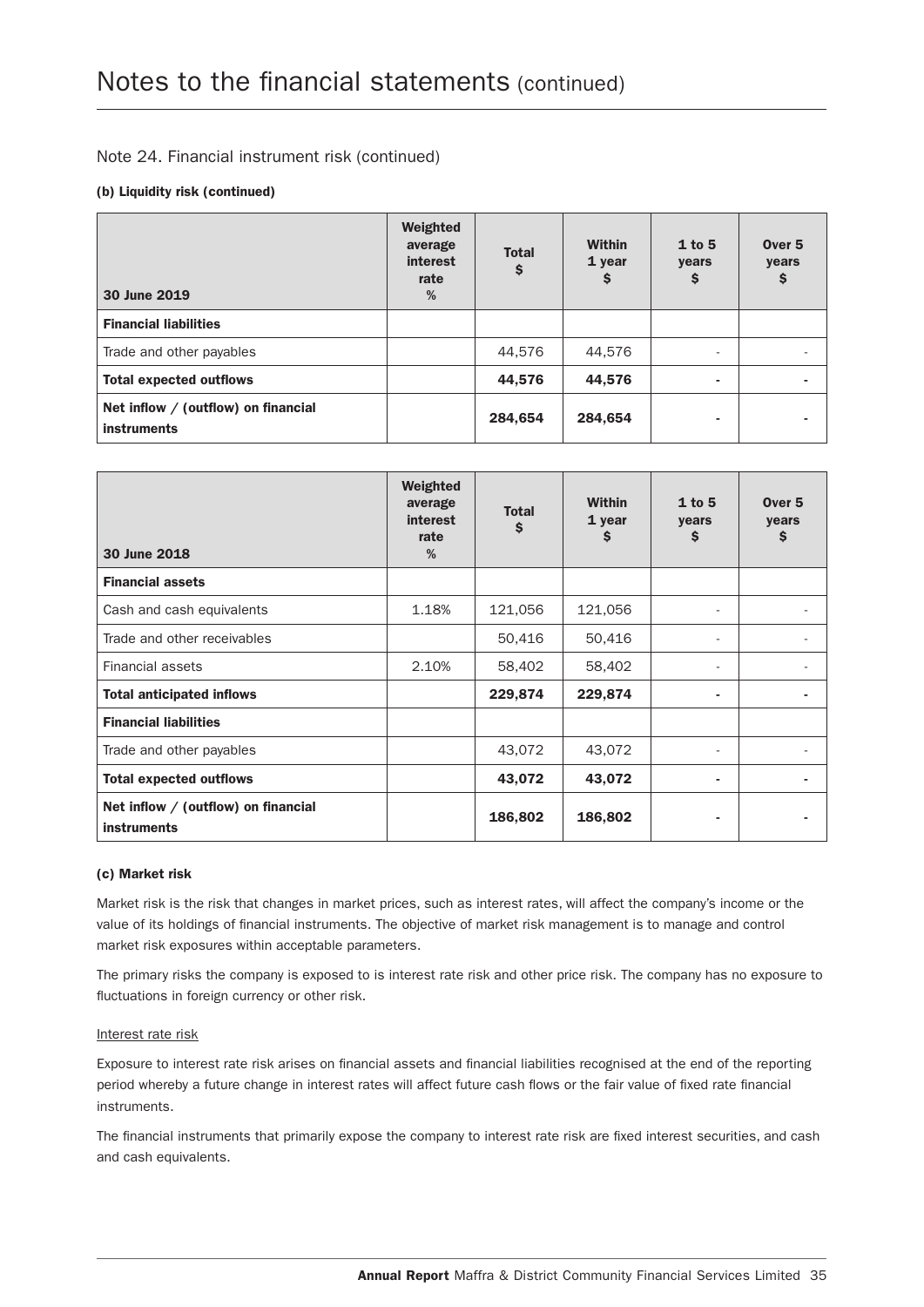#### Note 24. Financial instrument risk (continued)

#### (c) Market risk (continued)

#### Interest rate risk (continued)

Taking into account past performance, future expectations, economic forecasts, and management's knowledge and experience of the financial markets, management believes the following movements are 'reasonably possible' over the next 12 months:

• A parallel shift of +/- 1% in market interest rates from year-end rates.

These movements will not have a material impact on the valuation of the company's financial assets and liabilities, nor will they have a material impact on the results of the company's operations.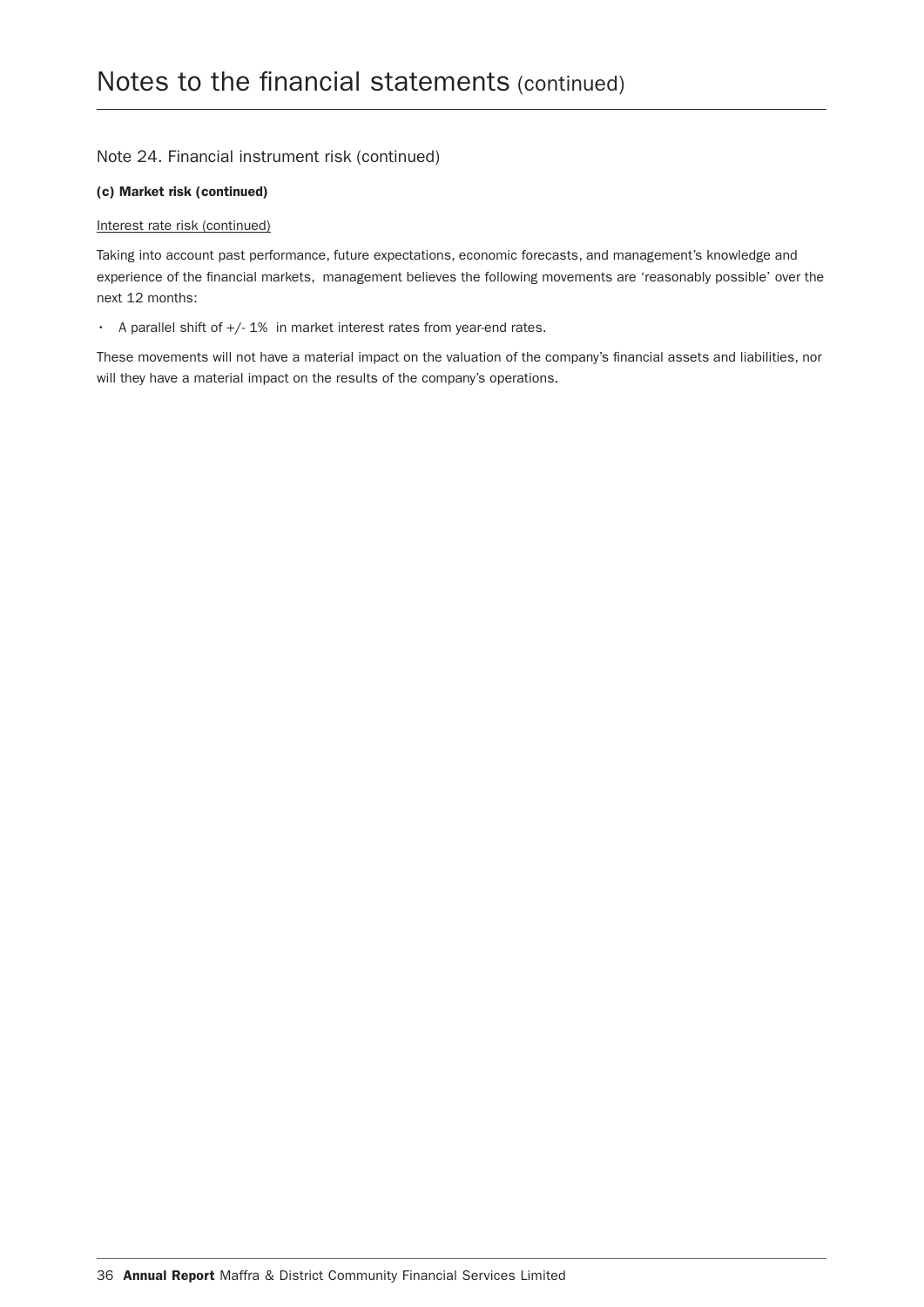# Directors' declaration

In accordance with a resolution of the Directors of Maffra & District Community Financial Services Limited, the Directors of the company declare that:

- 1. The financial statements and notes, as set out on pages 4 to 36 are in accordance with the Corporations Act 2001 and:
	- (i) comply with Australian Accounting Standards which, as stated in accounting policy Note 1(a) to the financial statements, constitutes compliance with International Financial Reporting Standards (IFRS); and
	- (ii) give a true and fair view of the company's financial position as at 30 June 2019 and of the performance for the year ended on that date;
- 2. In the Directors' opinion there are reasonable grounds to believe that the company will be able to pay its debts as and when they become due and payable.

This resolution is made in accordance with a resolution of the Board of Directors.

Albert

Robert Christie Director

Signed at Maffra on 1 October 2019.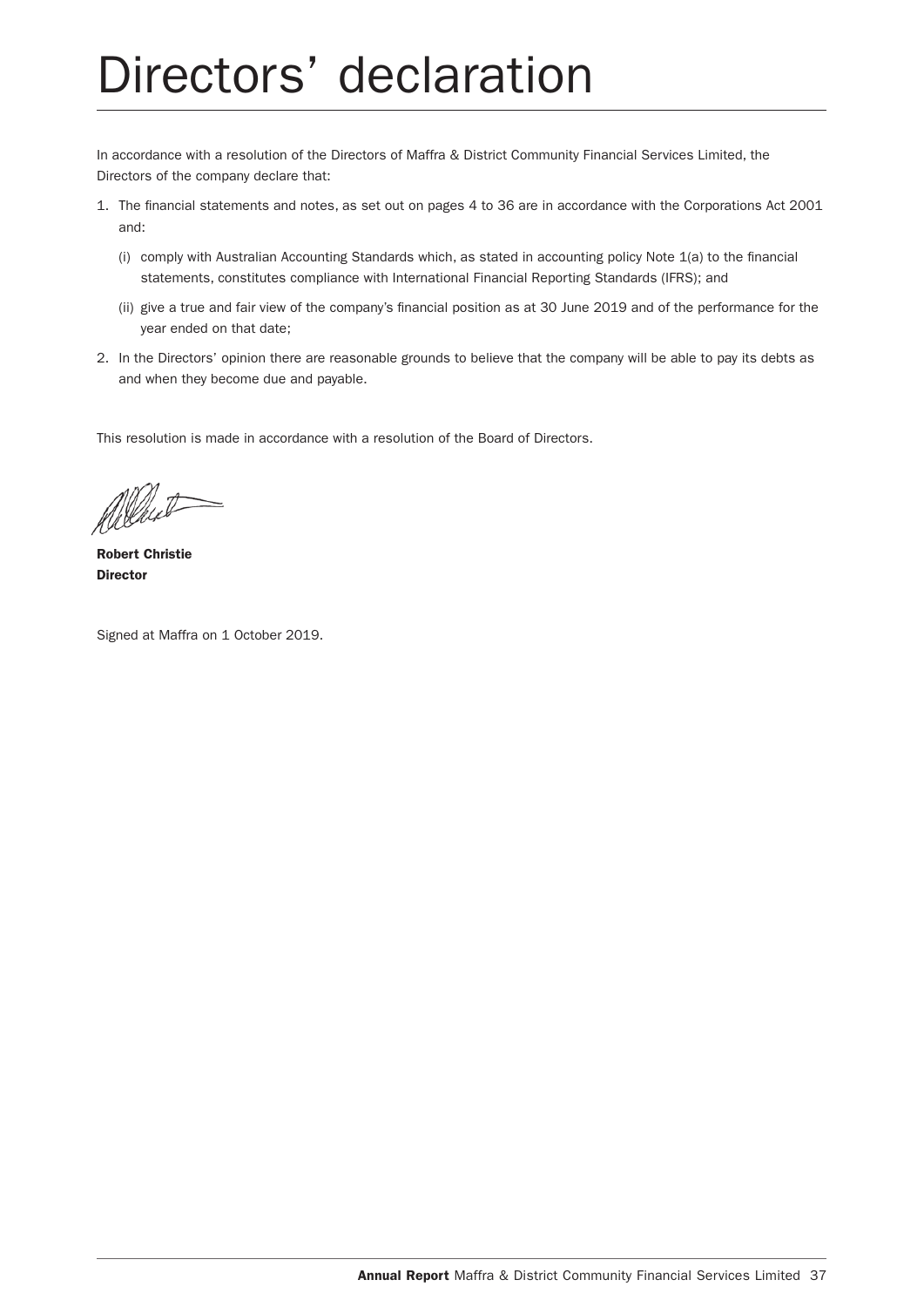# Independent audit report



Ph: (03) 4435 3550 admin@rsdaudit.com.au www.rsdaudit.com.au

**INDEPENDENT AUDITOR'S REPORT TO THE MEMBERS OF MAFFRA & DISTRICT COMMUNITY FINANCIAL SERVICES LIMITED**

**REPORT ON THE AUDIT OF THE FINANCIAL REPORT**

#### **Opinion**

We have audited the financial report of Maffra & District Community Financial Services Limited, which comprises the statement of financial position as at 30 June 2019, the statement of profit or loss and other comprehensive income, the statement of changes in equity and the statement of cash flows for the year then ended, and notes to the financial statements, including a summary of significant accounting policies and the directors' declaration.

In our opinion the financial report of Maffra & District Community Financial Services Limited is in accordance with the *Corporations Act 2001*, including:

- (i) giving a true and fair view of the company's financial position as at 30 June 2019 and of its performance for the year then ended; and
- (ii) complying with Australian Accounting Standards and the *Corporations Regulations 2001.*

**Basis for Opinion**

We conducted our audit in accordance with Australian Auditing Standards. Those standards require that we comply with relevant ethical requirements related to audit engagements and plan and perform the audit to obtain reasonable assurance about whether the financial report is free from material misstatement. Our responsibilities under those standards are further described in the *Auditor's Responsibilities for the Audit of the Financial Report* section of our report.

We believe that the audit evidence we have obtained is sufficient and appropriate to provide a basis for our opinion.

**Independence**

We are independent of the entity in accordance with the auditor independence requirements of the *Corporations Act 2001* and the ethical requirements of the Accounting Professional and Ethical Standards Board's APES 110: *Code of Ethics for Professional Accountants* (the Code) that are relevant to our audit of the financial report in Australia. We have also fulfilled our other ethical responsibilities in accordance with the Code.

We confirm that the independence declaration required by the *Corporations Act 2001*, which has been given to the directors of the company, would be in the same terms if given to the directors as at the time of this auditor's report.

**Director's Responsibility for the Financial Report**

The directors of the Company are responsible for the preparation of the financial report that gives a true and fair view in accordance with Australian Accounting Standards and the *Corporations Act 2001,* and for such internal control as the directors determine is necessary to enable the preparation of the financial report that gives a true and fair view and is free from material misstatement, whether due to fraud or error.

In preparing the financial report, the directors are responsible for assessing the ability of the Company to continue as a going concern, disclosing, as applicable, matters related to going concern and using the going concern basis of accounting unless the directors either intend to liquidate the Company or to cease operations, or have no realistic alternative but to do so.



Richmond Sinnott & Delahunty, trading as RSD Audit ABN 60 616 244 309 Liability limited by a scheme approved under Professional Standards Legislation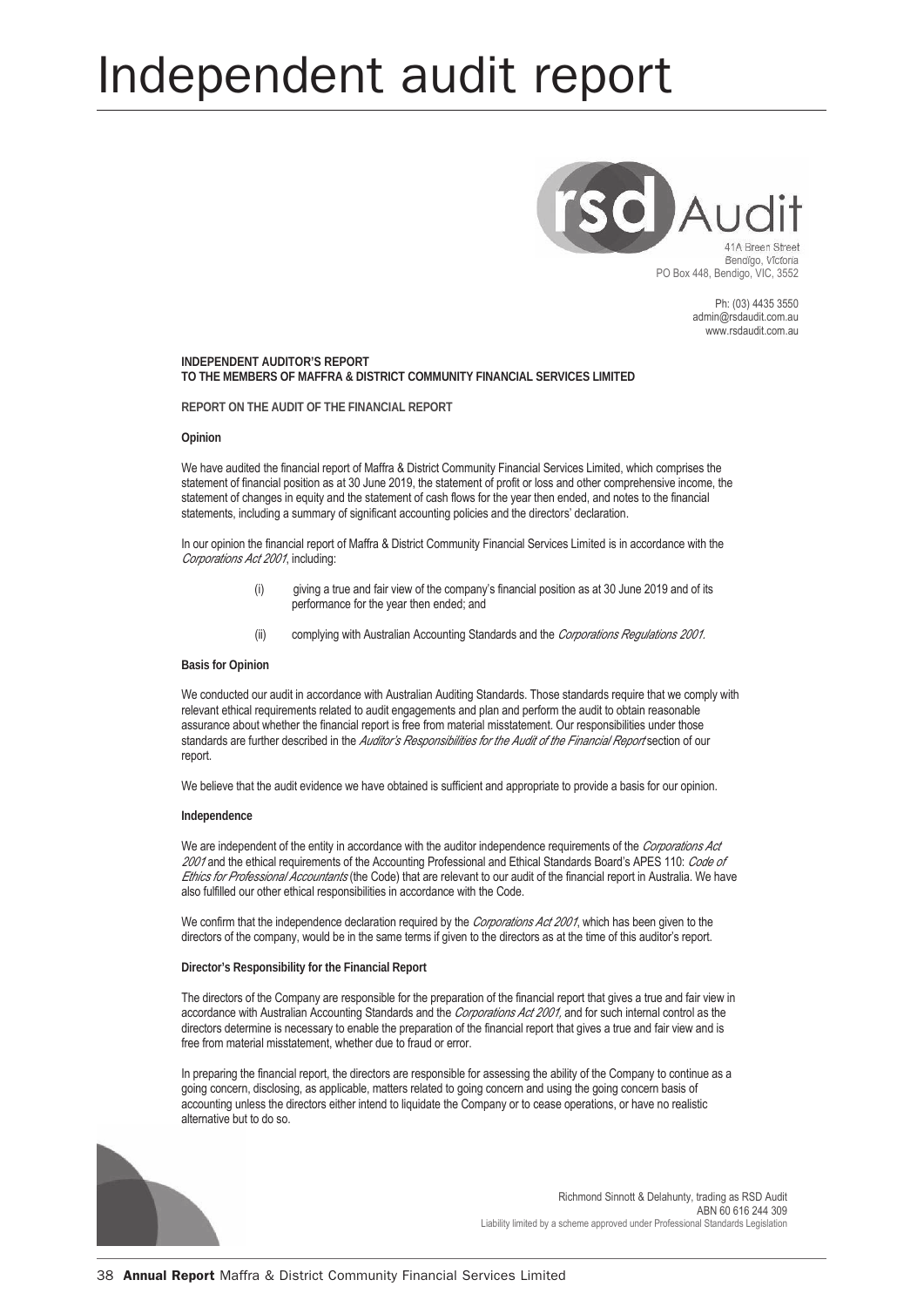

**Auditor's Responsibility for the Audit of the Financial Report**

Our responsibility is to express an opinion on the financial report based on our audit. Our objectives are to obtain reasonable assurance about whether the financial report as a whole is free from material misstatement, whether due to fraud or error, and to issue an auditor's report that includes our opinion. Reasonable assurance is a high level of assurance, but is not a guarantee that an audit conducted in accordance with the Australian Auditing Standards will always detect a material misstatement when it exists. Misstatements can arise from fraud or error and are considered material if, individually or in aggregate, they could reasonably be expected to influence the economic decisions of users taken on the basis of this financial report.

As part of an audit in accordance with Australian Auditing Standards, we exercise professional judgement and maintain professional scepticism throughout the audit.

An audit involves performing procedures to obtain audit evidence about the amounts and disclosures in the financial report.

The procedures selected depend on the auditor's judgement, including the assessment of the risks of material misstatement of the financial report, whether due to fraud or error. In making those risk assessments, the auditor considers internal control relevant to the entity's preparation of the financial report that gives a true and fair view in order to design audit procedures that are appropriate in the circumstances, but not for the purpose of expressing an opinion on the effectiveness of the entity's internal control.

The risk of not detecting a material misstatement resulting from fraud is higher than for one resulting from error, as fraud may involve collusion, forgery, intentional omissions, misrepresentations, or the override of internal control.

An audit also includes evaluating the appropriateness of accounting policies used and the reasonableness of accounting estimates made by the Directors, as well as evaluating the overall presentation of the financial report.

We conclude on the appropriateness of the Directors' use of the going concern basis of accounting and, based on the audit evidence obtained, whether a material uncertainty exists related to events or conditions that may cast significant doubt on the company's ability to continue as a going concern. If we conclude that a material uncertainty exists, we are required to draw attention in our auditor's report to the related disclosures in the financial report or, if such disclosures are inadequate, to modify our opinion. Our conclusions are based on the audit evidence obtained up to the date of our auditor's report. However, future events or conditions may cause the company to cease to continue as a going concern.

We evaluate the overall presentation, structure and content of the financial report, including the disclosures, and whether the financial report represents the underlying transactions and events in a manner that achieves fair presentation.

We obtain sufficient appropriate audit evidence regarding the financial information of the entity to express an opinion on the financial report. We are responsible for the direction, supervision and performance of the audit. We remain solely responsible for our audit opinion.

We communicate with the Directors regarding, among other matters, the planned scope and timing of the audit and significant audit findings, including any significant deficiencies in internal control that we identify during our audit.

The Auditing Standards require that we comply with relevant ethical requirements relating to audit engagements. We also provide the Directors with a statement that we have complied with relevant ethical requirements regarding independence, and to communicate with them all relationships and other matters that may reasonably be thought to bear on our independence, and where applicable, related safeguards.

From the matters communicated with the directors, we determine those matters that were of most significance in the audit of the financial report of the current period and are therefore the key audit matters. We describe these matters in our auditor's report unless law or regulation precludes public disclosure about the matter or when, in extremely rare circumstances, we determine that a matter should not be communicated in our report because the adverse consequences of doing so would reasonably be expected to outweigh the public interest benefits of such communication.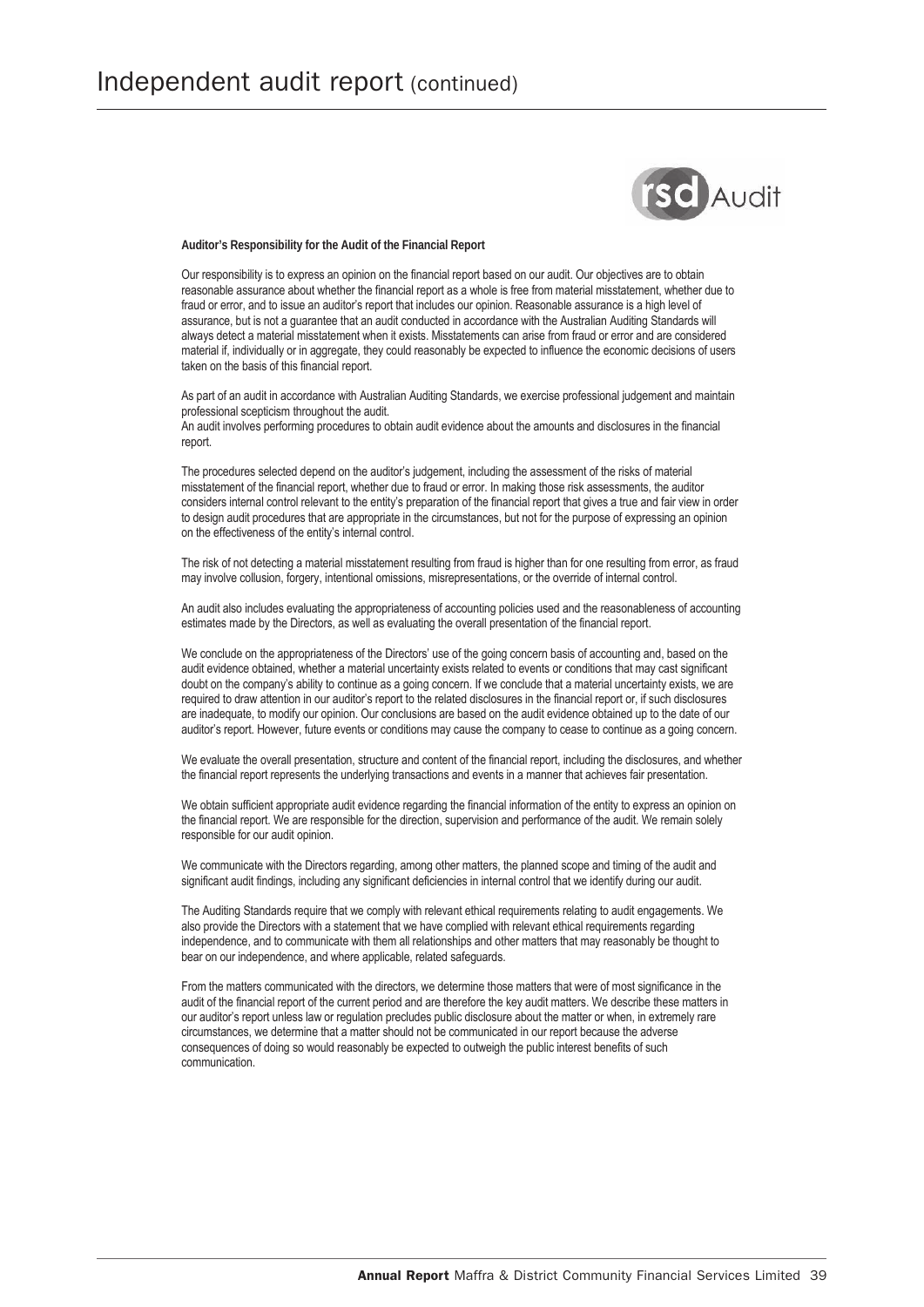

#### **Other Information**

The directors are responsible for the other information. The other information comprises the information included in the Company's annual report for the year ended 30 June 2019, but does not include the financial report and our auditor's report thereon. Our opinion on the financial report does not cover the other information and accordingly we do not express any form of assurance conclusion thereon. On connection with our audit of the financial report, our responsibility is to read the other information, and in doing so, consider whether the other information is materially inconsistent with the financial report or our knowledge obtained in the audit or otherwise appears to be materially misstated. If, based on the work we have performed, we conclude that there is material misstatement of this other information, we are required to report that fact. We have nothing to report in this regard.

**RSD Audit** Chartered Accountants

**Kathie Teasdale** Partner Bendigo Dated: 4 October 2019